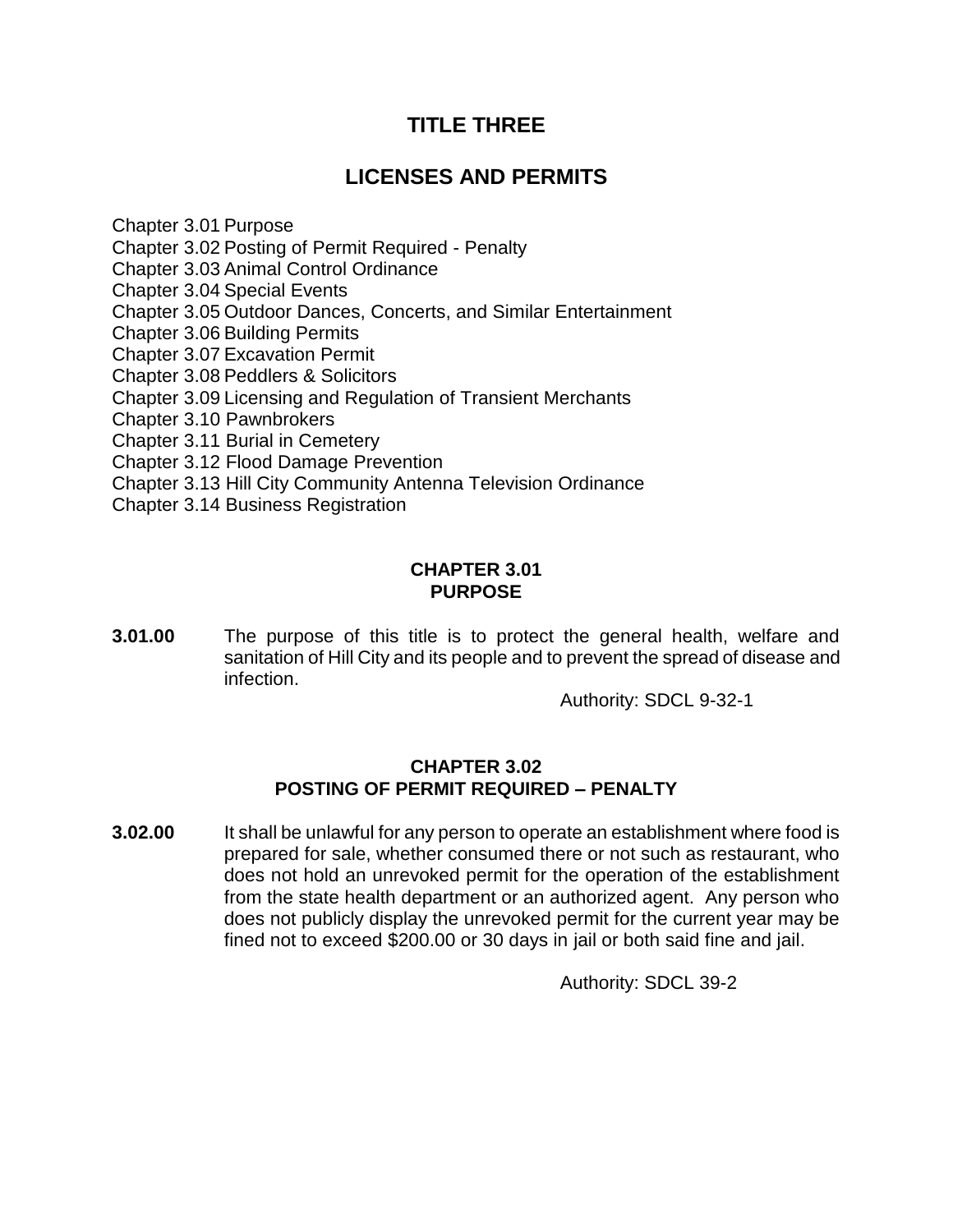#### **CHAPTER 3.03 ANIMAL CONTROL ORDINANCE**

**3.03.01** ANIMAL CONTROL OFFICER: is that person educated in the care and seizure, custody and confinement of animals as appointed by the City of Hill City and supervised by the authorized law enforcement officer.

> ANIMAL CONTROL OFFICER OR ANY OFFICER OF THE LAW WITHOUT PERMISSION FROM THE PROPERTY OWNER:

- A) May enter upon the private premises to apprehend a stray animal, a vicious animal, a wild creature or an animal suspected of being infected with rabies.
- B) May enter upon private premises to investigate complaints of irresponsibility or inhumane animal care.
- C) May enter upon private premises to seize, impound, or dispose of any vicious animal of any kind when necessary for the protection of any person or animal.

#### **3.03.02 RESPONSIBLE ANIMAL CARE**

It shall be unlawful for any owner or harborer of a domestic animal not to provide for his or her animal:

- A) Sufficient quantity of good and wholesome food and water.
- B) Proper protection from the weather.
- C) Veterinary care when needed to prevent suffering.
- D) Humane treatment.
- E) Prompt removal and sanitary disposal of all excrement deposited by his or her animal anywhere in the City of Hill City.

#### **3.03.03 AREA REQUIREMENTS**

It shall be unlawful for any person to keep, permit or have custody of wild or domesticated sheep, horses, cattle, goats, swine, fowl, ducks, geese, turkeys, hares and rabbits, or any other wild animal and pheasants anywhere within the city limits of the City of Hill City.

#### **3.03.04 VICIOUS DOG OR CAT**

It shall be unlawful for a person to keep or otherwise maintain within the city any dog or cat that is known to be vicious or dangerous or which has evidenced a disposition to attack human beings without provocation.

#### **3.03.05 PUBLIC NUISANCE**

It shall be unlawful for any person to keep or harbor a dog or cat which habitually barks, howls, or yelps to the great discomfort of the neighborhood. Such dogs and cats are hereby declared to be a public nuisance. Whenever any person shall complain to the law enforcement or animal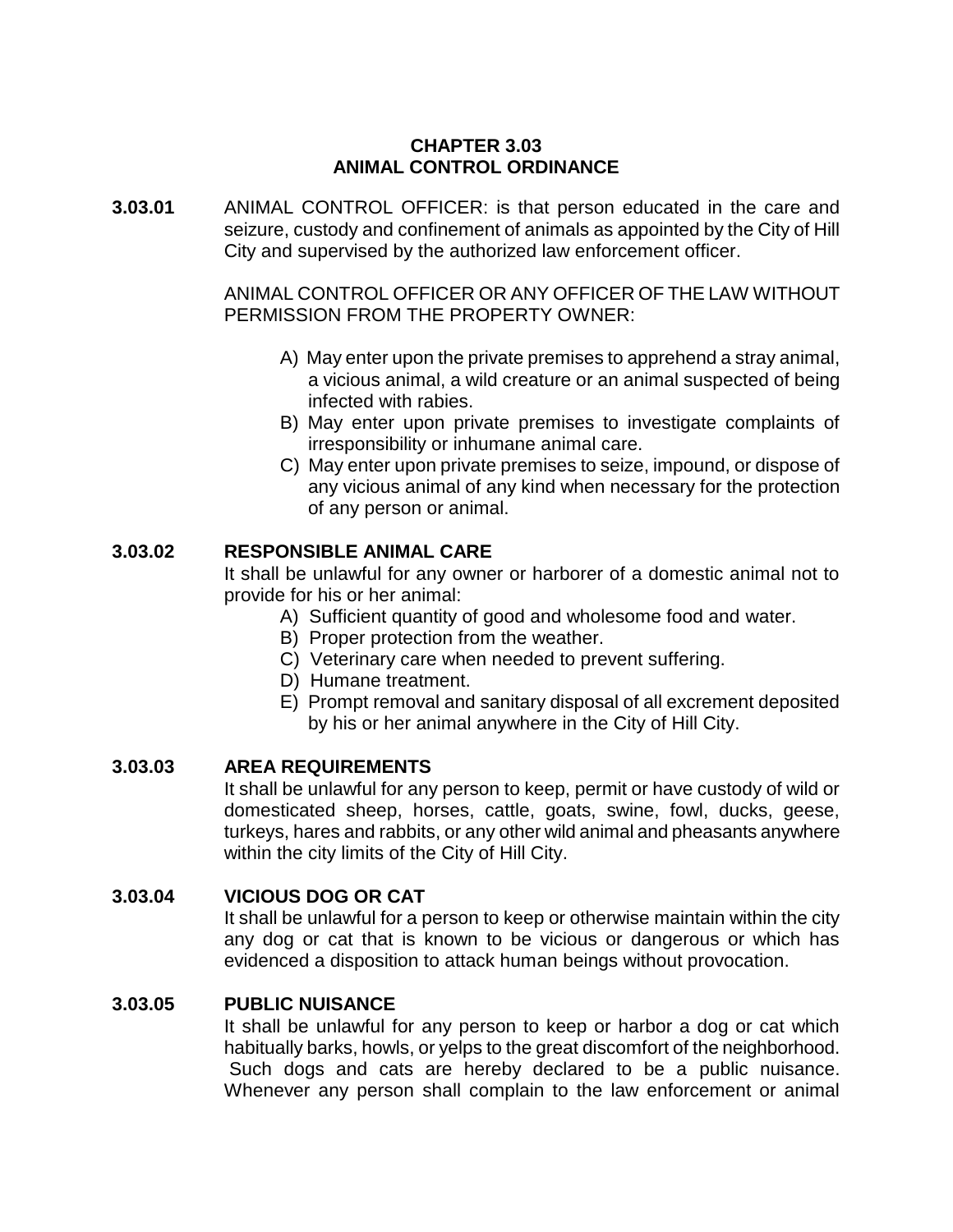control officer that a dog or cat habitually barks, howls, or yelps, the law enforcement or animal control officer shall notify the owner of said dog or cat that a complaint has been received and that the persons should take whatever steps necessary to alleviate the howling, yelping or crying. If the warning given to the person alleged to be keeping such a dog or cat is ineffective then a verified complaint of at least one citizen may be presented to the law enforcement or animal control officer alleging that a dog or cat which habitually barks, howls or yelps, or cries or howls is being kept by a person within the City limits. The law enforcement or animal control officer shall inform the owner of such dog or cat that said petition has been received and shall cite the owner of the dog or cat for such violation.

### **3.03.06 ANIMAL NUISANCE**

It shall be unlawful for any person owning or possessing any dog or cat to permit the same to run at large. "Running at large" shall be defined to be the presence of a dog or cat at any place except upon the premises of the owner. A dog or cat shall not be considered running at large if it is on a leash or under the control of a person physically able to control it, or controlled by a fenced in yard.

### **3.03.07 UNKNOWN OWNERSHIP**

When the owner or harborer of a stray animal cannot be ascertained, the animal shall be impounded for no less than three days (72 hours) in such a place as the city may direct. If unclaimed after this time period, the place of impoundment may euthanize the animal if they feel the animal is unsuitable for a pet. Or if the owner claims the animal, the owner is responsible for any fees that the place of impoundment requires.

## **3.03.08 KNOWN OWNERSHIP**

Whenever an officer of the law or the animal control officer shall find a dog or cat "running at large," he or she shall, if possible pick up the animal and identify ownership of the animal by identification mark, such a collar or license tag, or by having seen the animal and owner previously, and shall then attempt to contact the owner of the animal to inform them that their animal is in the custody of the animal control officer and they may claim their animal for a fee.

If for any reason the known owner of the animal in custody cannot be contacted, (reason being on vacation, or out of town overnight), the animal will then be impounded in such place as the city may direct, for no less than three days (72 hours) or ten days if suspected of rabies. Owner may then reclaim such and is responsible for any fee required by the place of impoundment. If animal is not reclaimed within the three day period or after ten days, whichever time may apply, the place of impoundment may use its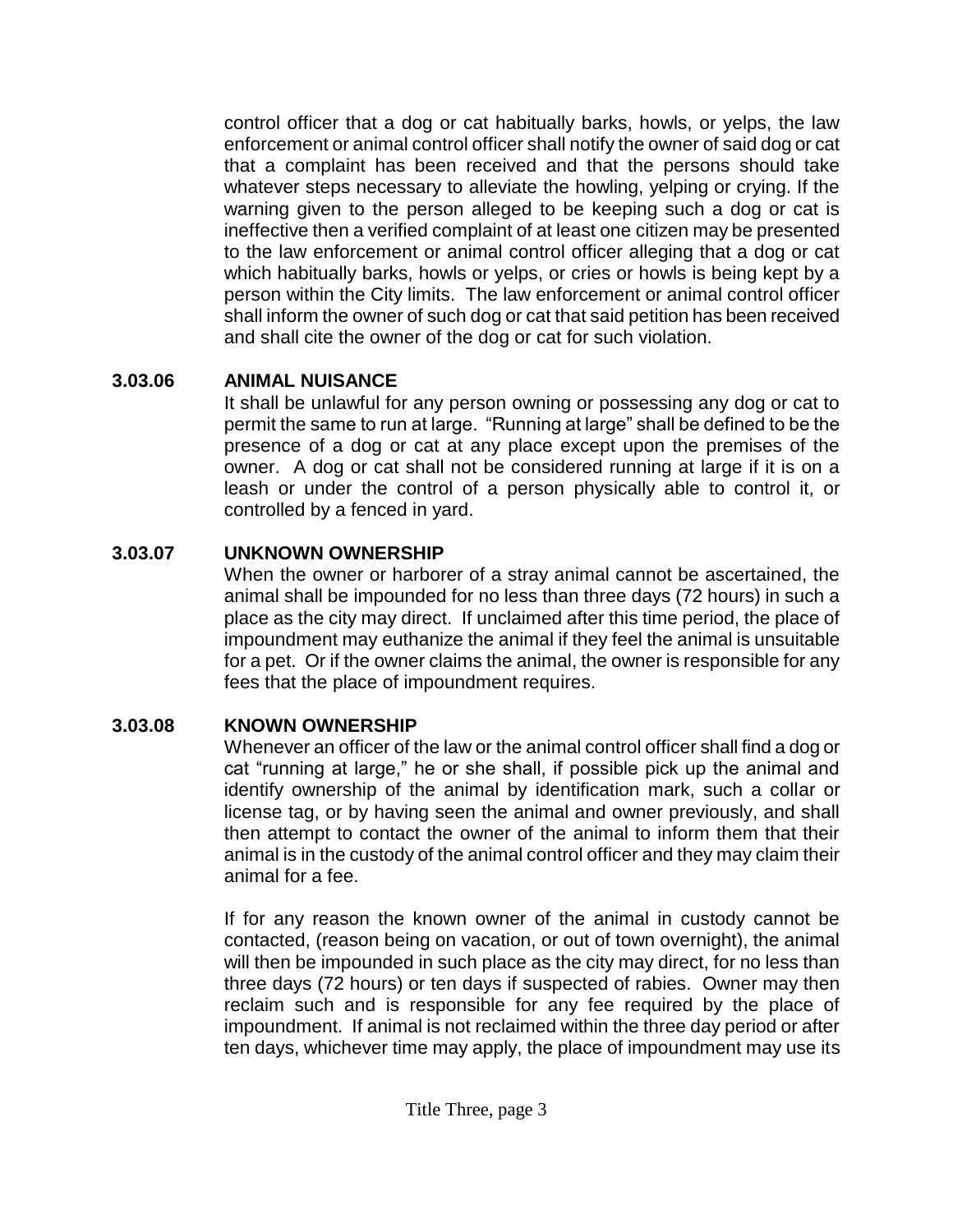judgment as to put the animal up for adoption or have the animal euthanized.

## **3.03.09 ANIMAL REGISTRY**

The animal control officer shall maintain a registry of all animals picked up, reclaimed, impounded, adopted, or euthanized.

# **3.03.10 DISCLAIMED ANIMALS**

If for any reason, the owner or harborer of an animal chooses to disclaim ownership of same or voluntarily deliver the animal to be disclaimed to the animal control officer, executes formal acknowledgment of such an act, and pays the consignment fee if any, the animal control officer shall process the consignment of said animal to a recognized humane society or a licensed animal shelter.

# **3.03.11 BITE PROCEDURE**

Regardless of animal age or license status, the owner or harborer of an animal inflicting a bite shall report the incident to the animal control officer immediately and the animal inflicting the bite shall then be impounded within 24 hours with a licensed veterinarian or licensed animal shelter for a period of ten (10) days. If the animal does not have rabies, the owner or harborer may reclaim the animal and pay any fee required for services rendered.

"BITE" means to be seized with the teeth or jaws so that a person or animal has been wounded or pierced and saliva of the biting animal has contacted the resulting break or abrasion of the skin.

# **3.03.12 RABIES PROCEDURE**

It shall be unlawful for the owner or harborer of any animal to refuse or fail to promptly surrender any animal suspected of being infected with rabies. Any animal suspected of being infected with rabies may be seized by the animal control officer and impounded with a licensed veterinarian or licensed animal shelter for observation, examination and testing as necessary for positive diagnosis. Upon declaration by a licensed humane society or licensed veterinarian that the animal is infected with rabies, the animal control officer shall cause the immediate destruction of the animal. Disposition of the animal's body shall be controlled by the animal control officer. Owner or harborer of said animal is responsible for all fees incurred by the place of impoundment.

# **3.03.13 ANIMALS IN ESTRUS**

Female animals in estrus shall be confined in such a manner that the animal cannot come in contact with a male animal except expressly for breeding purposes. Depending on circumstances in each case, failure to do so may result in an inhumane treatment citation fee of twenty-five dollars (\$25.00) each offence, payable to the Animal Control Officer if cited by said officer or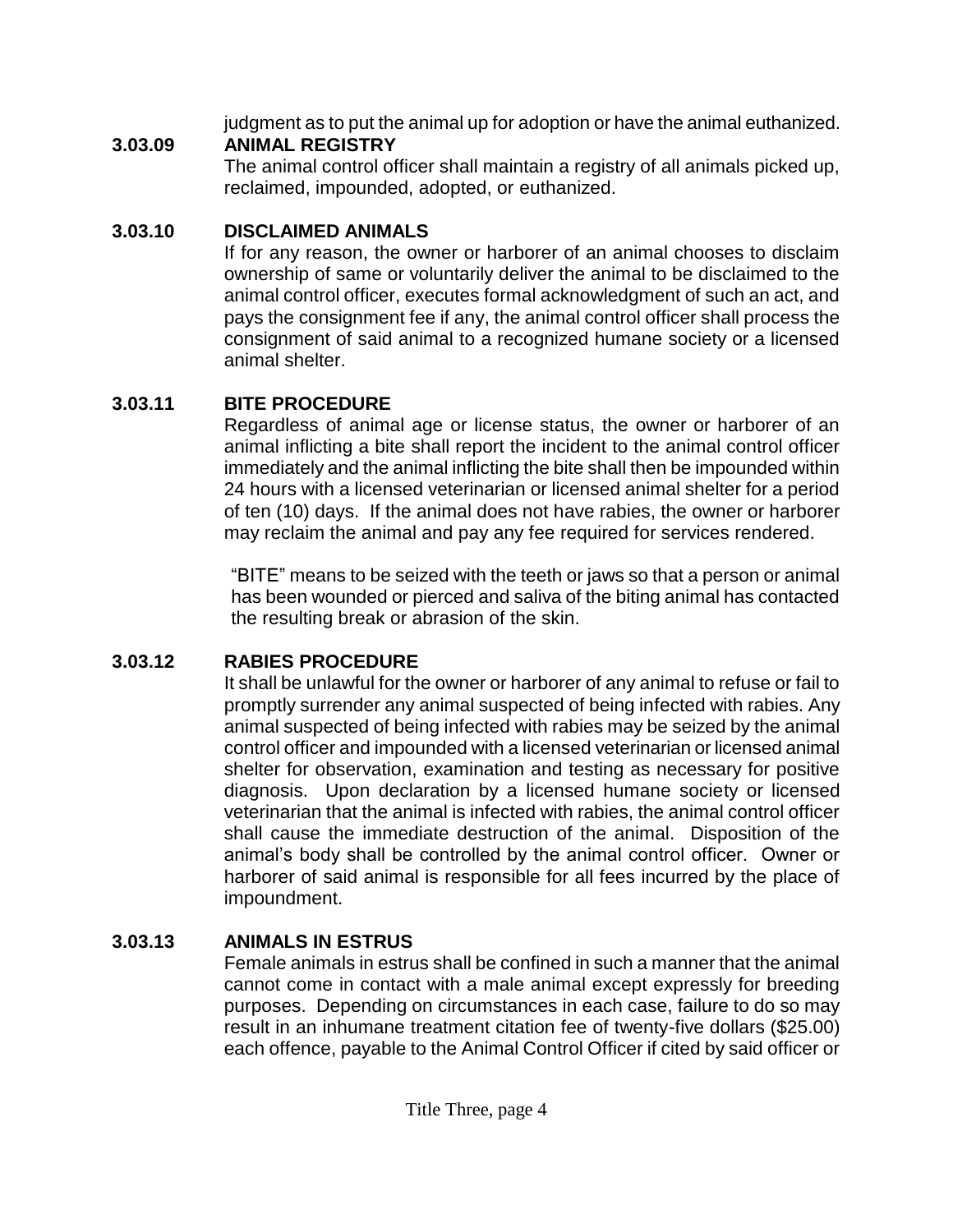the City of Hill City if cited by the City official assigned to said enforcement.

#### **3.03.14 LICENCE REQUIRED**

It shall be unlawful for any person to own or harbor any dog or cat in the City of Hill City without obtaining a Hill City animal license.

### **3.03.15 FEES FOR ALL VIOLATIONS OF ANIMAL ORDINANCE**

First Offense Twenty-five dollars (\$25.00). Second Offense Fifty dollars (\$50.00). Third Offense One hundred dollars (\$100.00). Fourth Offense Two hundred dollars (\$200.00) and ordered to remove such animal permanently from the City within 24 hours of such order. The owner of the animal will be responsible for all costs of the removal.

Amended July 30, 2002

Fees are to be paid to the Animal Control Officer if cited by that officer or the City Finance Officer if cited by any other City official or law enforcement unless he or she is not available (weekends, holidays, outside of regular business hours), the owner of the animal in violation or custody may pay the animal control officer any fee which applies. If the animal picked up is suspected of having rabies, the animal control officer will immediately impound the animal in such a place as the city my direct, and then notify the owner as soon as possible.

#### **3.03.16 APPLICATION FOR LICENSE**

Written application for a license shall be made annually by the owner of the animal on a form provided by the city or the Animal Control Officer. The owner shall be identified by name, address, and telephone number, and the dog or cat's sex, age, breed, color and call name and rabies inoculation certificate number, date and administering licensed veterinarian given.

#### **3.03.17 FEE FOR LICENSE**

Unaltered/Altered dog or cat \$5.00. The license for any dog or cat shall expire on the  $30<sup>th</sup>$  day of April following the date of its issuance.

### **3.03.18 KENNEL LICENSE**

Anyone who owns or harbors three (3) or more dogs over 10 weeks old will be required to purchase a Kennel License for \$50.00. A certificate of compliance will be issued upon inspection of the kennel.

#### **3.03.19 INTERFERENCE WITH ENFORCEMENT OF CHAPTER**

No person shall interfere with, hinder, molest, or oppose or resist any law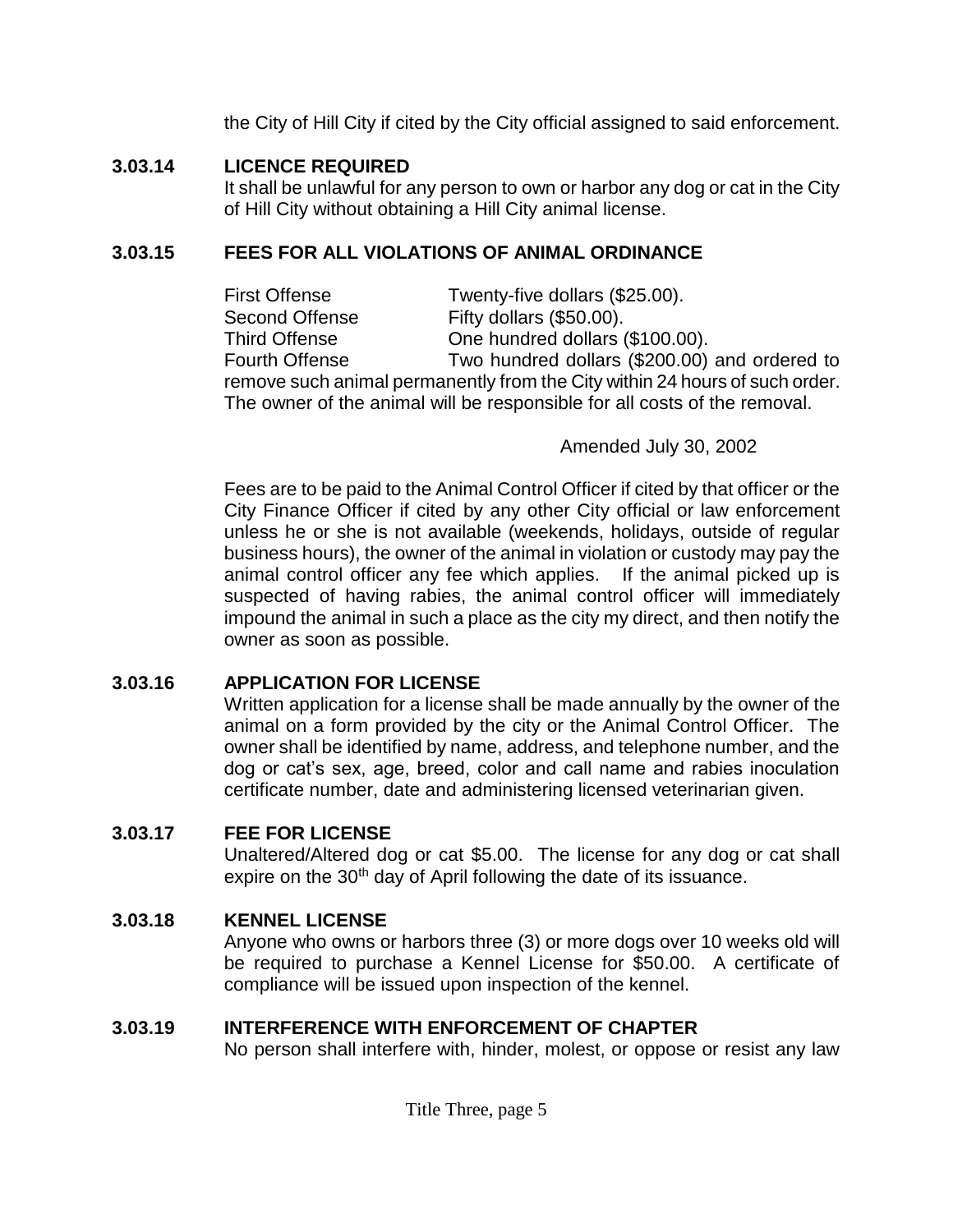enforcement officer or the animal control officer in the performance of any duty under this chapter, or seek to release any animal in the custody of the animal control officer, except as provided in this chapter.

Amended April 18, 2003

### **CHAPTER 3.04 SPECIAL EVENTS**

### **3.04.01 CIRCUSES, STREET PERFORMANCES, ETC.**

The owner, manager, or any person in possession of any circus, menagerie, tent show, shooting gallery, traveling theater, exhibition or entertainments of like nature or description shall pay to the city, before conducting such business, exhibition or parade as the case may be, a license to be fixed by the city council at the first meeting of the council in May of each year, whenever the same may be necessary, provided, however, that this provision shall not apply to persons owning or conducting a regular established theater or motion picture show business in the city or any concert or public entertainment given by amateurs for charity uses or for public benefit.

# **3.04.02 MUSICAL INSTRUMENTS IN PUBLIC PLACES**

No person having under his control any public place or store shall play, or allow to be played or operated any musical instrument, radio or mechanical musical devise in such store or place in such manner as to disturb and annoy the public and said music shall comply with the city's Sound Ordinance, HC Ord. 10.3.1

### **CHAPTER 3.05 OUTDOOR DANCES, CONCERTS, AND SIMILAR ENTERTAINMENT**

## **3.05.01 DEFINITIONS**

For purposes of this section, the following words, terms, and phrases shall have the meaning ascribed to them herein, unless the context clearly indicates otherwise:

"Outdoor" shall mean not totally enclosed within a building or other structure; and "enclosed" shall mean totally surrounded by walls, roof or other enclosure so as to prevent the escape of the noise or sound of whatever is going on within. Open windows, doors or the like that allow the noise or sound to escape and potentially disturb the peace of anyone else shall cause the activity within to constitute an outdoor activity.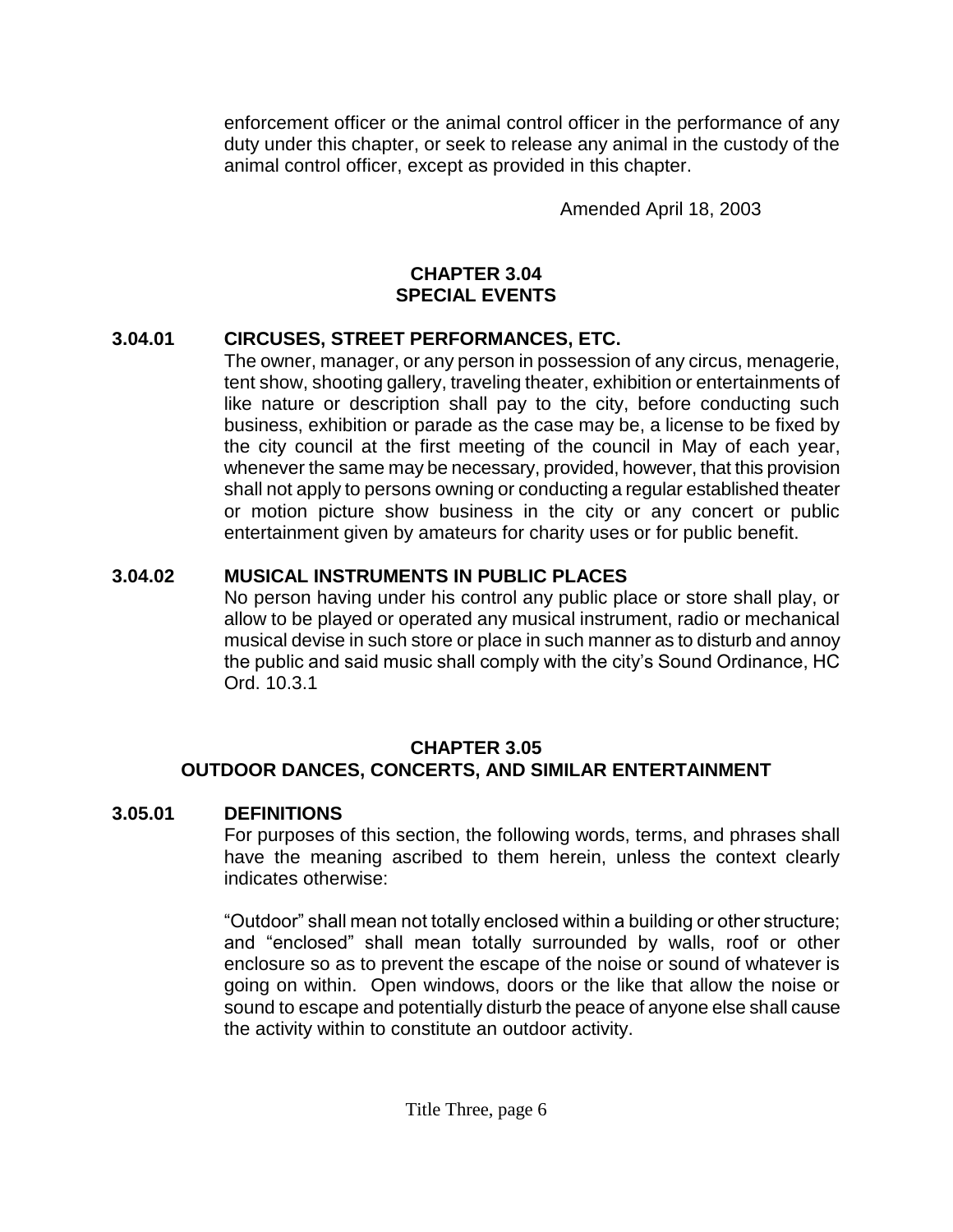"Outdoor dance, concert or similar entertainment" shall mean any such event or happening whether on private or public property, whether the same is a private or exclusive event or happening or open to the public, and whether the same is free of charge or subject to charge, admission or cover fee or similar cost or reimbursement, whether direct or indirect, whatsoever. "Outdoor dance, concert or similar entertainment" shall be liberally construed, and the city council shall be the final interpreter as to whether any event of happening shall fit within the definition of "outdoor dance, concert or similar entertainment."

#### **3.05.02 LICENSE REQUIRED**

No person, corporation, organization or other entity shall manage, hold, conduct or otherwise maintain any outdoor dance, concert or similar entertainment within the city limits of the city without first obtaining a license therefore, as provided herein.

#### **3.05.03 APPLICATION**

Any applicant for the license described in Section 2 above shall file an application with the city Finance Officer at least thirty (30) days prior to the proposed event, and the application shall contain the following information.

- 1. Applicant's name, and street and mailing address.
- 2. If applicant is a corporation, names and street and mailing addresses of all officers and directors.
- 3. If applicant is a partnership, names and street and mailing addresses of all partners.
- 4. If applicant is a noncorporate organization or other joint venture, names and street and mailing addresses of all officers, if any, all directors, if any, and if there are no officers nor directors, names and street and mailing addresses of at least three (3) primary or responsible persons of the organization or venture, all of whom must sign the application.
- 5. Location or place of the event, including street addresses if any, and the parameters or boundaries, with specificity, including exits.
- 6. Dates of the event.
- 7. Proposed times and hours of operation.
- 8. Type of entertainment (dance, concert, or other) with specificity, including name of band or other entertainment.
- 9. Approximate or projected number of people who may attend the event.
- 10. If alcoholic beverages are to be served, sold, consumed or otherwise provided and by what alcoholic beverage license same shall be served, sold, or consumed.
- 11. If alcoholic beverages are to be present, whether "underage" persons will be allowed to attend.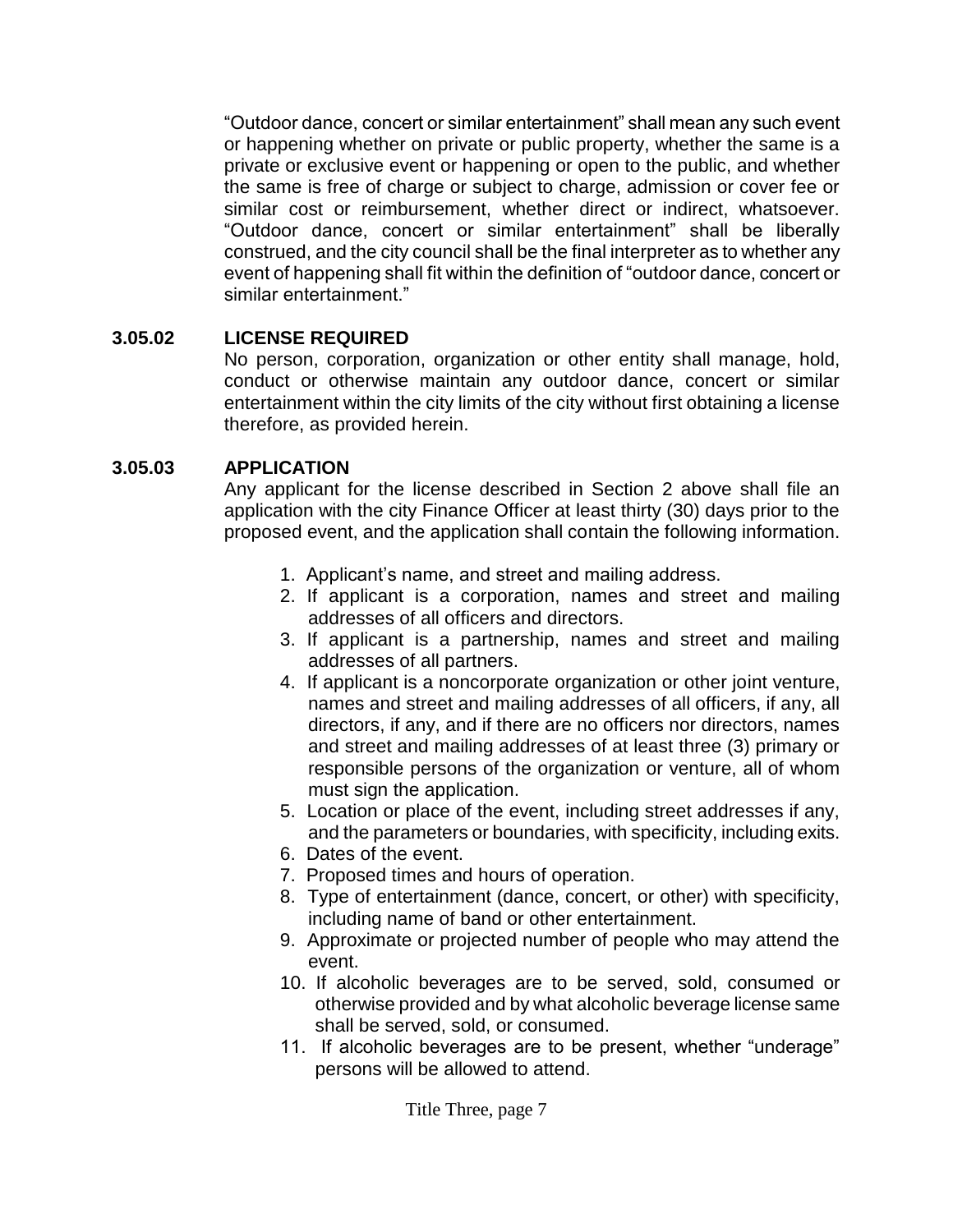- 12. If alcoholic beverages are present and "underage" persons are allowed, applicant's specific plan to provide proper barriers or separation as required by statutory law.
- 13. The number of security persons and their type, kind or level of training, experience or expertise.
- 14. The number, kind and locations of restroom facilities and trash receptacles.
- 15. The plan for parking and traffic flow, including parking locations and regulation, with specificity.
- 16. The plan for cleanup following the event, including the number of persons involved, the means and method of disposal of trash and refuse, the location of dumping and the proposed deadline that cleanup will be completed.
- 17. Any other information that may be required by the city council or Finance Officer, or if applicable, the city park board.

## **3.05.04 SUPPLEMENTAL ITEMS; LICENSE FEE**

The license applicant, in addition to the application, shall submit at the same time a certificate or other proof of liability insurance in the amounts and coverages that the city council may require; and shall also submit at the same time a security, damage, cleanup, and reimbursement deposit in the form of a bond in favor of the city, or a cashier's check or money order made payable to the city, or cash, in the amount required by the city council. The applicant may also be required to submit additional documents or items in support of or in verification of the application. Finally, the applicant shall, at the same time, submit an application/license fee of one hundred dollars (\$100.00); however, within one week the total gate fees, if any, shall be provided to the Finance Officer, and the fee shall be 20% of the gate if that exceeds the sum of one hundred dollars (\$100.00).

## **3.05.05 APPLICATION PROCEDURES**

Following submission of the application and all other required items and documents and application/license fee, the applicant shall meet with the city council to answer any questions, provide any additional or supplemental information, to receive suggestions or to otherwise work out any details to the satisfaction of the applicant. Following one or more council meetings, the application shall then be considered by the city council who shall hear the recommendation of the Finance Officer and may hear from the applicant. The city council may approve the application, approve the application with amendments, or reject the application. Approval, if any, of the application as is, or as amended, shall constitute the license sought for.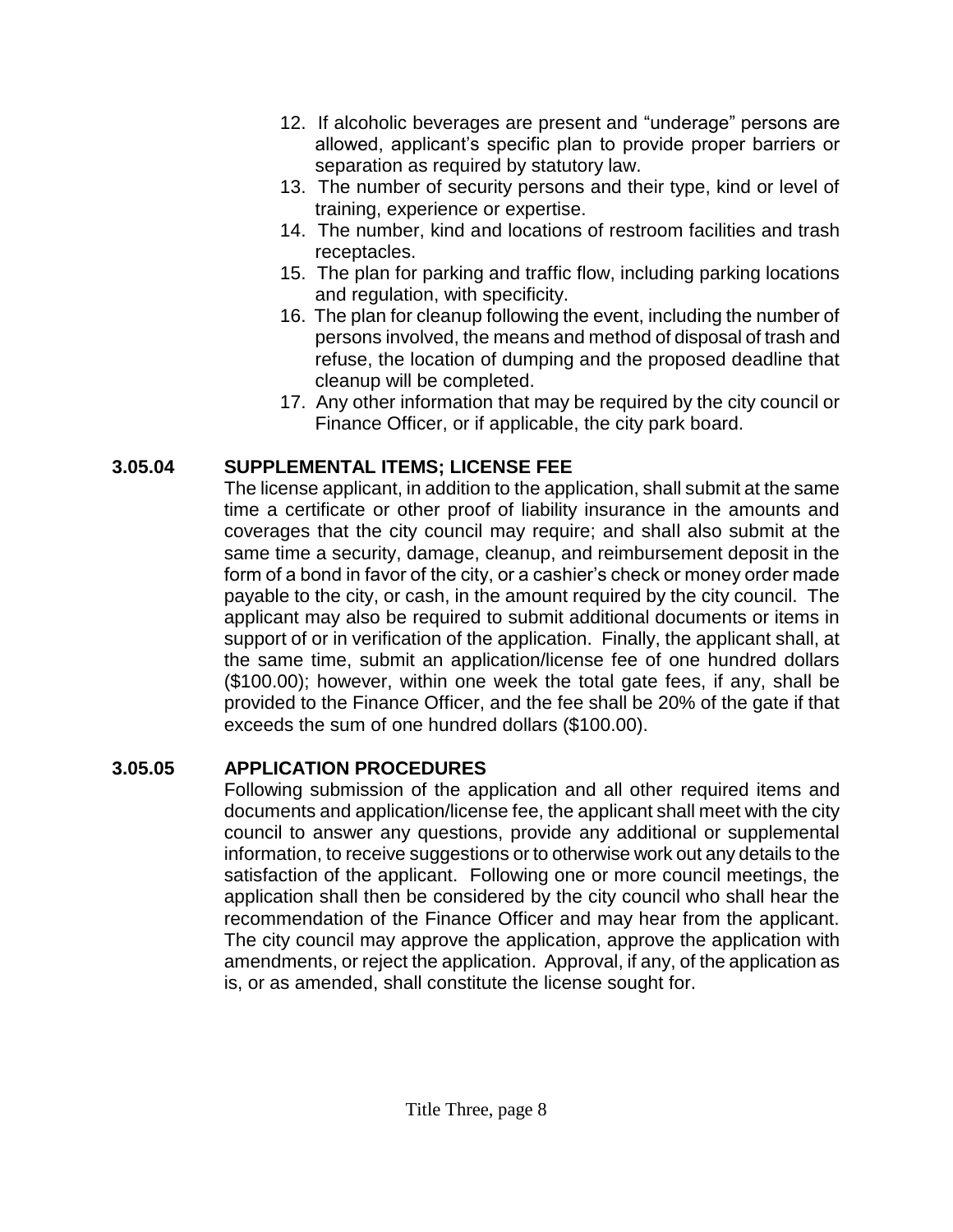### **3.05.06 WAIVER OF REQUIREMENTS**

The city council shall have the right to waive any requirement otherwise contained in the application, including the insurance, deposit or license fee, or an appropriate amount or percentage thereof, if in its judgment the minimal size of the event or the type of the event or the charitable or civic nature of the event or organization holding or promoting the same warrant any such waiver.

## **3.05.07 VIOLATION OF APPLICATION/LICENSE**

It shall be unlawful for any applicant or any person acting on behalf of any applicant to violate any provision of his or its application or requirement of the license issued pursuant thereto and the penalty for same shall be a Class II misdemeanor punishable by a fine of \$200 and/or 30 days in jail.

### **3.05.08 ACTIVITY FACILITIES**

The applicant shall provide appropriate and safe facilities for the activity or event, including such lighting, restroom facilities, trash receptacles and exits as may be warranted by the estimated crowd size or as otherwise required by the appropriate city authorities.

### **3.05.09 OFFICIAL SUPERVISION**

The city council and the law enforcement agency for the city (on this date the Pennington County Sheriff's Office) shall have the supervision of all outdoor dances, concerts or similar entertainment. As such, they, along with the city council, shall have authority to make revisions and changes in the application and in the manner of carrying out the applied-for activity.

## **3.05.10 ADDITIONAL LAW ENFORCEMENT**

The city's law enforcement agency may deem it necessary to provide or contract for additional law enforcement for the city or for the area around the event site, at or about the times of the event. It shall be the responsibility of the applicant to pay for such additional enforcement, without question; and the amount therefore may be projected and included in the deposit amount to be submitted with the application, or the city may require an additional deposit to be made to cover such additional law enforcement cost prior to the dates of the proposed event.

## **3.05.11 TRAFFIC AND PARKING**

The applicant shall ensure that all public rights-of-way, streets, alleys, sidewalks and other regularly traveled grounds, including private driveways and driveway approaches are kept open and not blocked, even temporarily, unless prior specific permission has been granted by the appropriate city authorities. In addition, the applicant shall ensure that no event parking is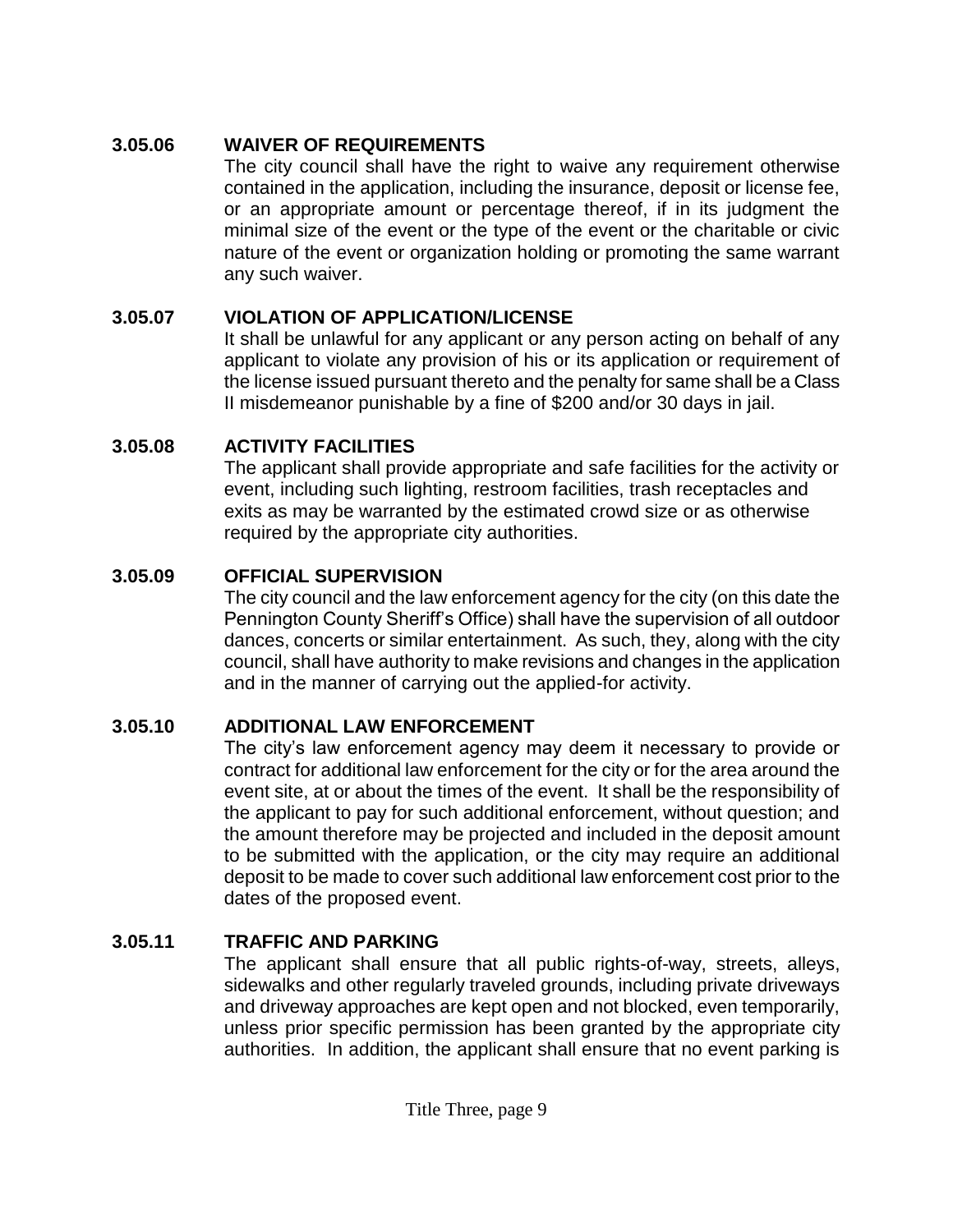allowed on and along any such public right-of-way nor in any public park or otherwise on any public property without prior specific permission from city authorities. The applicant shall, if required by the city, post appropriate signs to prohibit the blocking of traffic and/or to prohibit unauthorized or unlawful parking, and any other appropriate signs required by the city.

### **3.05.12 CLEANUP & DAMAGE**

The applicant shall be responsible for all cleanup and trash removal on the event site and in the surrounding area. In addition, applicant shall be responsible for damage to any city property, including but not limited to tables, chairs, benches, trees, shrubbery, flowers, etc. on the event site and in the surrounding area.

## **3.05.13 DISORDERLY CONDUCT & DISTURBANCES**

The applicant and applicant's representatives shall cooperate fully with the security people and law enforcement officers in matters of crowd control, and especially in the event of potential disturbances or disorderly conduct or similar activity.

# **3.05.14 ALCOHOLIC BEVERAGE REGULATIONS**

Applicant shall obey all alcoholic beverage laws and if alcoholic beverages are served, sold or otherwise provided or present, and if "underage" persons are invited or present, applicant shall specifically follow and obey all laws with regard to the separation of "underage persons from those "of age."

## **3.05.15 DAYS AND HOURS OF OPERATION**

Applicant shall operate the events only on the days and during the hours approved by the appropriate city authorities. Unless otherwise specifically approved by the city, no outdoor dances, concerts, or similar entertainment events at which alcoholic beverages will be sold, served, consumed, provided or otherwise present shall not be held on the following days nor during or after the following hours:

- A Christmas Day
- B. If on Christmas Eve, not after midnight,
- C. Memorial Day, except if the event is held the day or evening before Memorial Day, the event shall not run beyond 1:00 am of Memorial Day.
- D. Sundays, except if the event is held on a Saturday or Saturday evening, the event shall not run beyond 1:00 am of the Sunday following the Saturday event.
- E. If on a Monday, Tuesday, Wednesday or Thursday, the event shall not run beyond 1:00 am of the following morning.
- F. If on a Friday, the event shall not run beyond 1:00 am of the following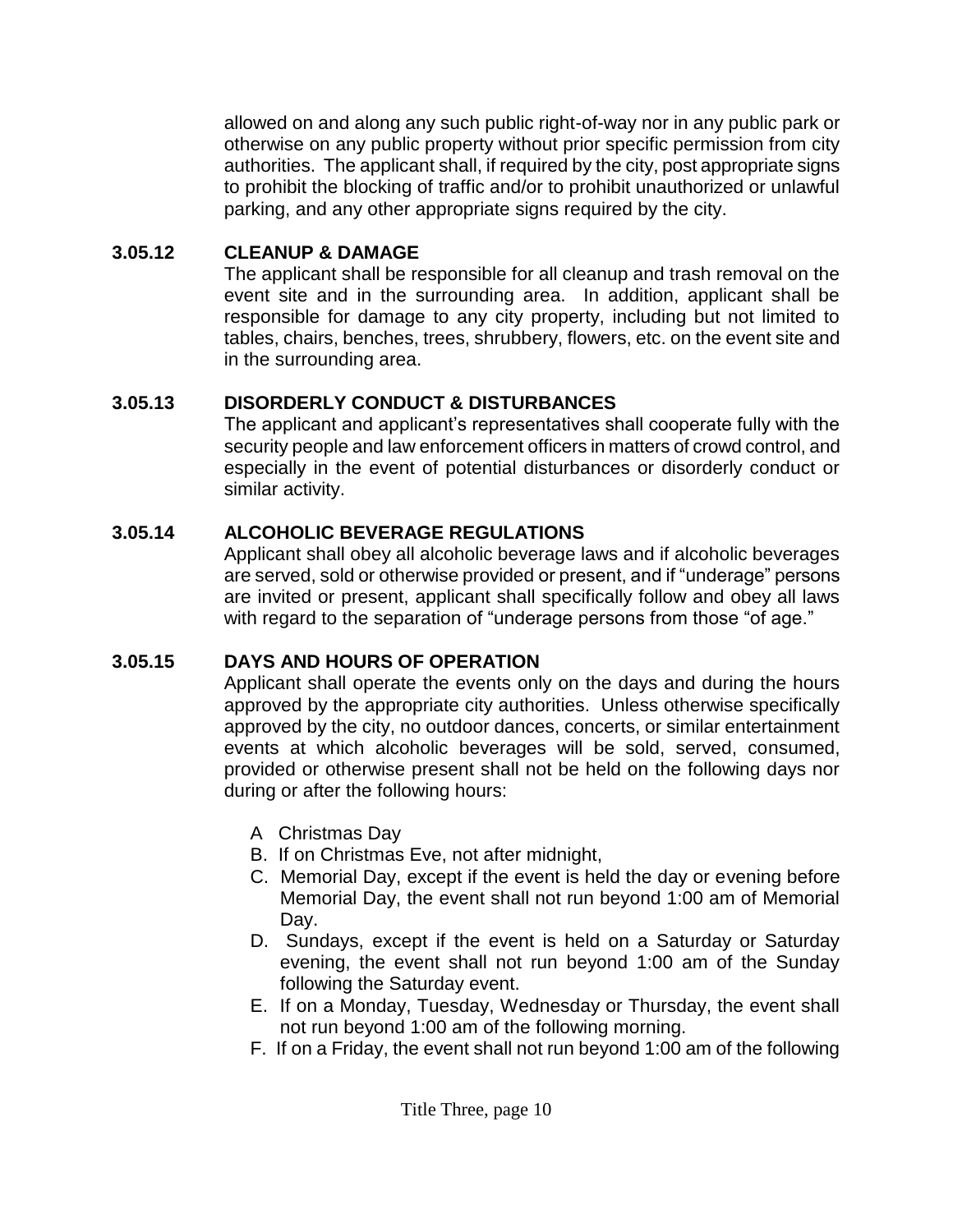morning.

 G. If on a Saturday, the event shall not run beyond 1:00 am of the following morning.

Outdoor dances, concerts or similar entertainments are generally discouraged on all nights except Friday and Saturday, if the event shall run past 11:00 pm, and then in compliance with the Hill City Sound Ordinance, HC Ord. 10.3.1.

#### **3.05.16 VIOLATION**

It shall be unlawful for any applicant or any person acting on behalf of any applicant, or for any other person to violate any provision of any of these ordinance sections that deal with outdoor dances, concerts, or similar entertainment, and the penalty for said violation shall be a Class II misdemeanor, punishable by a fine not to exceed \$200.00 and/or 30 days in jail.

Amended February 18, 2003

#### **CHAPTER 3.06 BUILDING PERMITS**

#### **3.06.01 GENERAL**

For purposes of establishing rules and regulations for the construction, addition, alteration, removal, demolition, equipment, use, occupancy, location and maintenance of building and structures including permits and penalties, the code shall be the certain building code which is known as the International Building Code (IBC), 2006 edition as updated and published by the International Code Council, save and except such portions as are hereinafter elected, modified, or amended of which not less than one (1) copy has been and is filed in the office of the City Building Official of the City of Hill City and the same is hereby adopted and incorporated as fully as if set out at length herein, and from the date of which this ordinance shall take effect, the provisions thereof shall be controlling in the construction of all buildings and other structures within the corporate limits of the City of Hill City.

The permit must be obtained from the City Building Official and must be completed within one (1) year of the issuance of the building permit or a new permit is required.

Any application for a building permit that is for the construction or alteration of a bridge shall indicate how the bridge is secured on one end in case of a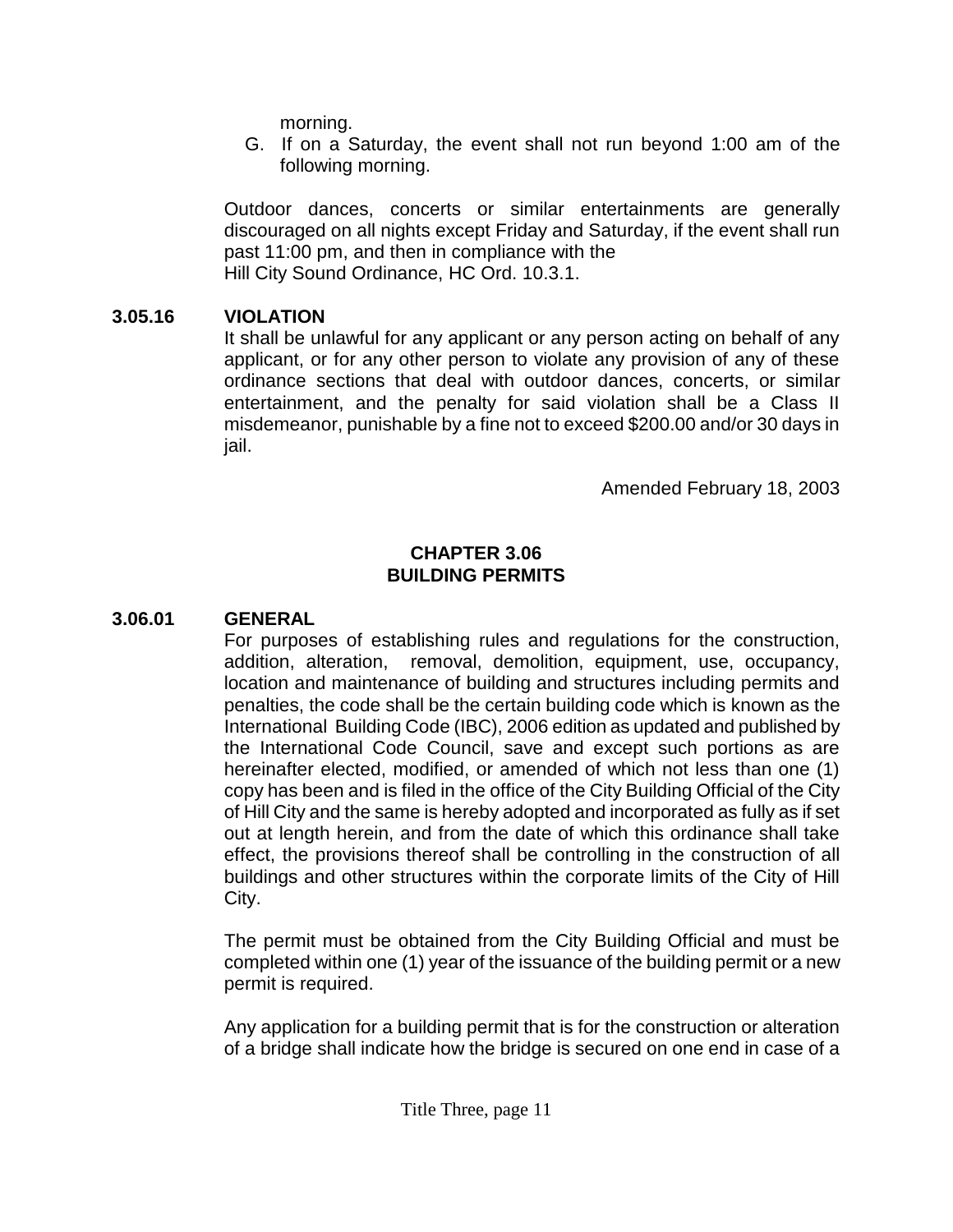flood.

#### **3.06.02 FEES FOR BUILDING PERMITS**

There is hereby adopted a formula for purposes of establishing fees for the construction, addition, alteration, removal, demolition, use, occupancy, location and maintenance of buildings and structures including permits and penalties, under that certain building code which is known as the International Building Code 2006 (IBC Section 108, Fees). The formula as adopted by the City of Hill City is:

Table 1-1, Building Permit Fees: For the First \$500.00 there is no fee; Basic fee is \$ 50.00 for \$501.00 plus \$6.50 for each \$1,000.00 of value or portion thereof up to \$100,000.00 and \$7.00 for each \$1,000.00 of value from \$100,001.00 and greater.

Building permit fees shall be on the estimated value of the completed building or the value of the work being completed in partial construction or remodels. The value shall be determined at the time of application for the building permit by a representative of Community Planning by using the square footage of the space of the building and using a cost amount of seventy-two dollars (\$72) per square foot for all levels above ground and a cost amount of thirty-two dollars (\$32) for basements and garages, whether it shall be attached to the home or a separate structure.

A refund of the amount of difference between the cost paid at the time of application of the permit using the estimated valuation and the assessed value by the County Board of Equalization after completion of the building, shall be granted if applied for by the applicant. The formula for determining the building permit fee shall be reviewed yearly by the Planning and Zoning Commission, preferably at the first meeting of the Commission in February.

There shall be a twenty-five dollar (\$25) fee to move a mobile home in or out of the City and a moving permit must be obtained from the City Building Official in the same manner as the application for a building permit herein.

### **3.06.03 INSPECTION**

There shall be an Inspection Section of the Community Planning Department for the City of Hill City to conduct building inspections and also conduct fire prevention inspections in conjunction with building inspections, using the International Fire Code 2006. Inspections shall be enforced under IBC 2006, Section 109 and Title 9 of the Hill City Ordinances.

Amended February 18, 2003 ; March 26, 2007

#### **3.06.04 APPLICATION**

An application for building permit shall be issued by the Building Official on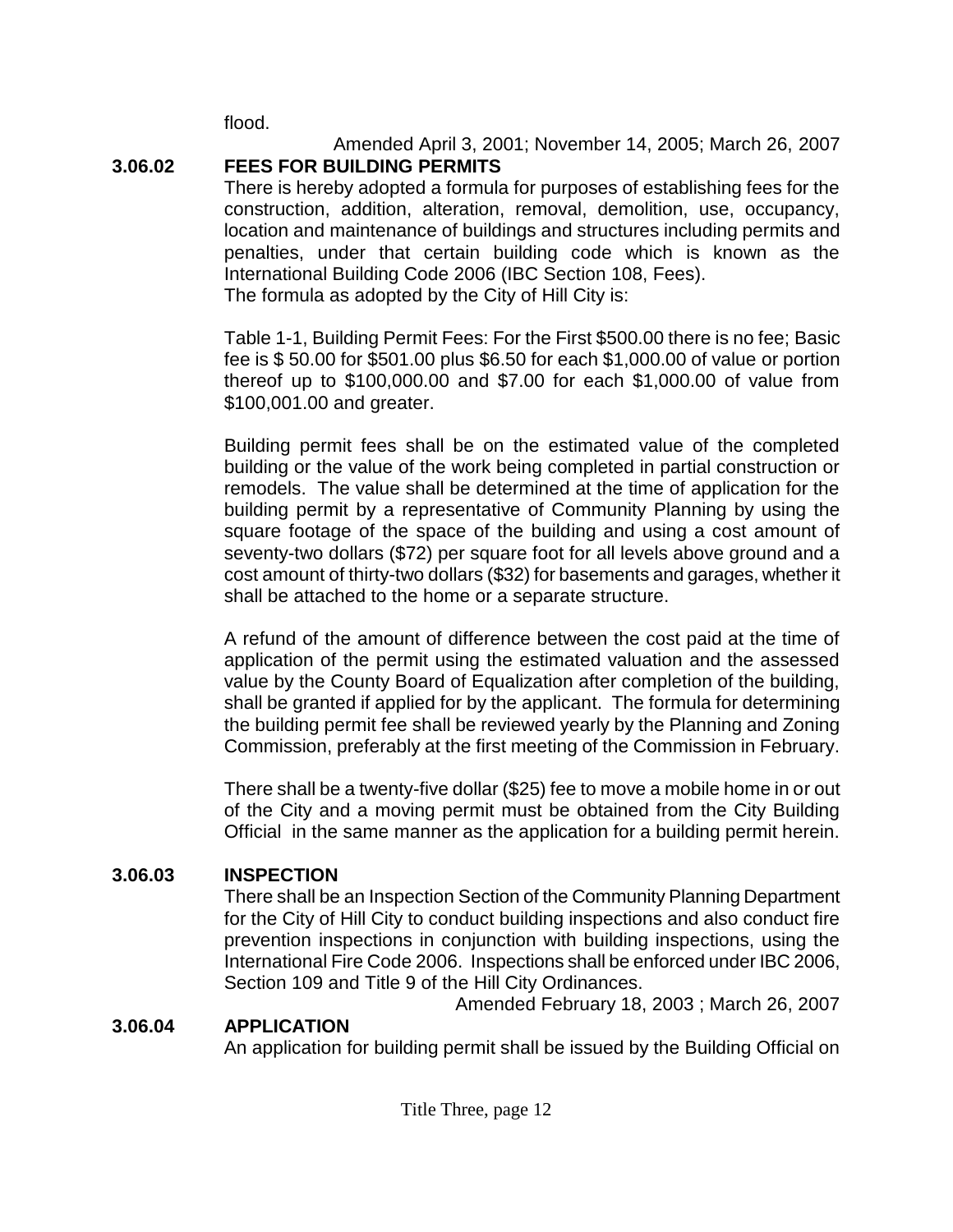forms provided by that office and it shall be referred to the Community Planning Department for approval. If said application is further submitted to the Planning and Zoning Commission, said application shall be submitted before 12:00 noon on the Wednesday before the Planning and Zoning Commission meetings which are generally the first and third Monday of each month.

If the Community Planning Department or the Planning and Zoning Commission denies the application for building permit, the permit shall be referred to the city council for consideration at the next city council meeting.

Amended June 26, 2001, January 8, 2002; March 26, 2007

### **CHAPTER 3.07 EXCAVATION PERMIT**

## **3.07.01 EXCAVATION PERMIT REQUIRED**

No person, firm or corporation shall move, remove, store, add, place, or excavate rock, sand, dirt, gravel, clay or other like material (hereinafter excavation or excavate) within private property, public right of ways and/or publicly held easements unless such person, firm or corporation shall first have obtained an excavation permit authorizing the same and complied with all of the terms of this code.

## **3.07.02 PRIVATE PROPERTY EXCEPTIONS**

The provisions of this chapter shall not apply to:

- (1) Excavation for the purpose of a foundation, cellar or basement of some immediately pending superstructure to be erected, built or placed thereon contemporaneously with, or immediately following such excavation, removal or storage; provided a building permit has been issued; for the building to be constructed in connection with the excavation;
- (2) Excavation consistent with a Final Plat and grading plan which has been approved by the City and for which a Development Agreement has been executed and financial sureties provided;
- (3) Excavation within the contiguous boundaries of premises, provided that the amount of material moved, added, and/or removed is less than 100 cubic yards within a twelve-month period.
- (4) Repair of landscaping due to settlement.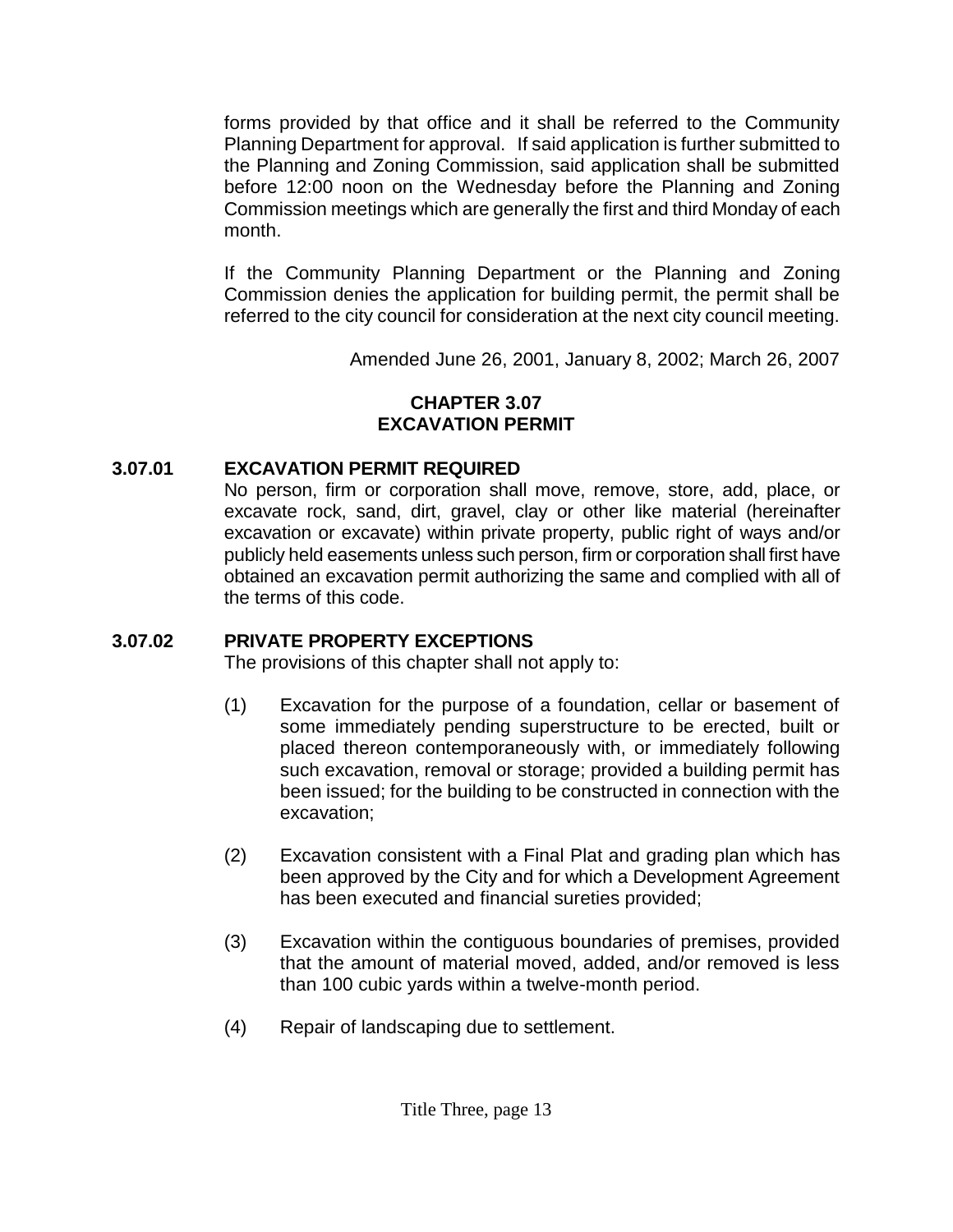(5) Emergency situations requiring the immediate need to preserve life and/or property or to restore basic utilities such as water, sewer, electrical, and/or telecommunications.

### **3.07.03 APPLICATION REQUIREMENTS**

Original Permit - The Planning & Zoning Commission or their designee shall issue excavation permits. The original permit shall expire ninety (90) days from the date of issuance and may be renewed by the City without public hearing for an additional ninety (90) day period.

Information Required - All applicants for excavation permits shall provide the following information:

- (1) A correct legal description of the property.
- (2) The name, address and telephone number of the applicant, authorized agent, and owner.
- (3) The purpose of the excavation.
- (4) The estimated length of time excavation operations will be ongoing.
- (5) The highways, streets or other public ways within the City, upon and along which the material removed shall be transported and the maximum number of truckloads per day, which will be transported along, said routes, and the proposed method of street cleaning.
- (6) Estimated quantity & type of earthly deposits to be moved, added to or removed from the premises.
- (7) A map or site plan of the proposed excavation.

Fees - With each application, the applicant shall submit the current excavation permit fee adopted in the Schedule of Charges, Fees & Fines.

Insurance - Each application for work being conducted within the City of Hill City, utilizing public infrastructure, public right of way or public easement the applicant shall be responsible for any damage and the following insurance requirements shall be met:

(1) The permittee shall provide proof of public liability insurance assuring against bodily injury and property damage and indemnifying and holding the City harmless for any such causes of action and costs and expenses, including attorneys fees, incurred therein. Said insurance shall be in the following amounts for general liability, personal injury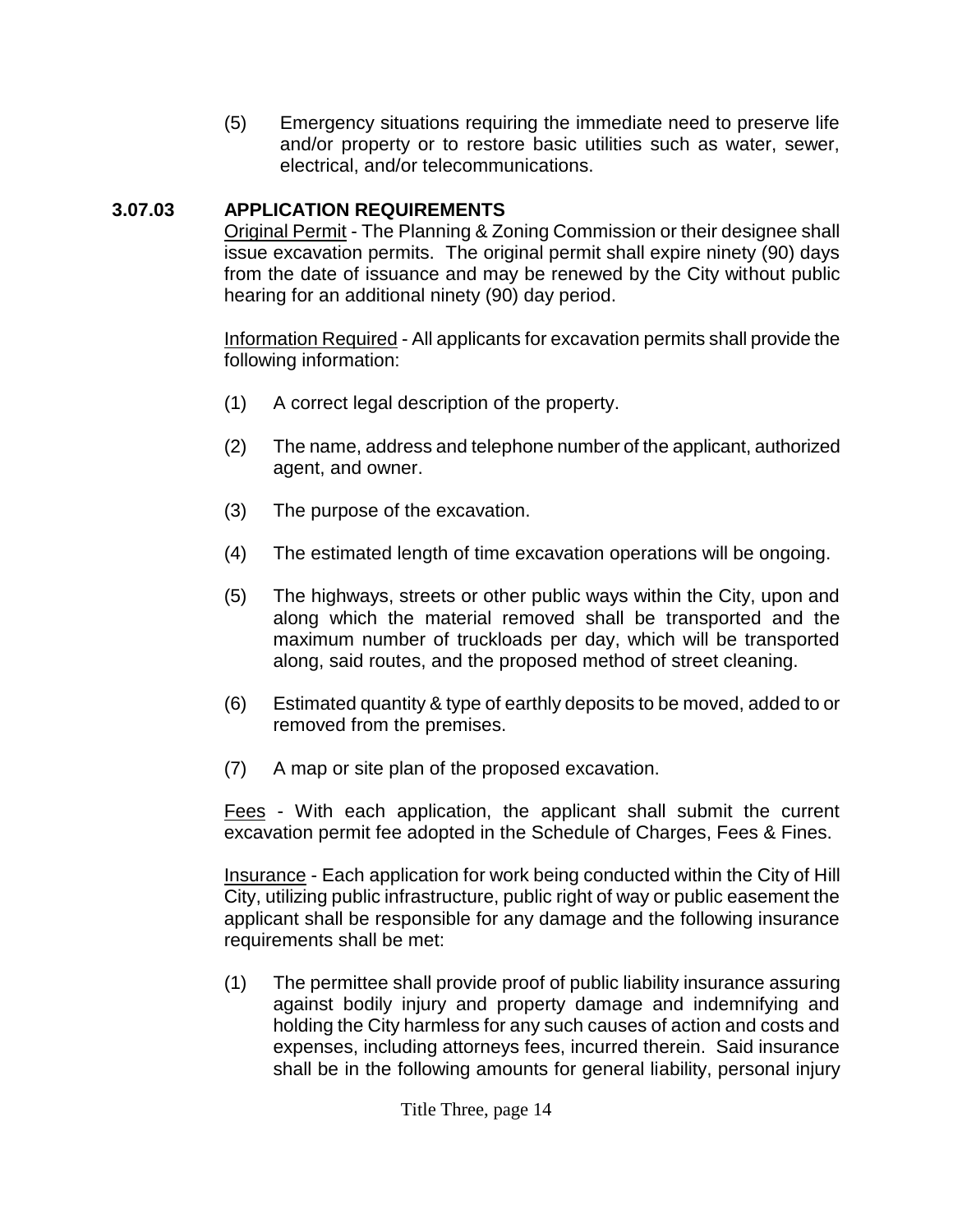and property damage:

| (a) Injury or death of one person    | \$1,000,000.00 |
|--------------------------------------|----------------|
| (b) Injury or death to more than one | \$1,000,000.00 |
| person in a single occurrence        |                |

- (c) Property damage \$ 300,000.00
- (2) The permittee shall provide the City a Certificate of Liability listing the City as an additional insured.

### **3.07.04 MINIMUM REQUIREMENTS**

In cases in which the following minimum requirements cannot be met, no permit shall be issued. For all permits issued, the following are minimum requirements for the operation of excavation under this chapter and are deemed to be a condition of the permit:

- (1) South Dakota One Call shall be contacted and excavation information submitted prior to the occurrence of any excavation.
- (2) The slopes or any edge contiguous to the excavation shall not be less than a three (3) feet horizontal to one (1) foot vertical slope, or as otherwise approved by the operation plan.
- (3) All trees, stumps and debris must be disposed of within thirty (30) days by removal or burning, if allowed; or within ten (10) days after notification by the City, whichever is less.
- (4) Any storm or surface water cast into the excavation shall be the responsibility of the permittee. No drainage of such water shall be made by the permittee in such a way as to cause erosion or damage to any adjoining properties.
- (5) The operator shall maintain and operate all equipment in such a manner as to minimize air pollution. Any emission which can cause any damage to health, animals or vegetation or other forms of property, or which can cause any excessive soiling at any point, or any emission of any solid or liquid particles in concentration exceeding the South Dakota Pollution Control Agency Air Quality Regulations, are hereby prohibited.
- (6) Upon termination of the operation of any excavation, the excavation site shall be regraded or modified according to the plan submitted with the application.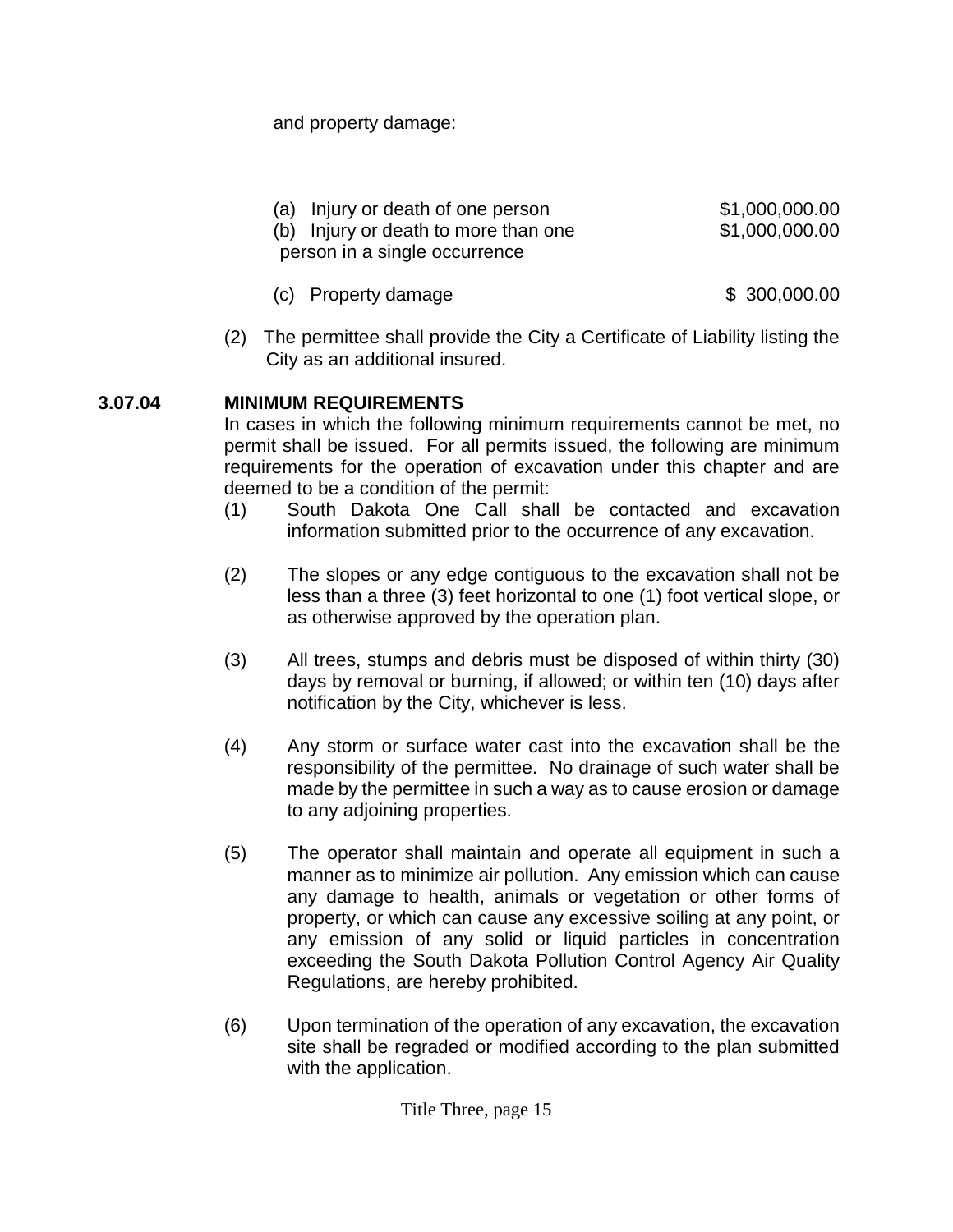- (7) Materials or equipment associated to the excavation shall only be placed upon and/or along highways, streets or other public ways according to the plan submitted with the application.
- (8) No noise resulting from the excavation shall exceed the noise regulations of the State of South Dakota or the City's noise ordinance, whichever is more restrictive.
- (9) If one (1) or more acres of material will be disturbed, applicable permits in compliance with the South Dakota Water Pollution Control Act and the Administrative Rules of South Dakota (ARSD) Chapters 74:52:01 through 74:52:11 shall be obtained.
- (10) The slope of banks of the excavation shall be kept in such a condition so as not to be dangerous because of overhangs, slidings or cave-ins. Upon notice by the City to the permittee, the permittee shall correct any such dangerous condition immediately. In all events, all excavating shall comply with OSHA and other applicable state and federal standards.
- (11) All laws/rules regulating excavation set forth by the South Dakota Department of Environment & Natural Resources shall be observed.
- (12) Land alteration shall in no way adversely affect adjacent private or public properties, and may not obstruct the free flow of water in a natural waterway or public street drain, storm sewer, gutter or ditch.
- (13) Blasting shall be conducted by a certified technician according to the plan submitted with the application.
- (14) The hours of operation of any excavation shall be limited to 7:00 A.M. to 7:00 P.M. daily.
- (15) It shall be the financial responsibility of the permittee for any damage sustained to private or public utilities (electrical, telephone, water, sewer, etc.) while conducting the excavation.
- (16) Permittee shall properly fence any excavation site, or portion of any excavation site, which may be a hazard or create a danger to the public.
- (17) Upon completion of the operation, the applicant shall properly drain and level any excavation and restore the contour of the site to a condition as indicated on the plan submitted.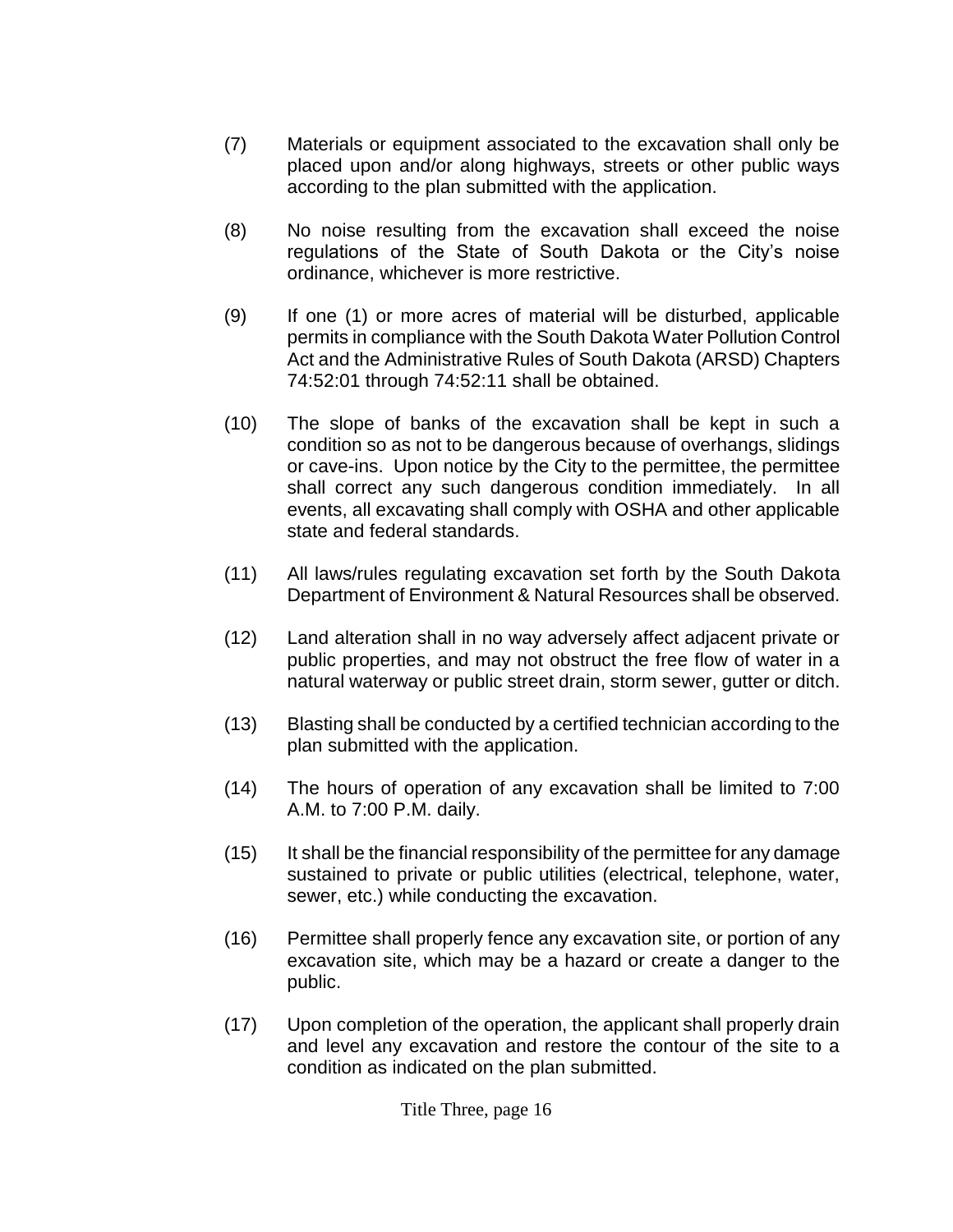- (18) The permittee shall submit to the City, a detailed map of the highways, streets, roads and other public ways within the City upon and along which the material removed shall be transported. The permittee shall be responsible for any damage to said roads caused by its operations.
- (19) The permittee shall submit in writing, the estimated quantity of material to be move, added and/or removed, the anticipated route over which trucks will travel, the beginning and completion of time for operation. It is understood that while the information may not be able to be submitted with certainty, the permittee must make his best estimate of said removal operation. If the quantity of material to be removed is for any reason likely to significantly exceed the original estimated amount, the permittee shall notify the City of such change in estimated quantity as soon as such information is available to it.

#### **3.07.06 INSPECTIONS**

The City may elect to inspect each excavation site at times determined appropriate by it. By applying for a permit under this chapter, the permittee has agreed to permit and cooperate in such inspections. The permittee and/or owners of the premises shall be given written notice of a violation of this permit and shall remedy such violations within the time specified by written notice from the City. Any violation not remedied within ten (10) of days of notification shall result in the automatic revocation of the excavation permit.

### **3.07.07 REVOCATION**

Excavation permits may be revoked upon violation of any conditions of said permit or ordinance. Said revocation shall be effective immediately upon written notice of the same by the City to the permittee. Permittee shall have the right of appeal to the City Council upon filing a notice of appeal within ten (10) days of the revocation.

#### **3.07.08 VIOLATION**

Violation of this Ordinance and the permits issued hereunder is a Class II misdemeanor. Every day of violation is a separate violation. In addition to any criminal penalties, the City reserves to itself the right to seek appropriate injunctive or other equitable relief in the case of violation.

### **3.07.09 EFFECT**

This Ordinance shall be in full force and effect from and after its passage and publication as required by law.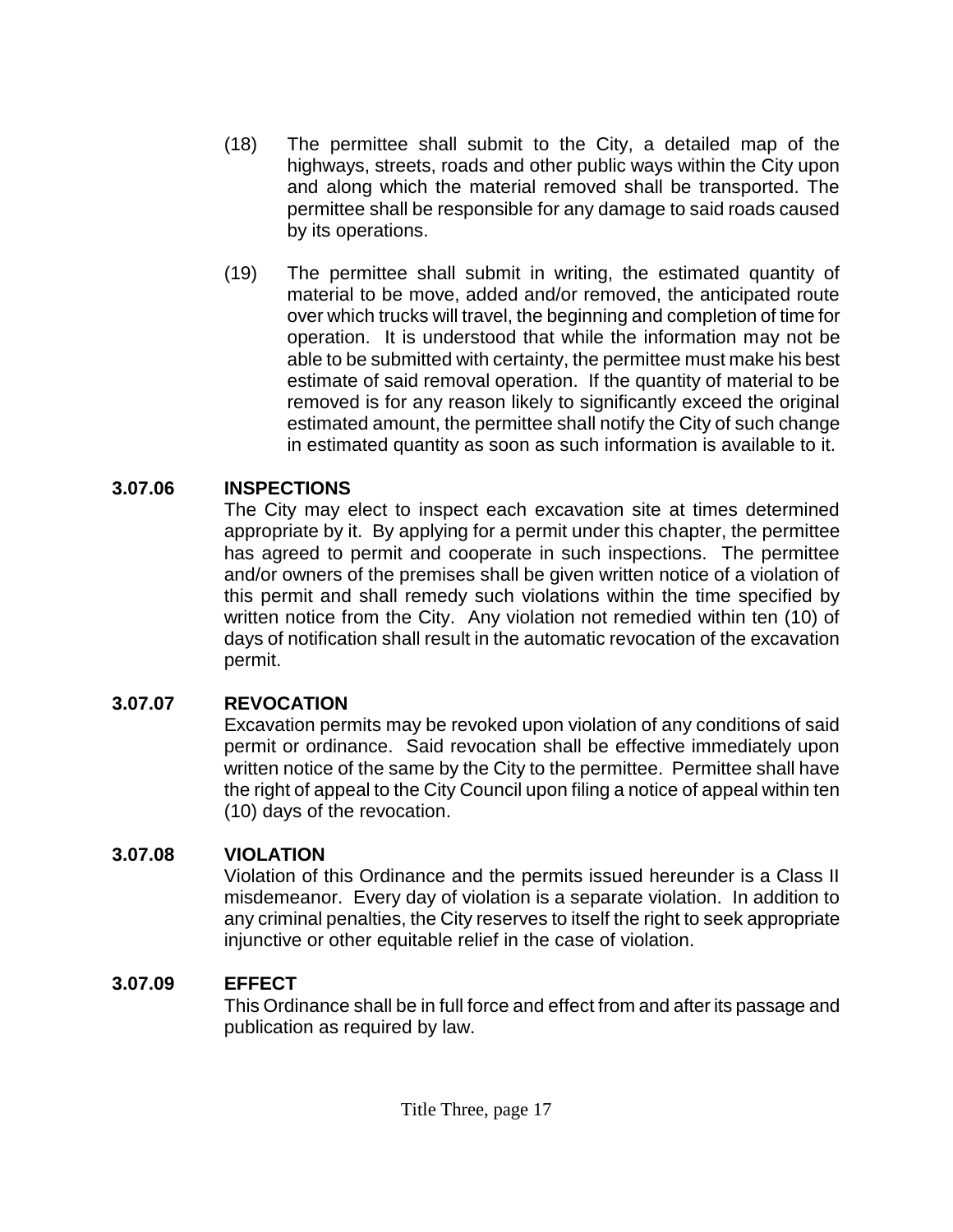#### **CHAPTER 3.08 PEDDLERS & SOLICITORS**

#### **3.08.01 DEFINITIONS**

Peddler(s) - A person engaged in the selling of a personal property by going about from place to place or house to sell the same and who carries with him such property for delivery at time of sale is a peddler.

Solicitor(s) - A person engaged in going about from place to place or house to house soliciting orders for, or offering to sell personal property for future delivery is a solicitor.

#### **3.08.02 GOING UPON PRIVATE RESIDENCE PROPERTY BY SOLICITORS AND PEDDLERS WITHOUT INVITATION DECLARED TO BE A NUISANCE; EXCEPTION**

The practice of going in and upon private residence property by solicitors or peddlers who have not previously been requested or invited so to do by the owner or occupant thereof for the purpose of soliciting orders for the sale of personal property or offering to sell personal property for future delivery or for the purpose of selling or disposing of personal property thereon, is declared to be a nuisance and is prohibited, and no person licensed as a solicitor or peddler hereunder shall thereby be deemed authorized to go upon any private residence property except with the prior request, invitation, or consent of the owner or occupant thereof.

This section shall not apply to the distribution of sale of religious, political, economic or educational tracts, pamphlets, papers or periodicals where the proceeds are to be used exclusively for religious, charitable or benevolent purposes, nor to the distribution or sale of personal property where the proceeds are to be used exclusively for religious, charitable or benevolent purposes, nor to the peddling or soliciting of orders for any agricultural product or article raised or manufactured by such peddler or solicitor in this State, except that no person shall go upon any private residence property for any such purposes where the owner or occupant thereof has requested such person not to come thereon for any of such purposes or has placed on said premises in a conspicuous position near the entrance thereof a sign indicating that the occupants of said premises do not desire distributors, solicitors, or peddlers of any such personal property, articles or publications, or to have any person come on said premises for any of such purposes.

### **3.08.03 EXCEPTIONS TO LICENSING AND BONDING PROVISIONS**

The provisions of this Ordinance with reference to the bonding and licensing of peddlers and solicitors shall not apply to traveling salesmen doing business exclusively with retailers, merchants, manufacturers, jobbers or with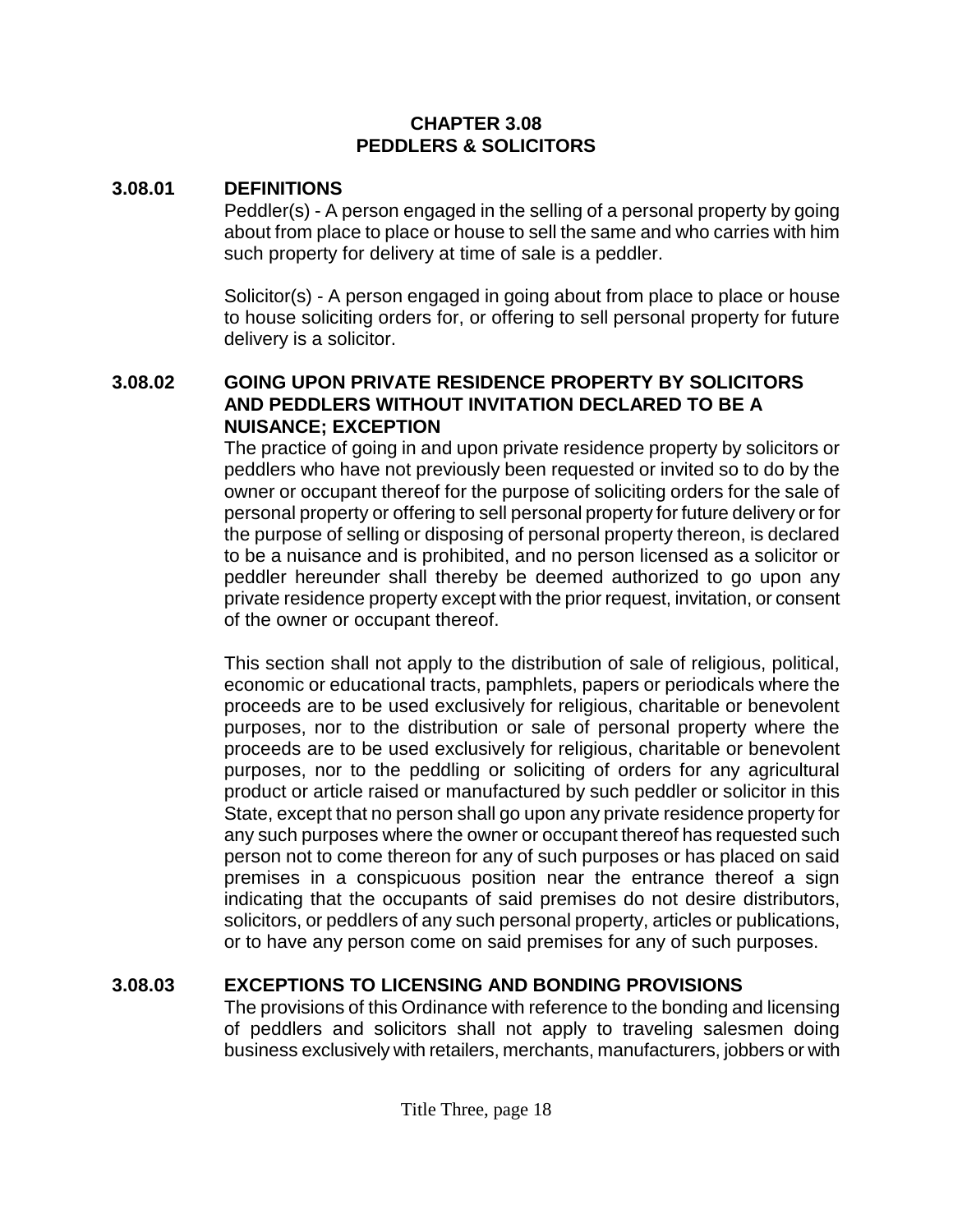public officials, nor to the peddling or soliciting of orders for any agricultural products or manufactured goods raised or manufactured in this State by the person selling or soliciting the sale of the same, nor to any solicitor who does not demand or accept payment or any deposit in advance, nor to any solicitor whose terms do not require payment of any money or deposit on delivery without the privilege of examination, nor to the distribution or sale of newspaper, nor to distribution or sale of personal property where the proceeds are to be used exclusively for religious, charitable or benevolent purposes, nor to the distribution or sale of religious, political, economic or educational tracts, pamphlets or periodicals where the proceeds are to be used exclusively for religious, charitable or benevolent purposes.

### **3.08.04 LICENSE FEE REQUIRED**

No person shall deal as a peddler or solicitor as defined by this Ordinance without having procured license as herein required and no two or more persons shall deal under the same license as partners, agents or otherwise. No such license shall be issued to any person unless such person shall have resided in this state for a period of at least six months immediately preceding the issuance of such license. The license fee for a solicitor or peddler shall be \$10.00 a day.

## **3.08.05 APPLICATION FOR LICENSE**

The application for license shall state that name of the applicant, permanent address of applicant, length of residence in the State, whether he transacts business for himself or someone else and if someone else the name and address of person, firm or corporation he represents, the nature and character of the property to be sold, whether he sells and delivers the property directly to the purchaser or whether he solicits or takes orders for it by carrying samples or catalogs, the manner in which he intends to use in traveling, copies of the contracts and agreements he intends to make with the customers and how he intends to operate within the City.

## **3.08.06 BOND REQUIRED FROM SOLICITORS AND PEDDLERS**

Every solicitor or peddler, before receiving a license shall file in the office of the Finance Officer a bond in the penal sum of \$500.00 for the faithful performance and obligation of such solicitor or peddler arising in connection with his business as such, and for the payment of all claims for damages for which he may become liable through fraud, deceit or otherwise in the course of his business as such solicitor or peddler.

### **3.08.07 DISTRIBUTION OR SALE OF OFFENSIVE PULICATIONS OR ARTICLES PROHIBITED**

No person shall distribute or sell or attempt to distribute or offer to sell any publication, pamphlet, paper, periodical, written, typed, or printed matter, or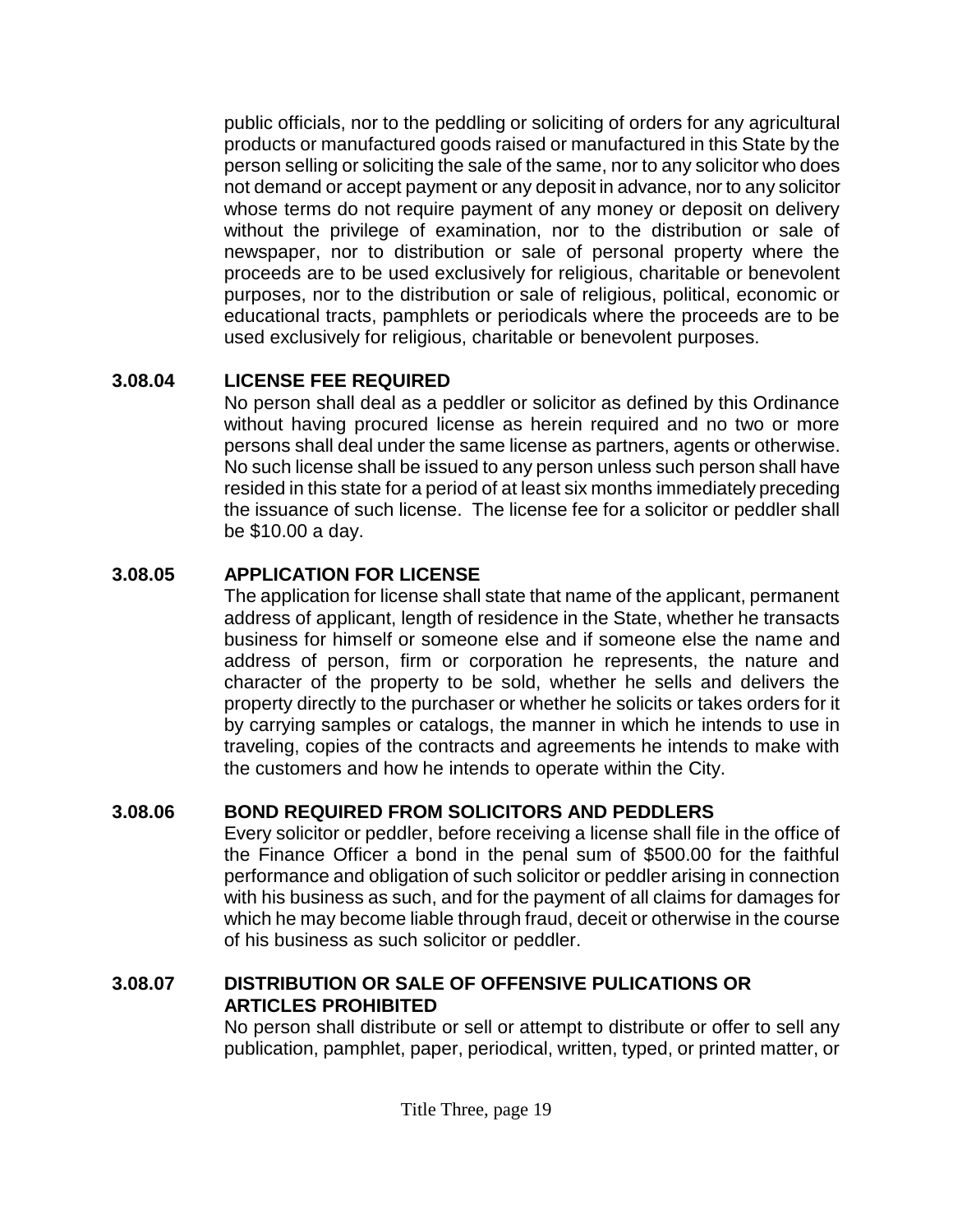article or thing which may reasonably tend to incite riot or other public disorder or which advocated disloyalty to or the overthrow of the government of the United States or of this State by means of any artifice, scheme or violence or which urges any unlawful conduct or encourages or tends to encourage or which is done under such circumstances or in a manner as to cause or tend to cause a breach of the public peace or good order of the community, or which is offensive to public morals or decency or which contains blasphemous, offensive, libelous or scurrilous language.

#### **CHAPTER 3.09 LICENSING AND REGULATION OF TRANSIENT MERCHANTS**

#### **3.09.01 PEDDLING FROM VEHICLES ON STREETS**

No person shall sell or offer for sale any goods or merchandise from a cart, wagon, automobile, truck or other vehicle in the streets or thoroughfares of the City. This Section does not apply to the sale or delivery of farm or garden products by the growers of their family, nor does it apply to the drayage or the delivery of goods sold in the regular course of an established business. Nothing in this paragraph shall prohibit the City from entering into a contract for the sale of ice cream and sundries for immediate consumption no the terms and conditions agreed to by the City Council.

#### **3.09.02 PEDDLING IN PARKS**

It shall be unlawful for any peddler or other person, excepting a person occupying a portion of the park under a valid concession agreement, to sell or offer to sell, to any person within any municipal park of the City, any goods, wares, merchandise, books, pictures, novelties, souvenirs or trinkets or any other article of commerce and trade, including goods of his own production or manufacture.

#### **3.09.03 LICENSING OF TRANSIENT MERCHANTS**

A. Definitions

For the purpose of this Section, a "Transient Merchant" is any person, firm or corporation, partnership or association, or agent thereof, transacting a business where goods and/or services are offered for sale at any place in this City that is located in a temporary structure.

"Temporary Structure" means a structure without any permanent foundation or footings.

B. Transient Merchant's License Required.

No person shall engage in any business as a Transient Merchant without a Transient Merchant's License for each structure, stand, tent, car, vehicle,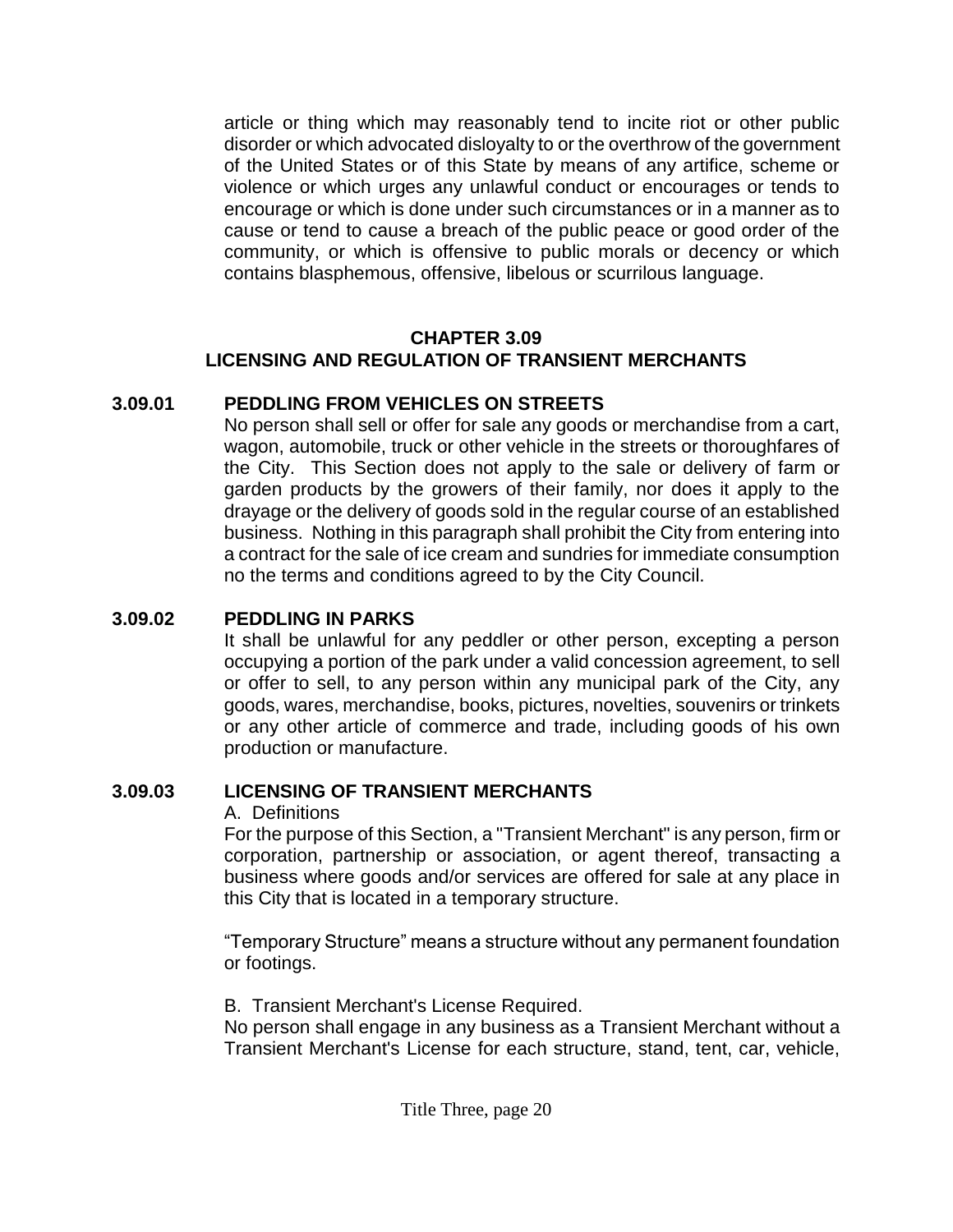booth or place used by such merchant.

C. Application.

To obtain a license, a Transient Merchant shall file in the City Finance Office, at least 15 days prior to the commencement of business, an application stating his or her name and residence; the proposed start date of the business for which they are submitting the application; description and identification of the place and structure in which he or she proposes to do business; a description of the toilet facilities and their location; and a description of the goods or services he or she intends to handle.

Applicant must provide, with application, proof that all applicable requirements of Hill City Municipal Code, South Dakota Department of Revenue, South Dakota Department of Health, South Dakota Electrical Code and South Dakota Plumbing Code, if applicable, are being met. With such application, the Transient Merchant must also provide a certificate of liability insurance with the City of Hill City listed as an additional insured to said policy.

### D. Fee and Duration of License.

The Transient Merchant's License fee shall be Seven Hundred and Fifty Dollars (\$750). This Transient Merchant's License shall be valid for a maximum of 12 days, beginning on the proposed start date set forth in the application for Transient Merchant's License and ending on the 12<sup>th</sup> day. The City Finance Officer shall note on the license the time period for which the license is effective and the location of the toilet facilities associated with said license. The Transient Merchant's License fee for less than a 12 day period shall be One Hundred and Fifty Dollars (\$150) per day up to the maximum amount of \$750.

(1) One temporary sign, as defined in Chapter 10, Section 1002, Definitions, of the Hill City Municipal Code, up to 16 square feet maximum, is included with the approved application.

E. Toilet Facilities.

In the application for a Transient Merchant's License, the applicant must provide for the City's approval, the type of toilet facilities to be offered, such as porta potties or contracted with owners of permanent toilet facilities within 300 feet of proposed location of business. Written confirmation of permission to use toilet facilities will be required. Facilities must be available for both employees and customers.

Amended September 23, 2003, February 28, 2005, November 11, 2020

F. Issuance.

Upon submission and approval of the application for a Transient Merchant's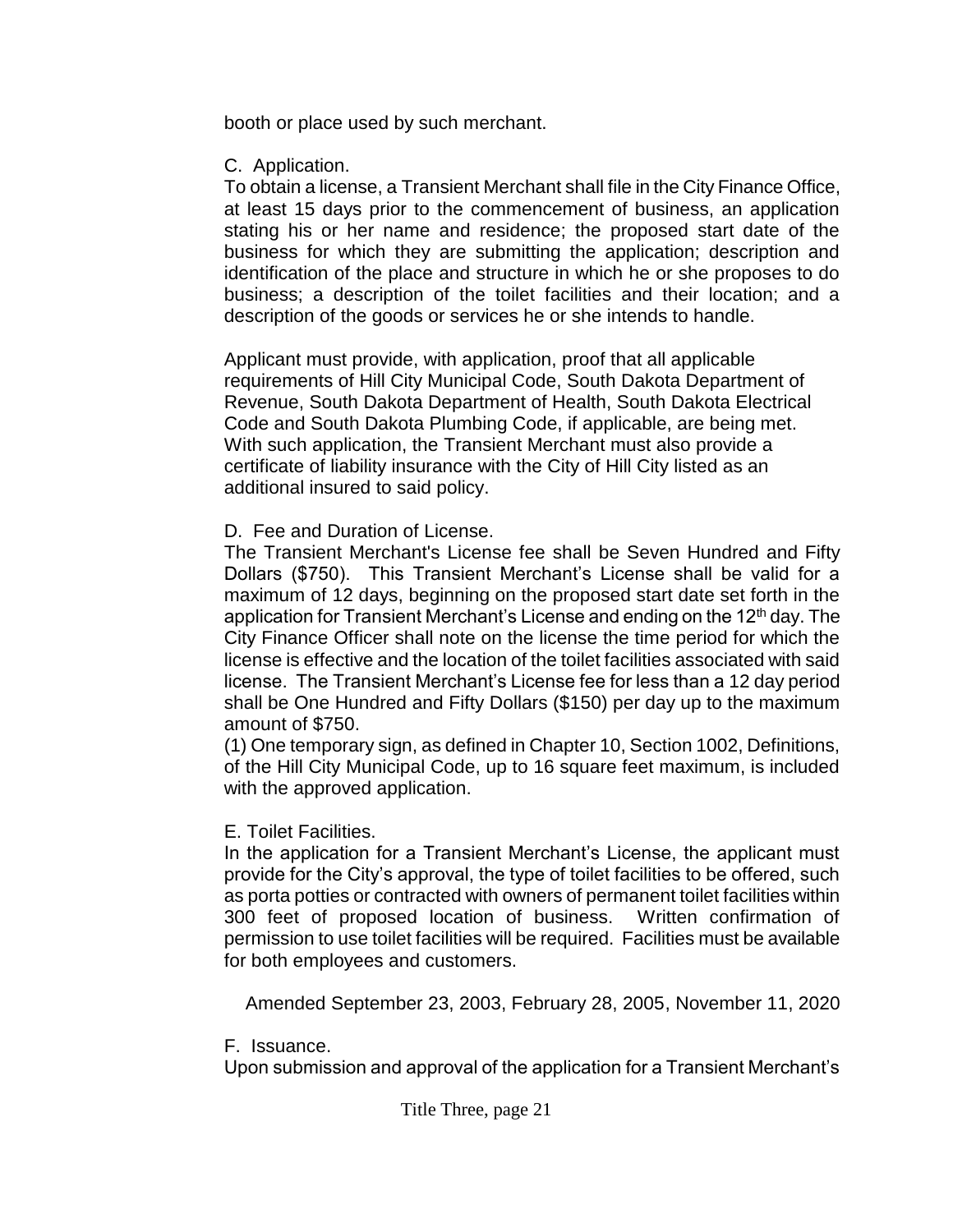License, as well as payment of the required fee, the City Finance Officer, or his/her designated official, shall issue a license to the applicant to do business at the place described in the application, and for the time which the license fee has been paid in advance. The Transient Merchant License must be posted in each individual stand during operation.

G. Sanitation.

Transient Merchants shall keep the grounds their stands are located on clean and the area must be returned to its original condition when vacating the location. Failure to keep the area clean can be cause for revocation of the Transient Merchant's License or a refusal to approve a new license in the future. Merchants are responsible for their own trash removal.

H. Location.

Temporary Structures, used by Transient Merchants, such as, but not limited to, vending stands, tents, sheds, vehicles, booths, canopies, awnings and fences may be erected on private property which is zoned Commercial provided that a Transient Merchant's License is obtained and the requisite fee is paid. However, no Temporary Structures shall be allowed in the locally designated Central Business District.

(1) All Temporary Structures shall be dismantled and removed from the premises no later than one (1) day after the end date set forth in the Transient Merchant License.

(2) All Temporary Structures used by Transient Merchants must adhere to the current IBC Code version adopted by Common Council.

(3) All Temporary Structures must be outside of clear sight triangles at streets, alleys and driveways. Sidewalks must have a minimum of five (5) feet width of unobstructed space for the clear flow of pedestrian traffic.

(4) No exterior storage of any kind will be permitted.

# I. Exemptions from Section

This Section shall not apply to the following types of sales and activities:

- (1) To sales where the proceeds are to be used exclusively for religious, charitable, non-profit or benevolent purposes.
- (2) For special community wide promotions being sponsored and/or approved by the City of Hill City or the Hill City Area Chamber of Commerce.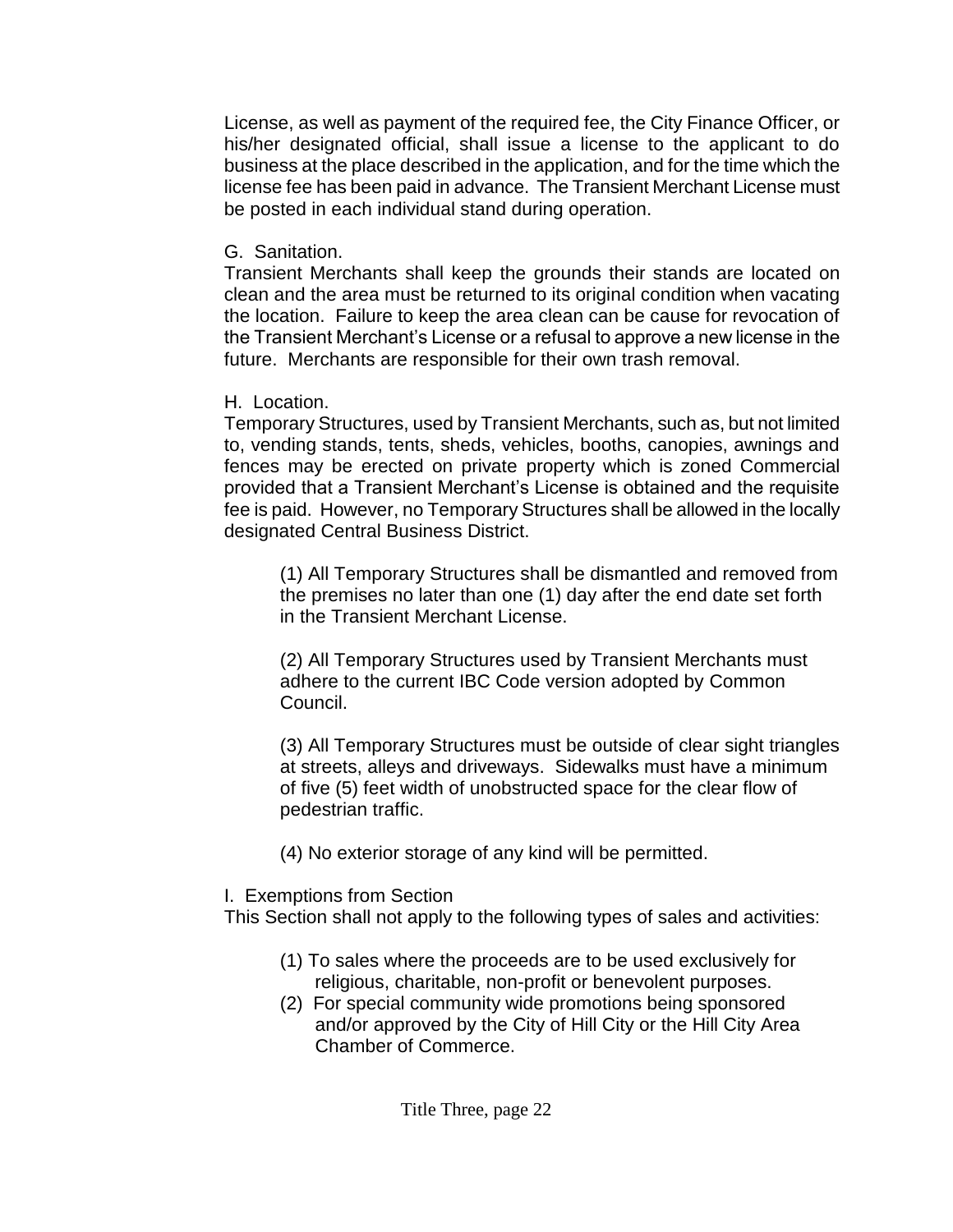(3) To sales to wholesale or retail merchants, by sample, for future delivery made by representatives or established wholesalers or manufacturers. A sale will be deemed to have been made for future delivery if the product or services are to be delivered at least 7 days subsequent to the date of the sale.

(4) To sales of fruits, vegetables or farm or garden products.

(5) Lemonade stands or other similar activities operated by minors or children or youth groups.

(6) Rummage sales, yard/garage or estate sales.

(7) In any district, a contractor's temporary structure and equipment sheds incidental to a valid building permit.

J. Penalties for Non Compliance

 Failure to obtain a license as required by this chapter or any other violations of this chapter may be punishable by the maximum fine and jail as prescribed for Class 2 misdemeanors under South Dakota law for each offense. Each day of operation without such a license or without compliance with the terms of this chapter shall be deemed a separate offense. In addition to the penalty described above, the City may pursue other remedies, including but not limited to, injunctive relief and revocation of the Transient Merchant License Permit.

Amended November 11, 2020

## **CHAPTER 3.10 PAWNBROKERS**

# **3.10.01 DEFINITIONS**

A "pawnbroker" shall mean any person, firm or corporation who:

- 1) Engages in the business of lending money on the deposit or pledge of personal property, other than chooses in action, securities or evidence of indebtedness; or
- 2) Purchases personal property with an expressed or implied agreement or understanding to sell it back at a stipulated price.

Any pawnbroker may effect the purchase of secondhand personal property for resale purposes under the terms of this chapter by acquiring any pawn ticket of his own issue by transfer.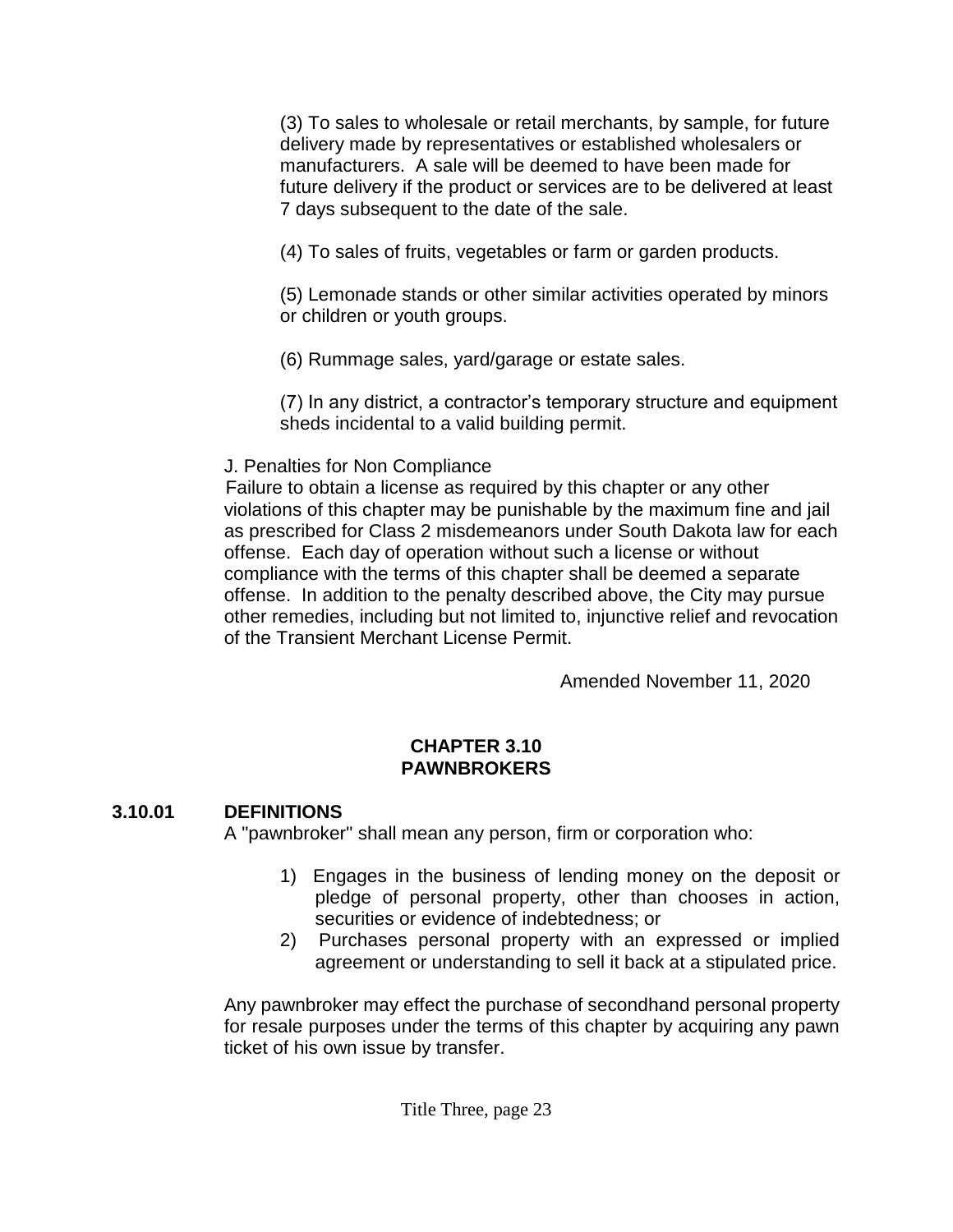### **3.10.02 LICENSE REQUIRED; FEE; REVOCATION**

- 1) It shall be unlawful for any person, firm or corporation to engage in the business of a pawnbroker without first obtaining a license from the City Finance Office. The application for such license shall contain the name and address of the applicant; trade name, if any under which the license is to be exercised; if a partnership, the name and address of each partner; if a corporation, the name and addresses of the officers and shareholders; place of business or location where the license is to be exercised. Any person applying for a pawnbroker's license must, before their application will be considered, come to the Hill City Law Enforcement and furnish adequate identification. No license under this title shall be issued to any person who shall have been convicted of a felony; no license under this title shall be issued to any corporation, one or more officers or directors of which have been convicted of a felony. The annual license fee for a pawnbroker shall be \$25.00, payable in advance.
- 2) A license issued to a licensee under this section who shall violated the provisions of this section shall be revoked by the common council of the City of Hill City after ten (10) days written notice and a public hearing.

## **3.10.03 BOND**

Each pawnbroker doing business in the city shall furnish a good and sufficient bond, with a surety to be approved by the city council, in the sum of One Thousand Dollars (\$1,000.00), conditioned for the faithful observance of this chapter and conditioned of the safekeeping or return of all articles held in pledge of such pawnbroker.

## **3.10.04 SEPARATE LICENSE FOR EACH PLACE OF BUSINESS**

Any person, firm or corporation conducting several or separate places of business shall pay the license fee and procure a license for each place. The above-mentioned proprietor's license shall be sufficient for all clerks, agents and employees engaged at the place named in the license.

## **3.10.05 RECORDS REQUIRED**

Every pawnbroker shall keep books or records of pawn tickets in a manner satisfactory to the chief of police, where he shall accurately and intelligently enter, in ink, in the English language, at the time of purchasing or receiving any personal property, and after requiring and observing identification from the person seeking to pawn the property, record the following information: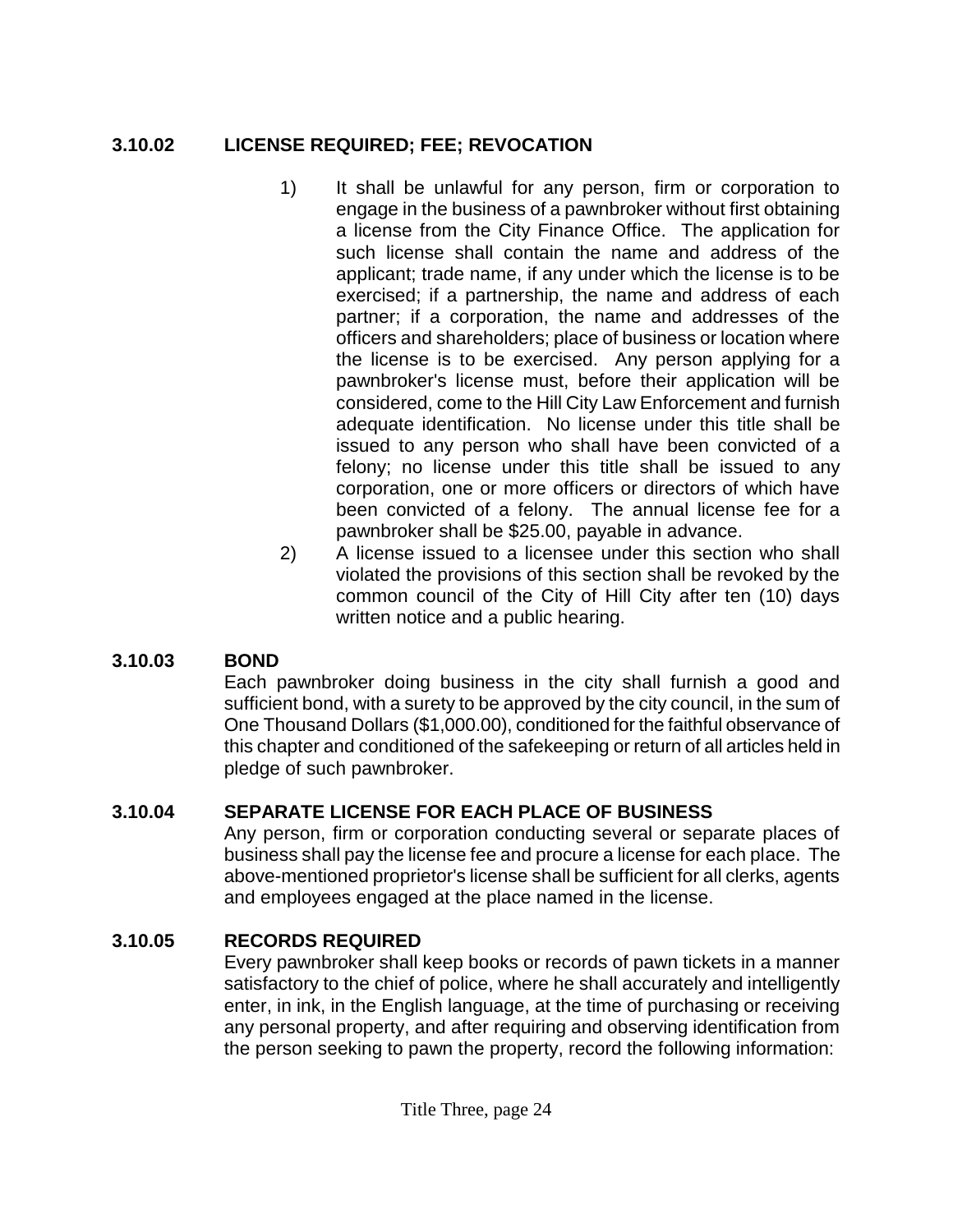- 1) The name of the person from whom the property is purchased or received, his place of residence and his date of birth.
- 2) A detailed and accurate description of each article.
- 3) The date of transaction.
- 4) The amount necessary for redemption.
- 5) The date when the article is to be redeemed.
- 6) Any mortgage or bill or sale taken, or receipt of pawn ticket given.
- 7) The article's serial number and model number, if any.
- 8) Every pawnbroker shall also record the date of disposition or redemption from pawn of said article or any part or portion thereof. Said disposition report shall be located in the same book and at the same place where the receiving records of said article are located.
- 9) Any person who fails to keep such records or fails to make the required entries therein, or shall intentionally or knowingly make any false or unintelligible entry, or any entry which he has reason to believe is untrue, or who shall fail to make the inquiries necessary to enable him to make such entries or any of them, or who shall fail to produce his records when requested by an officer having authority to examine it, or who shall destroy or willfully permit such records to be destroyed or lost, shall be guilty of a misdemeanor.

## **3.10.06 INSPECTION OF RECORDS OR LICENSE AND PLEDGED PROPERTY**

- 1) The book or records required hereunder shall be open to the inspection of any qualified city, state, county or federal law enforcement officer at any time and upon the demand of such officer. The pawnbroker shall produce and show any article pledged in connection with any loan.
- 2) The license required for pawnbrokers shall at all times be on display in a conspicuous place and available for inspection by any qualified city, state, county or federal law enforcement officer at any time.

### **3.10.07 PAWN TICKETS**

At the time of receiving a pledge and upon the subsequent renewal of any loan, the pawnbroker shall deliver to the pledgor or his agent a pawn ticket, which pawn ticket shall be correspondingly serially numbered, and shall contain the following information: the name and address of the pawnbroker; a generic description of the pledge with such particular details of description noted whenever possible, in order to distinguish the article or articles; the date of the transaction; the amount, duration and terms of the loan. The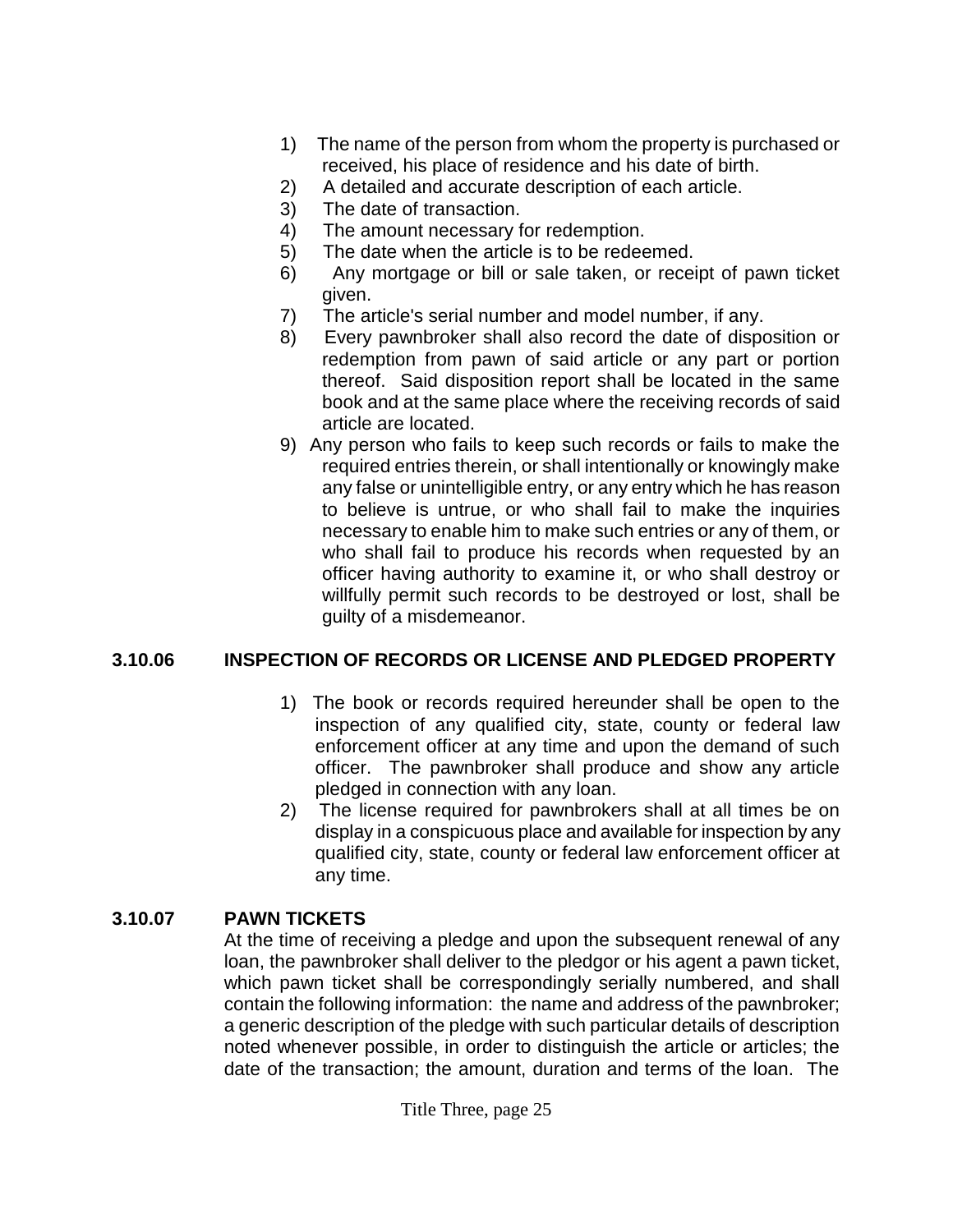pawnbroker may insert on the pawn ticket any other terms, conditions and information that are not inconsistent with the provisions of this chapter.

### **3.10.08 REPORTS TO LAW ENFORCEMENT**

It shall be the duty of every person, firm or corporation licensed as aforesaid to make out and deliver to any law enforcement officer or his designee upon request, a legible and correct copy from the books required hereof, or all personal property and other valuable things received on deposit, and all secondhand articles purchased setting forth the hour when received and the description of the person by whom they were left in pledge or sold.

Any law enforcement officer shall have the power and authority to require such reports to be made in a manner and form subject to his approval.

## **3.10.09 PURCHASE TO BE HELD THIRTY DAYS; EXCEPTIONS**

Any person licensed as a pawnbroker, who shall purchase any new or secondhand goods of any individual not engaged in trade, shall keep the same for inspection for thirty (30) days before the same are sold, except on written release from any law enforcement officer.

## **3.10.10 PAWNED ARTICLES TO BE HELD FORTY DAYS**

Every article of any kind or description which is taken in pawn by a pawnbroker shall be held by the pawnbroker for a period of forty (40) days, during which time the same shall not be shown, either for sale or for inspection to any person, other than a duly qualified city, state or federal law enforcement officer.

## **3.10.11 EFFECT ON HOLD ORDER**

Any authorized law enforcement officer may, by written order, order a pawnbroker to hold any article or articles deposited with or in custody of such pawnbroker for purposes of further investigation by City Law Enforcement. A hold order shall remain in effect for a period of forty (40) days commencing the day on which the hold order is delivered to the pawnbroker. A hold order shall supersede the two previous sections and no sale or other disposition may be made of said article or articles while such hold order remains outstanding, unless released by officers issuing the hold order.

## **3.10.12 ACCEPTING ARTICLES FROM OTHER THAN LAWFUL OWNER**

A pawnbroker who accepts in pledge any article as security for a loan from a pledgor who is not the owner thereof, obtains no property in the article, either by reason of maturation of the loan or by transference of the pawn ticket to the pawnbroker by the pledgor or holder thereof. Ignorance of the fact that the pledged article was lost or stolen shall not be construed to affect the question of title, and if the pawnbroker shall sell such article to a third person,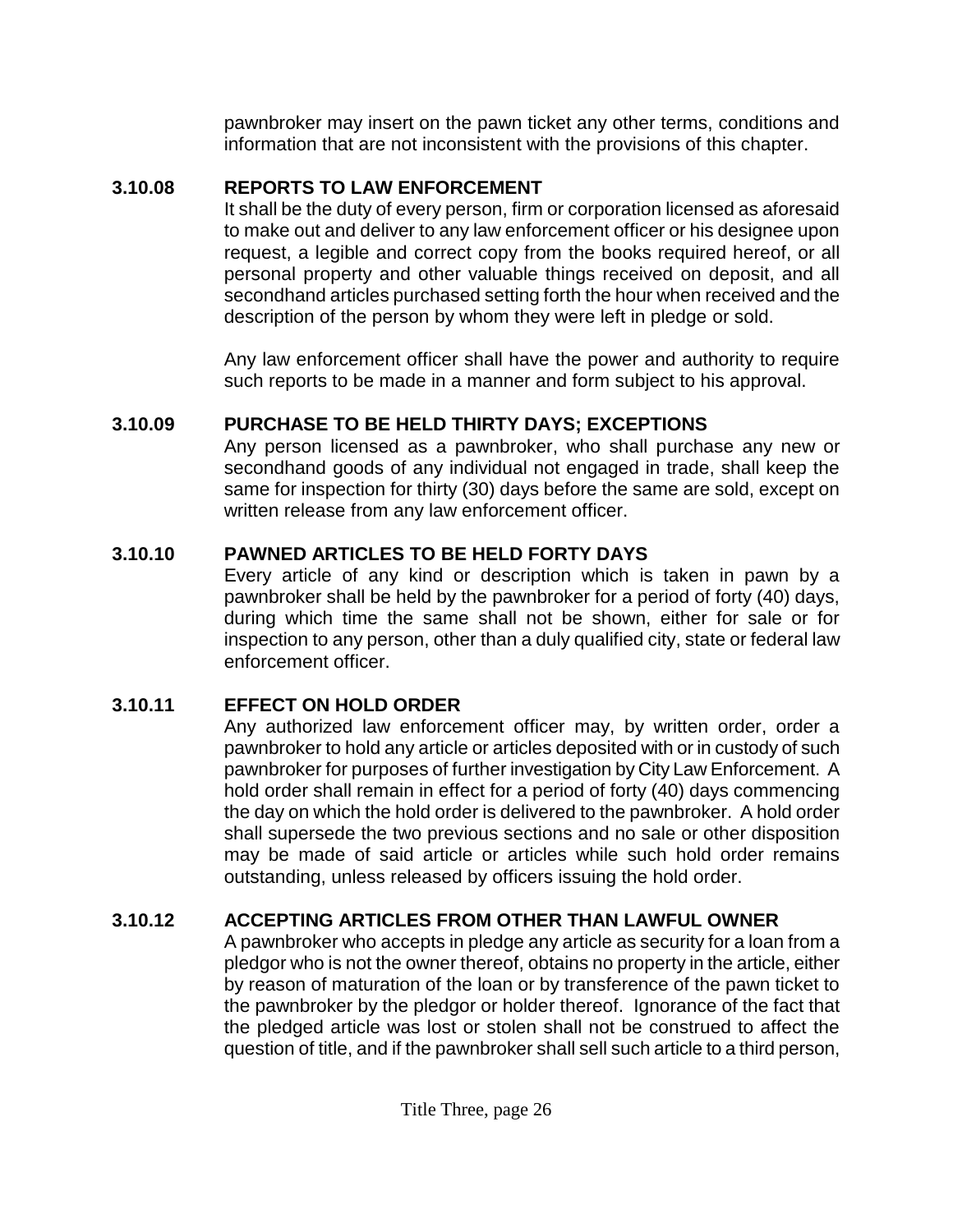he shall remain liable to the original owner.

### **3.10.13 UNLAWFUL TRANSACTIONS**

It shall be unlawful for any pawnbroker to accept any articles in pawn or purchase any secondhand personal property by acquiring a pawn ticket by transference from any person under eighteen (18) years of age.

### **3.10.14 CONCEALING ARTICLES TO PREVENT IDENTIFICATION**

No pawnbroker shall conceal, secret or destroy for the purpose of concealing, any article purchased or received by him for the purpose of preventing identification thereof by law enforcement officers.

## **3.10.14 SUSPENSION OF LICENSE**

Any license issued under the provisions of this chapter may be suspended for a prescribed period, not to exceed sixty (60) days, in the event of a failure on the part of the licensee to comply with the provisions of this chapter or upon the recommendation of the city finance officer.

# **3.10.15 EXAMINATION OF PREMISES BY LAW ENFORCEMENT OFFICER**

No pawnbroker or any other person shall refuse, resist or attempt to prevent any law enforcement officer with or without warrant, from examining the licensed premises occupied by the pawnbroker for the purpose of discovering stolen property.

### **CHAPTER 3.11 BURIAL IN CEMETERY**

## **3.11.01 VAULT REQUIREMENT**

No person four (4) years of age and over shall be buried in the cemetery, unless the casket is enclosed in either a concrete, steel, fiber glass, or equally hard material container and said container shall have a minimum of forty (40) inches of soil covering.

# **3.11.02 DEEDS**

Deeds for burial within the cemetery of Hill City shall be issued by the finance office, and records of same shall be kept in said office, and they may be inspected in the same manner as any other city record.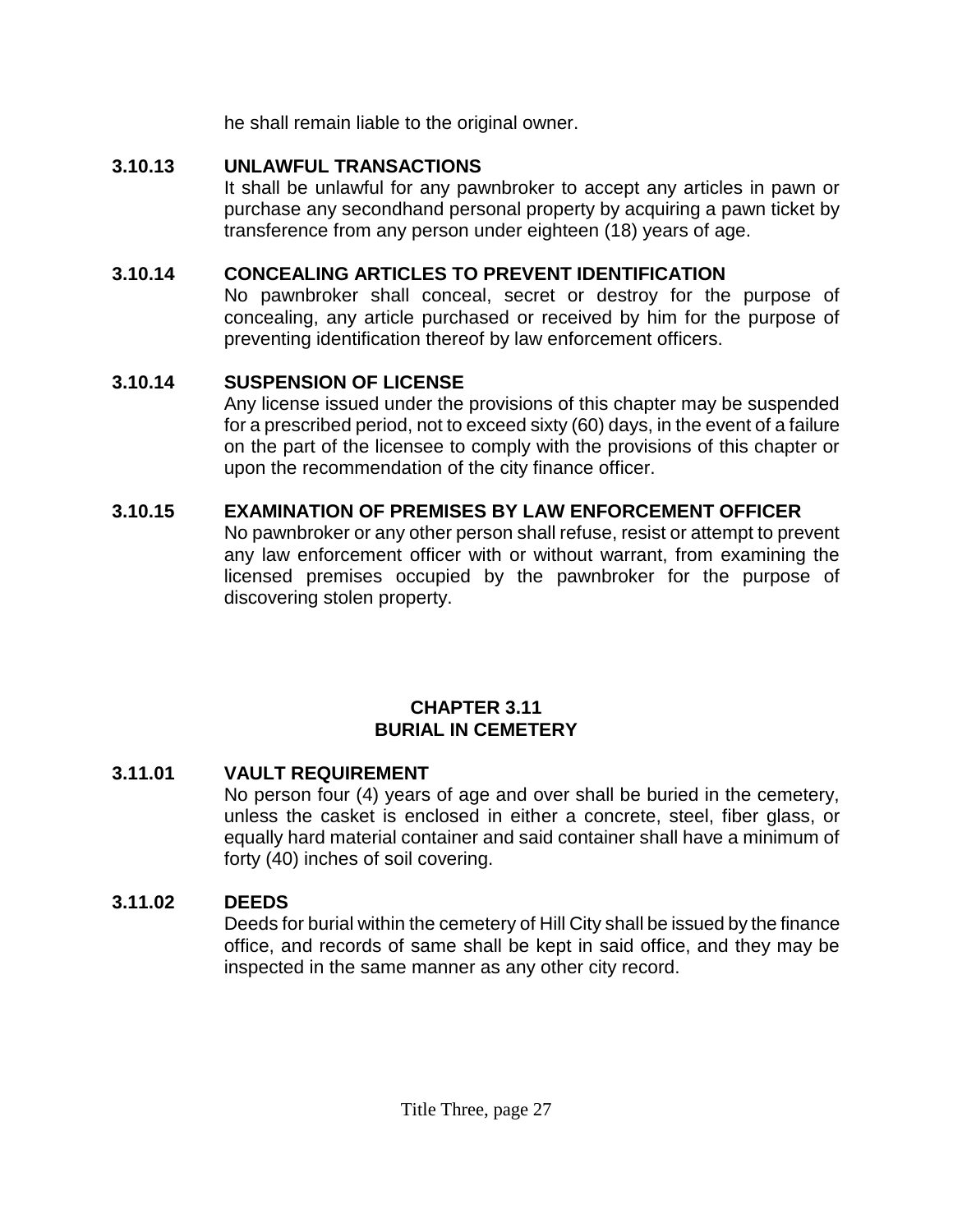#### **CHAPTER 3.12 FLOOD DAMAGE PREVENTION**

#### **3.12.01 STATUARY AUTHORIZATION, FINDINGS OF FACT, PURPOSE AND METHODS**

#### **A. STATUTORY AUTHORIZATION**

The Legislature of the State of South Dakota has in (statutes) SDCL 9-36 and 7-18-14 delegated the responsibility of local governmental units to adopt regulations designed to minimize flood losses. Therefore, the Common Council of the City of Hill City, South Dakota does ordain as follows:

The City of Hill City elects to comply with the requirements of the National Flood Insurance Act of 1968 (P.L. 90-488, as amended). The National Flood Insurance Program, established in the aforesaid act, provides that areas of the town having a special flood hazard be identified by the Federal Emergency Management Agency and that floodplain management measures be applied in such flood hazard areas. The National Flood Insurance Program was broadened and modified with the passage of the Flood Disaster Protection Act of 1973 and other legislative measures. It was further modified by the National Flood Insurance Reform Act of 1994. The National Flood Insurance Program is administered by the Federal Emergency Management Agency, a component of the U.S. Department of Homeland Security.

### **B. FINDINGS OF FACT**

- 1) The flood hazard areas of the City of Hill City are subject to periodic inundation which results in loss of life and property, health and safety hazards, disruption of commerce and governmental services, and extraordinary public expenditures for flood protection and relief, all of which adversely affect the public health, safety and general welfare.
- 2) These flood loses are created by the cumulative effect of obstructions in floodplains which cause an increase in flood heights and velocities, and by the occupancy of flood hazards areas by uses vulnerable to floods and hazardous to other lands because they are inadequately elevated, flood proofed or otherwise protected from flood damage.

## **C. STATEMENT OF PURPOSE**

It is the purpose of this ordinance to promote the public health, safety and general welfare and to minimize public and private losses due to flood conditions in specific areas by provisions designed to: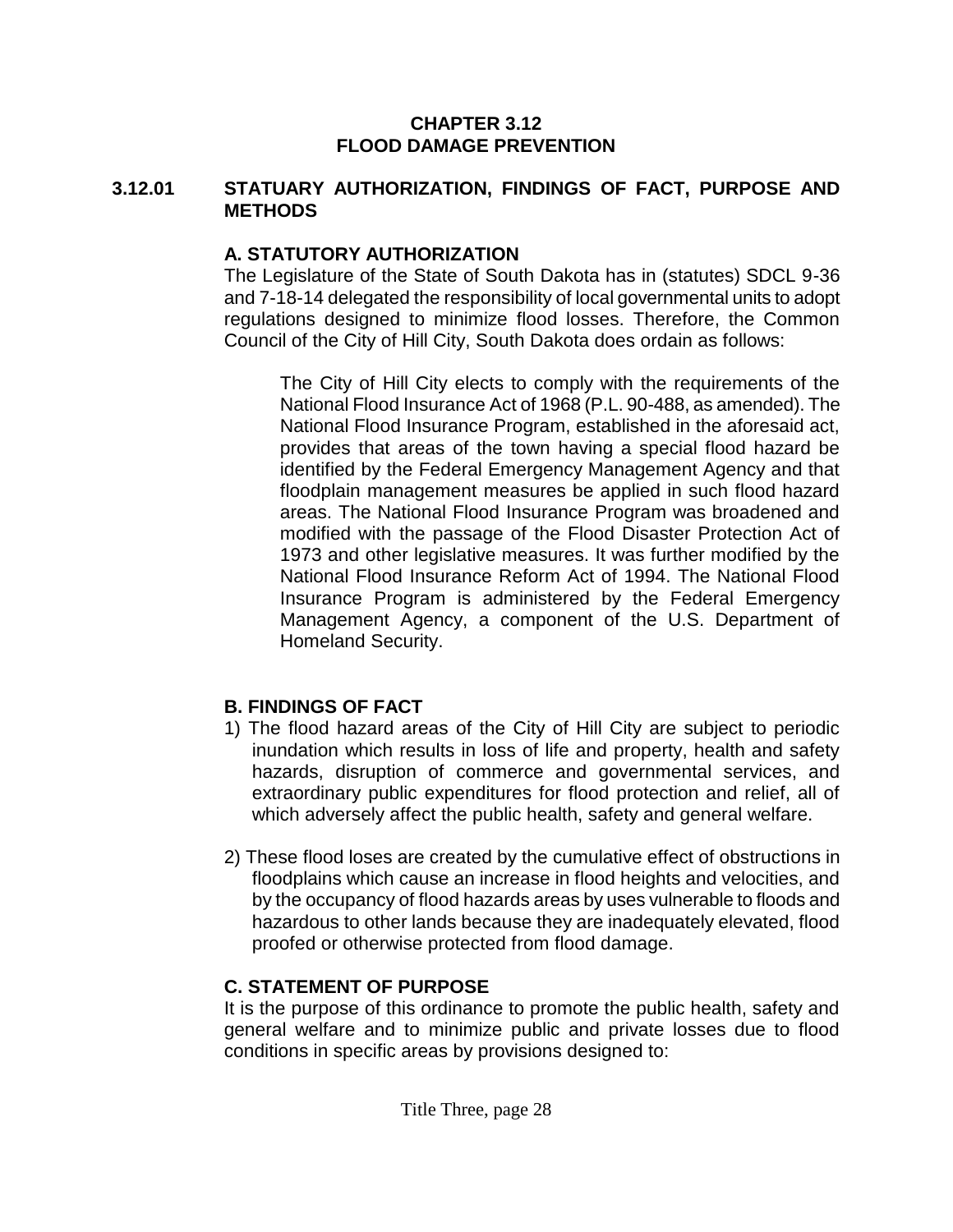- 1. Protect human life and health;
- 2. Minimize expenditure of public money for costly flood control projects;
- 3. Minimize the need for rescue and relief efforts associated with flooding and generally undertaken at the expense of the general public;
- 4. Minimize prolonged business interruptions;
- 5. Minimize damage to public facilities and utilities such as water and gas mains, electric, telephone and sewer lines, streets and bridges located in floodplains;
- 6. Help maintain a stable tax base by providing for the sound use and development of flood prone areas in such a manner as to minimize future flood blight areas; and
- 7. Insure that potential buyers are notified that property is in a flood area.

### **D. METHODS OF REDUCING FLOOD LOSSES**

In order to accomplish its purposes, this ordinance uses the following methods:

- 1. Restrict or prohibit uses that are dangerous to health, safety or property in times of flood, or cause excessive increases in flood heights or velocities;
- 2. Require that uses vulnerable to floods, including facilities which serve such uses, be protected against flood damage at the time of initial construction;
- 3. Control the alteration of natural floodplains, stream channels, and natural protective barriers, which are involved in the accommodation of flood waters;
- 4. Control filling, grading, dredging and other development which may increase flood damage;
- 5. Prevent or regulate the construction of flood barriers which will unnaturally divert floodwaters or which may increase flood hazards to other lands.

## **3.12.02 DEFINITIONS**

Unless specifically defined below, words or phrases used in this ordinance shall be interpreted to give them the meaning they have in common usage and to give this ordinance its' most reasonable application.

*Area of future-conditions flood hazard* means the land area that would be inundated by the 1-percent-annual-chance (100-year) flood based on futureconditions hydrology.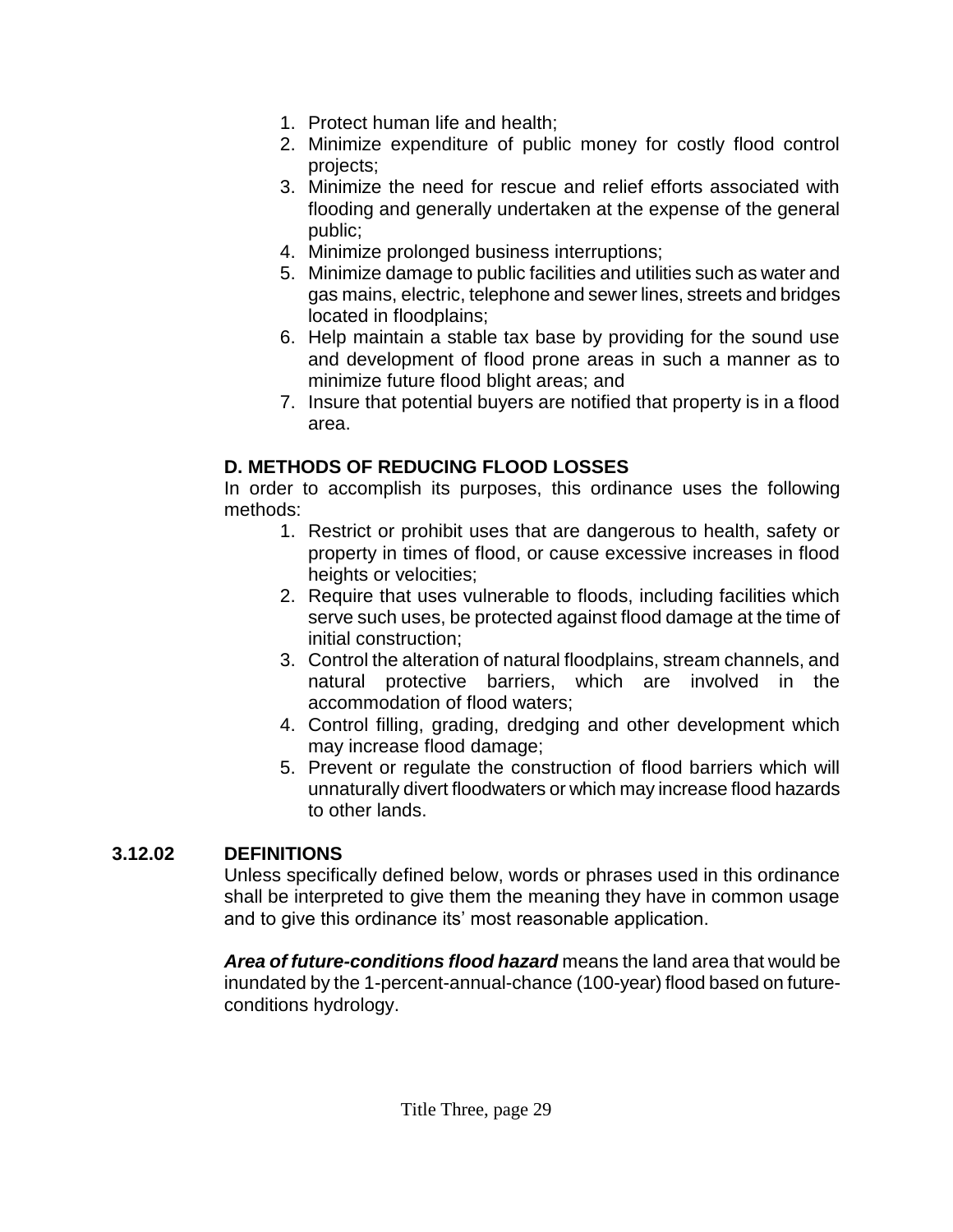*Area of shallow flooding* means a designated AO, AH, AR/AO, AR/AH, or VO zone on a community's Flood Insurance Rate Map (FIRM) with a one percent (1%) or greater annual chance of flooding to an average depth of 1 to 3 feet where a clearly defined channel does not exist, where the path of flooding is unpredictable, and where velocity flow may be evident. Such flooding is characterized by ponding or sheet flow.

*Area of special flood-related erosion hazard* is the land within a community which is most likely to be subject to severe flood-related erosion losses. The area may be designated as Zone E on the Flood Hazard Boundary Map (FHBM). After the detailed evaluation of the special floodrelated erosion hazard area; in preparation for publication of the FIRM, Zone E may be further refined.

*Area of special flood hazard* is the land in the flood plain within a community subject to a one percent (1%) or greater chance of flooding in any given year. The area may be designated as Zone A on the FHBM. After detailed ratemaking has been completed in preparation for publication of the flood insurance rate map, Zone A usually is refined into Zones A, AO, AH, A1-30, AE, A99, AR, AR/A1-30, AR/AE, AR/AO, AR/AH, AR/A, VO, or V1-30, VE, or V. For purposes of these regulations, the term "special flood hazard area" is synonymous in meaning with the phrase "area of special flood hazard".

**Base flood** means the flood having a one percent chance of being equaled or exceeded in any given year.

*Base Flood Elevation (BFE)* is the water surface elevation of the one percent (1%) annual chance flood. The height in relation to mean sea level expected to be reached by the waters of the base flood at pertinent points in the floodplains of coastal and riverine areas.

*Basement* means any area of the building having its floor sub-grade (below ground level) on all sides.

*Breakaway wall* means a wall that is not part of the structural support of the building and is intended through its design and construction to collapse under specific lateral loading forces, without causing damage to the elevated portion of the building or supporting foundation system.

*Building***-**-see structure.

*Conditional Letter of Map Revision* means FEMA's comment on a proposed project that would, upon construction, affect the hydrologic or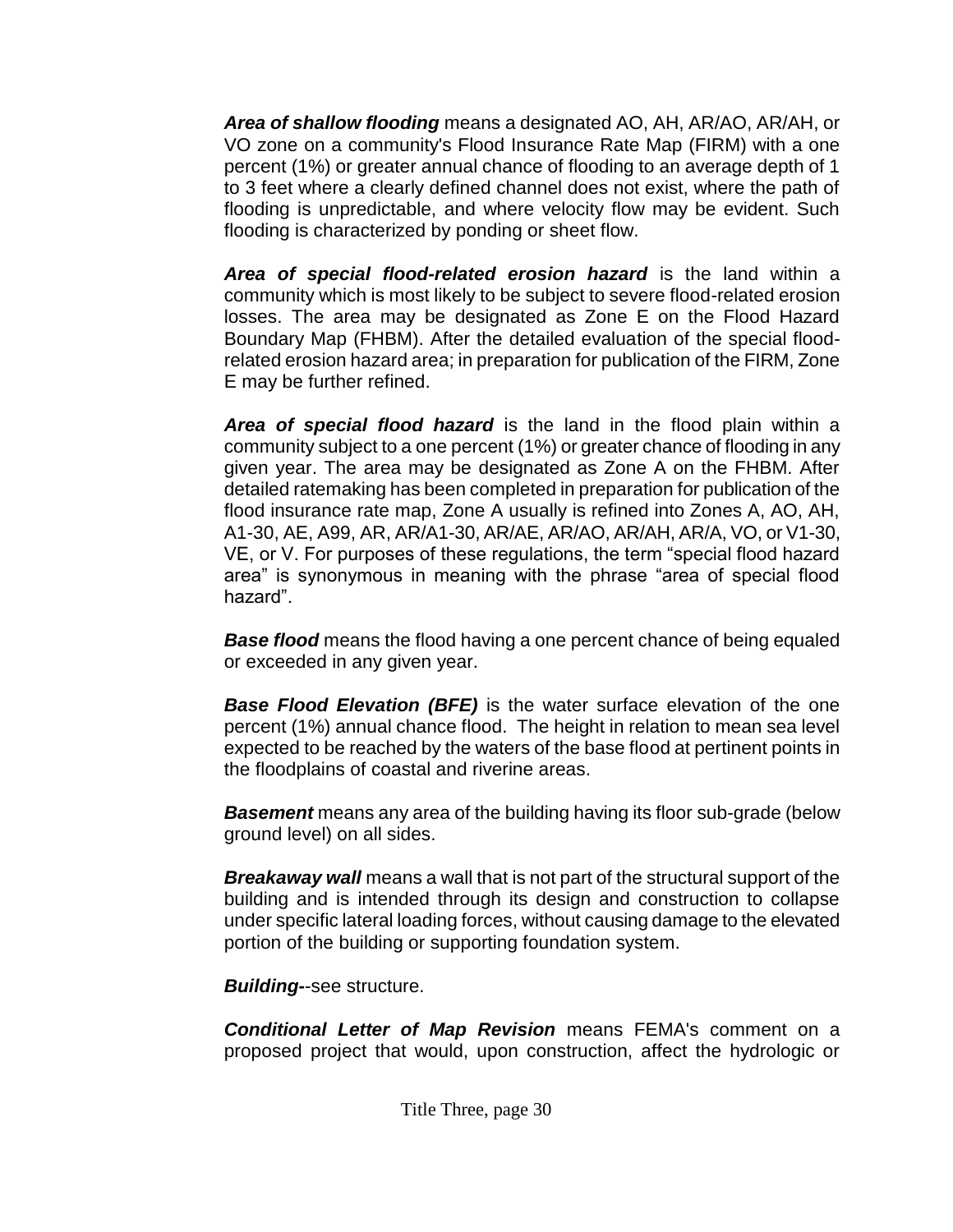hydraulic characteristics of a flooding source and thus result in the modification of the existing regulatory floodway, the effective Base Flood Elevations, or the Special Flood Hazard Area. The letter does not revise an effective map; it indicates whether the project, if built as proposed, would be recognized by FEMA.

*Development* means any man-made change to improved or unimproved real estate, including but not limited to buildings or other structures, mining, dredging, filling, grading, paving, excavation or drilling operations or storage of equipment or materials.

*Erosion* means the process of the gradual wearing away of land masses. This peril is not per se covered under the Program.

*Existing construction* means for the purposes of determining rates, structures for which the "start of construction" commenced before the effective date of the FIRM or before January 1, 1975, for FIRMs effective before that date. "Existing construction" may also be referred to as "existing structures."

*Existing manufactured home park or subdivision* means a manufactured home park or subdivision for which the construction of facilities for servicing the lots on which the manufactured homes are to be affixed (including, at a minimum, the installation of utilities, the construction of streets, and either final site grading or the pouring of concrete pads) is completed before the effective date of the floodplain management regulations adopted by a community.

*Existing structures*--see existing construction.

*Expansion to an existing manufactured home park or subdivision* means the preparation of additional sites by the construction of facilities for servicing the lots on which the manufacturing homes are to be affixed (including the installation of utilities, the construction of streets, and either final site grading or the pouring of concrete pads).

# *Flood or Flooding* means:

(a) A general and temporary condition of partial or complete inundation of normally dry land areas from:

- 1. The overflow of inland or tidal waters.
- 2. The unusual and rapid accumulation or runoff of surface waters from any source.
- 3. Mudslides (i.e., mudflows) which are proximately caused by flooding as defined in paragraph (a)(2) of this definition and are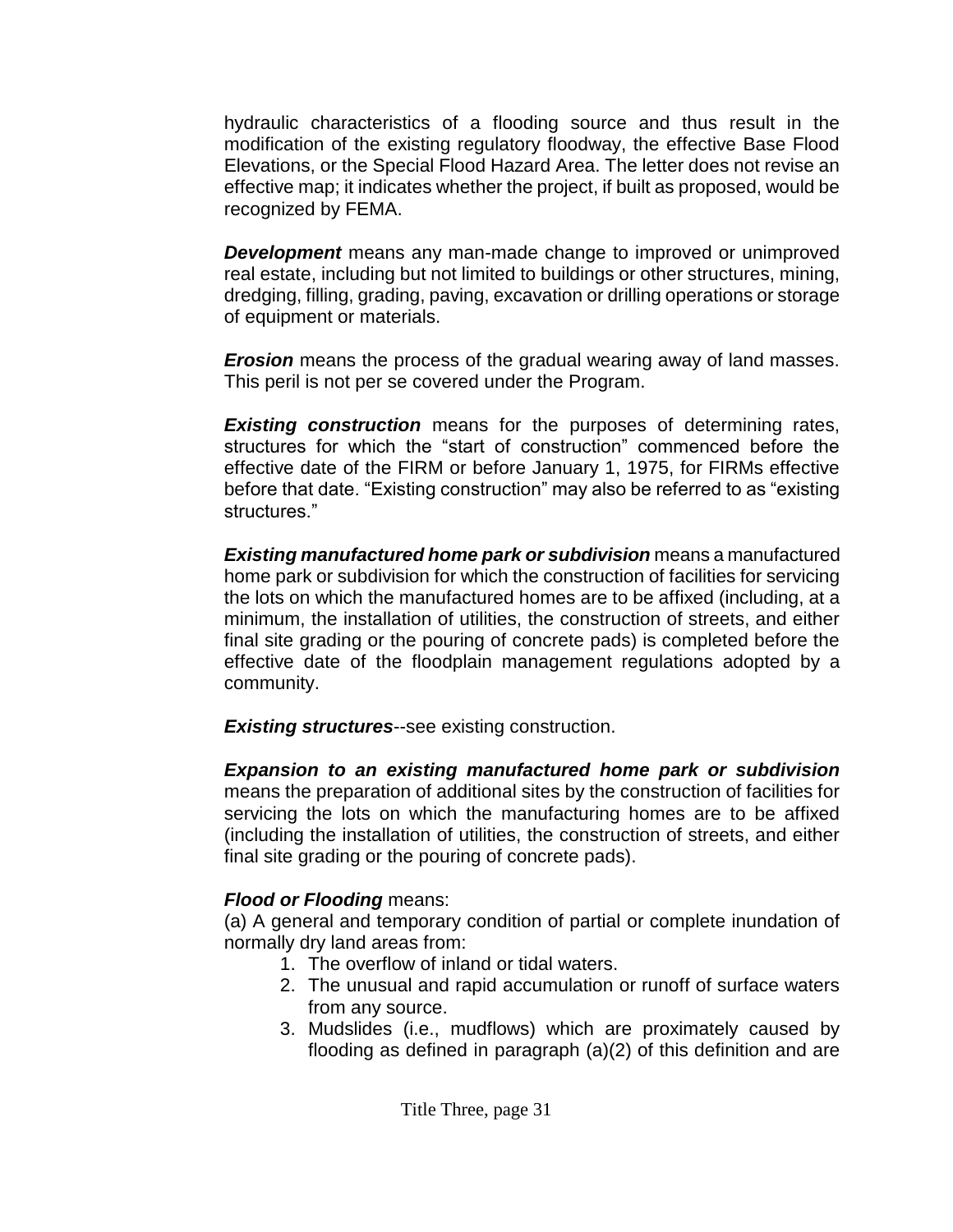akin to a river of liquid and flowing mud on the surfaces of normally dry land areas, as when earth is carried by a current of water and deposited along the path of the current.

(b) The collapse or subsidence of land along the shore of a lake or other body of water as a result of erosion or undermining caused by waves or currents of water exceeding anticipated cyclical levels or suddenly caused by an unusually high water level in a natural body of water, accompanied by a severe storm, or by an unanticipated force of nature, such as flash flood or an abnormal tidal surge, or by some similarly unusual and unforeseeable event which results in flooding as defined in paragraph (a)(1) of this definition.

*Flood elevation* determination means a determination by the Administrator of the water surface elevations of the base flood, that is, the flood level that has a one percent or greater chance of occurrence in any given year.

*Flood Insurance Rate Map (FIRM)* means an official map of a community, on which the Administrator has delineated both the special hazard areas and the risk premium zones applicable to the community.

*Flood Insurance Study or Flood elevation study* means an examination, evaluation and determination of flood hazards and, if appropriate, corresponding water surface elevations, or an examination, evaluation and determination of mudslide (i.e., mudflow) and/or flood-related erosion hazards.

*Flood plain or flood-prone area* means any land area susceptible to being inundated by water from any source (see definition of "flooding").

*Flood proofing* means any combination of structural and non-structural additions, changes, or adjustments to structures which reduce or eliminate flood damage to real estate or improved real property, water and sanitary facilities, structures and their contents.

*Floodway--*see regulatory floodway.

*Floodway encroachment lines* mean the lines marking the limits of floodways on Federal, State and local flood plain maps.

*Freeboard* means a factor of safety usually expressed in feet above a flood level for purposes of flood plain management. "Freeboard" tends to compensate for the many unknown factors that could contribute to flood heights greater than the height calculated for a selected size flood and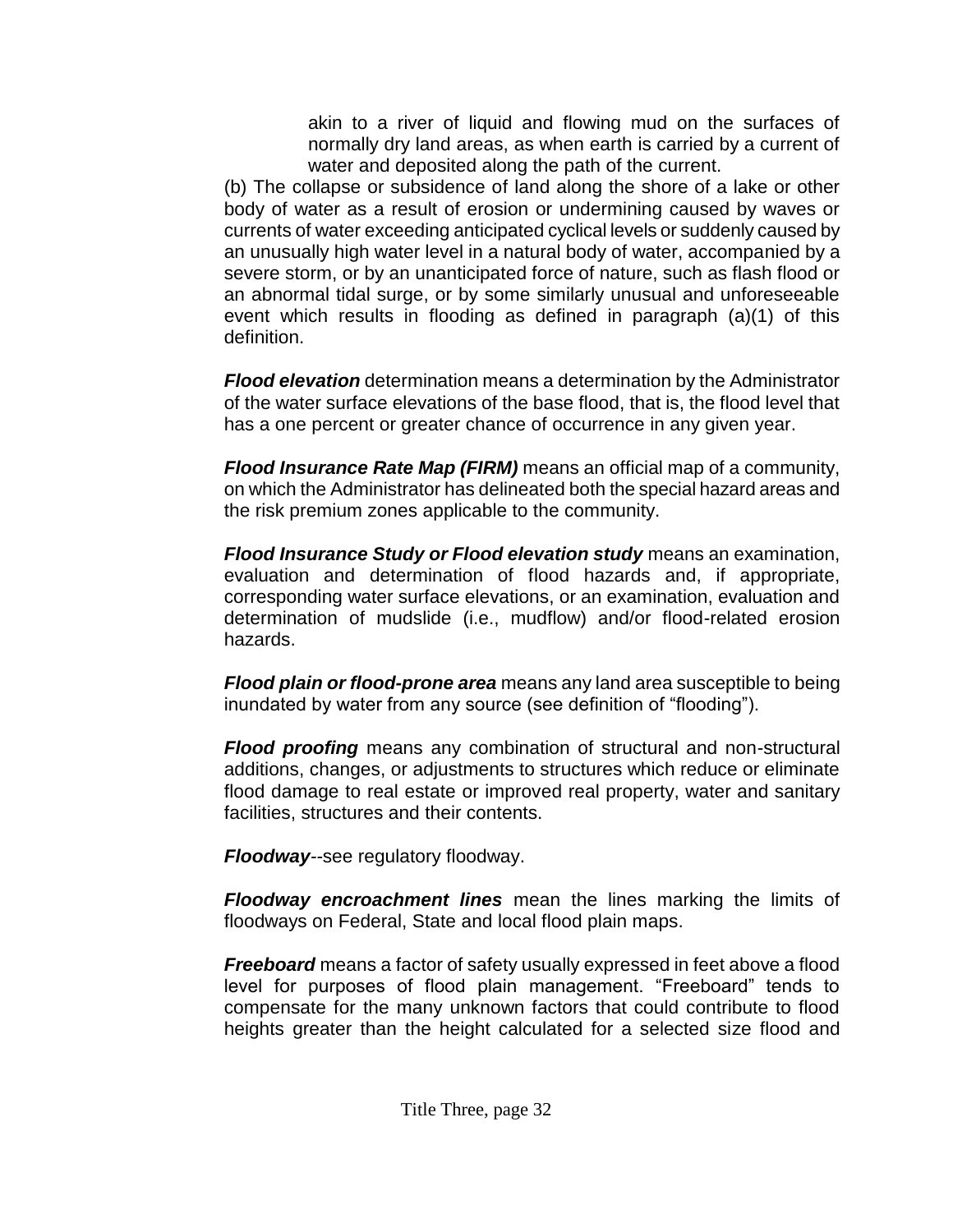floodway conditions, such as wave action, bridge openings, and the hydrological effect of urbanization of the watershed.

*Functionally dependent use* means a use which cannot perform its intended purpose unless it is located or carried out in close proximity to water. The term includes only docking facilities, port facilities that are necessary for the loading and unloading of cargo or passengers, and ship building and ship repair facilities, but does not include long-term storage or related manufacturing facilities.

*Highest adjacent grade* means the highest natural elevation of the ground surface prior to construction next to the proposed walls of a structure.

*Historic Structure* means any structure that is:

- 1. Listed individually in the National Register of Historic Places (a listing maintained by the Department of Interior) or preliminarily determined by the Secretary of the Interior as meeting the requirements for individual listing on the National Register;
- 2. Certified or preliminarily determined by the Secretary of the Interior as contributing to the historical significance of a registered historic district or a district preliminarily determined by the Secretary to qualify as a registered historic district;
- 3. Individually listed on a state inventory of historic places in states with historic reservation programs which have been approved by the Secretary of the Interior; or
- 4. Individually listed on a local inventory of historic places in communities with historic preservation programs that have been certified either:
	- By an approved state program as determined by the Secretary of the Interior or
	- Directly by the Secretary of the Interior in states without approved programs.

*Letter of Map Amendment* means an official amendment, by letter, to an effective map. A LOMA establishes a property's location in relation to the Special Flood Hazard Area and are usually issued because a property has been inadvertently mapped as being in the floodplain, but is actually on natural high ground above the base flood elevation.

*Letter of Map Revision* means FEMA's modification to an effective Flood Insurance Rate Map, or Flood Boundary and Floodway Map, or both. LOMRs are generally based on the implementation of physical measures that affect the hydrologic or hydraulic characteristics of a flooding source and thus result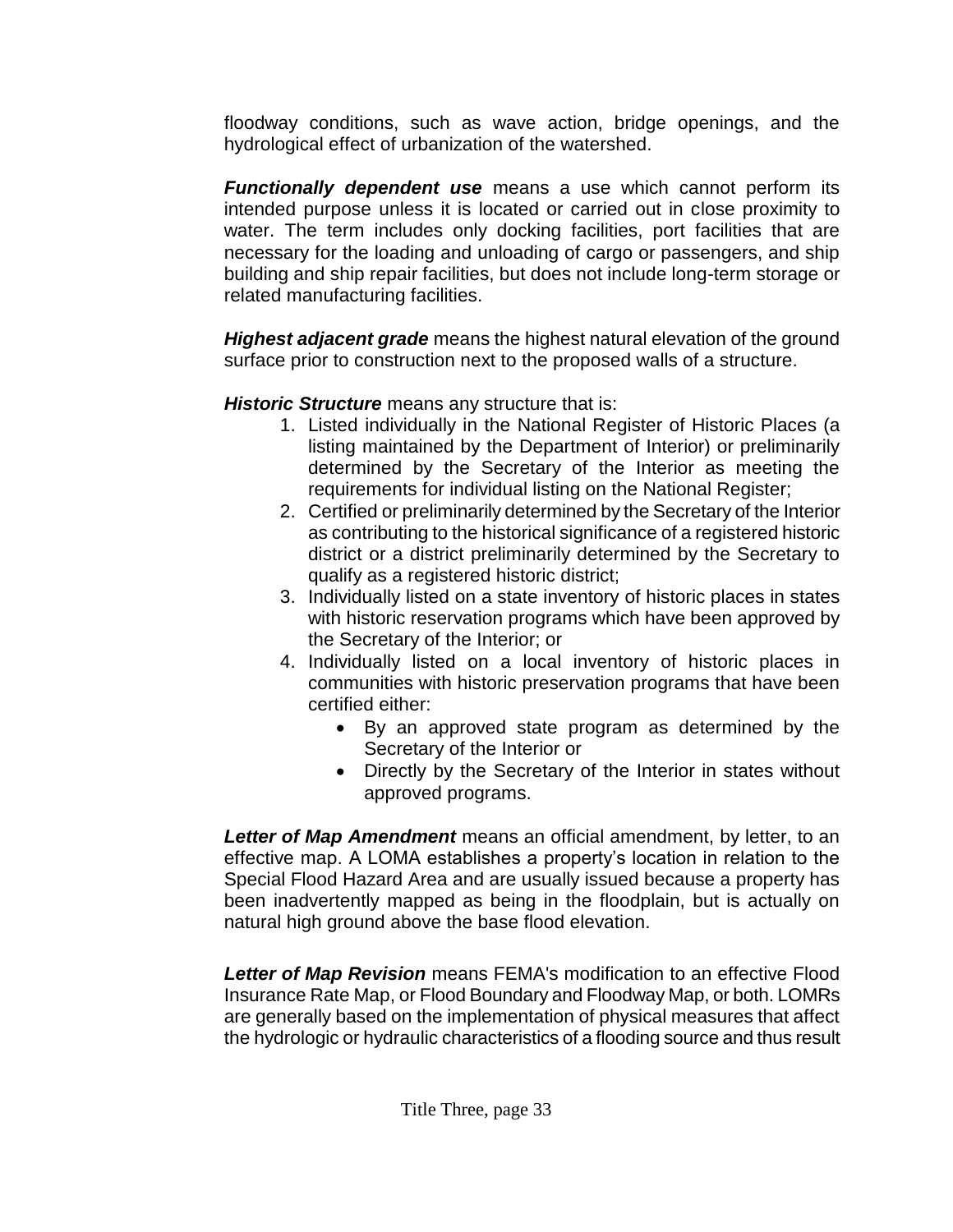in the modification of the existing regulatory floodway, the effective Base Flood Elevations, or the Special Flood Hazard Area.

*Letter of Map Revision Based on Fill* means FEMA's modification of the Special Flood Hazard Area shown on the Flood Insurance Rate Map based on the placement of fill outside the existing regulatory floodway.

*Conditional Letter of Map Revision* means FEMA's comment on a proposed project that would, upon construction, affect the hydrologic or hydraulic characteristics of a flooding source and thus result in the modification of the existing regulatory floodway, the effective Base Flood Elevations, or the Special Flood Hazard Area. The letter does not revise an effective map; it indicates whether the project, if built as proposed, would be recognized by FEMA.

*Levee* means a man-made structure usually an earthen embankment, designed and constructed in accordance with sound engineering practices to contain, control, or divert the flow of water so as to provide protection from temporary flooding.

*Levee System* means a flood protection system which consists of a levee, or levees, and associated structures, such as closure and drainage devices, which are constructed and operated in accordance with sound engineering practices.

*Lowest Floor* means the lowest floor of the lowest enclosed area (including basement). An unfinished or flood resistant enclosure, usable solely for parking of vehicles, building access or storage in an area other than a basement area is not considered a building's lowest floor;

Provided, that such enclosure is not built so as to render the structure in violation of the applicable non-elevation design requirements of Sec. 60.3.

*Manufactured home* means a structure, transportable in one or more sections, which is built on a permanent chassis and is designed for use with or without a permanent foundation when attached to the required utilities. The term "manufactured home" does not include a "recreational vehicle".

*Manufactured home park or subdivision* means a parcel (or contiguous parcels) of land divided into two or more manufactured home lots for rent or sale.

*Map* means the Flood Hazard Boundary Map (FHBM) or the Flood Insurance Rate Map (FIRM) for a community issued by the Agency.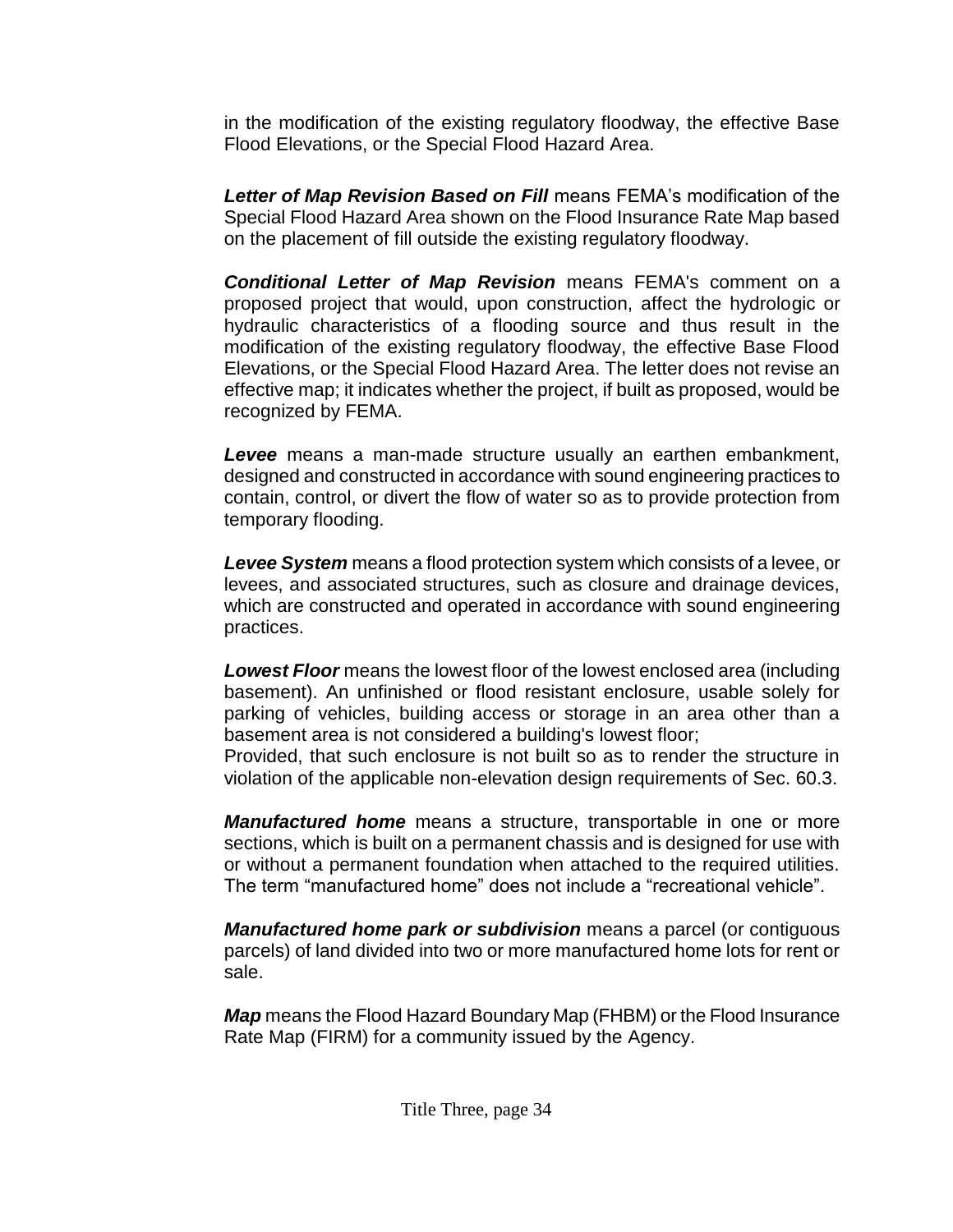*Mean sea level* means, for purposes of the National Flood Insurance Program, the National Geodetic Vertical Datum (NGVD) of 1929 or other datum, to which base flood elevations shown on a community's Flood Insurance Rate Map are referenced.

*New construction* means, for the purposes of determining insurance rates, structures for which the "start of construction" commenced on or after the effective date of an initial FIRM or after December 31, 1974, whichever is later, and includes any subsequent improvements to such structures. For floodplain management purposes, new construction means structures for which the start of construction commenced on or after the effective date of a floodplain management regulation adopted by a community and includes any subsequent improvements to such structures.

*New manufactured home park or subdivision* means a manufactured home park or subdivision for which the construction of facilities for servicing the lots on which the manufactured homes are to be affixed (including at a minimum, the installation of utilities, the construction of streets, and either final site grading or the pouring of concrete pads) is completed on or after the effective date of floodplain management regulations adopted by a community.

*Recreational vehicle* means a vehicle which is:

- 1. Built on a single chassis;
- 2. 400 square feet or less when measured at the largest horizontal projection;
- 3. Designed to be self-propelled or permanently towable by a light duty truck; and
- 4. Designed primarily not for use as a permanent dwelling but as temporary living quarters for recreational, camping, travel, or seasonal use.

*Regulatory floodway* means the channel of a river or other watercourse and the adjacent land areas that must be reserved in order to discharge the base flood without cumulatively increasing the water surface elevation more than a designated height.

*Special flood hazard area:* see "area of special flood hazard".

*Special hazard area* means an area having special flood, mudslide (i.e., mudflow), or flood-related erosion hazards, and shown on an FHBM or FIRM as Zone A, AO, A1-30, AE, AR, AR/A1-30, AR/AE, AR/AO, AR/AH, AR/A, A99, AH, VO, V1-30, VE, V, M, or E.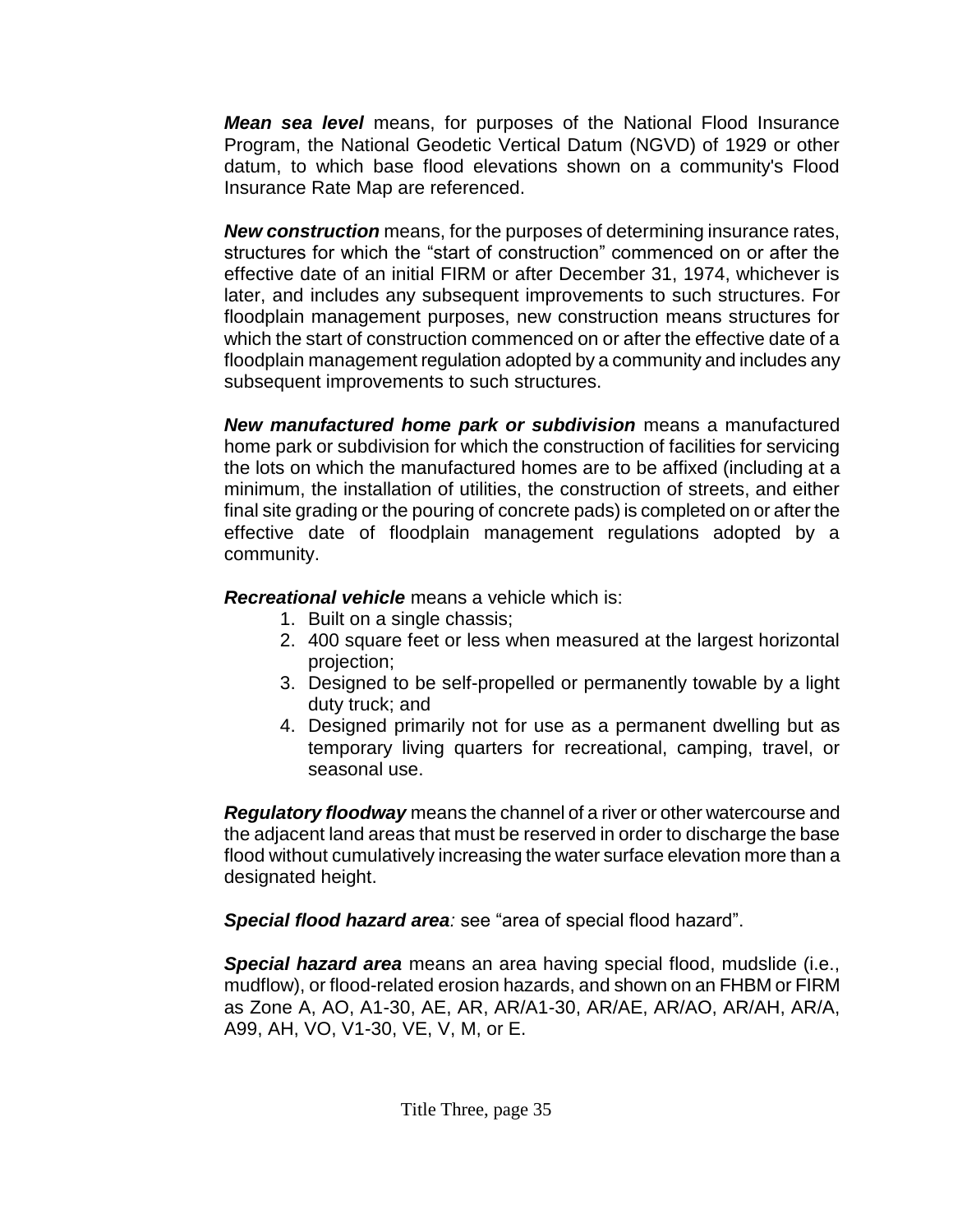*Start of Construction* (for other than new construction or substantial improvements under the Coastal Barrier Resources Act (Pub. L. 97-348)), includes substantial improvement, and means the date the building permit was issued, provided the actual start of construction, repair, reconstruction, rehabilitation, addition placement, or other improvement was within 180 days of the permit date. The actual start means either the first placement of permanent construction of a structure on a site, such as the pouring of slab or footings, the installation of piles, the construction of columns, or any work beyond the stage of excavation; or the placement of a manufactured home on a foundation. Permanent construction does not include land preparation, such as clearing, grading and filling; nor does it include the installation of streets and/or walkways; nor does it include excavation for a basement, footings, piers, or foundations or the erection of temporary forms; nor does it include the installation on the property of accessory buildings, such as garages or sheds not occupied as dwelling units or not part of the main structure. For a substantial improvement, the actual start of construction means the first alteration of any wall, ceiling, floor, or other structural part of a building, whether or not that alteration affects the external dimensions of the building.

*Structure* means, for floodplain management purposes, a walled and roofed building, including a gas or liquid storage tank, that is principally above ground, as well as a manufactured home. *Structure*, for insurance purposes, means:

- 1. A building with two or more outside rigid walls and a fully secured roof, that is affixed to a permanent site;
- 2. A manufactured home ("a manufactured home," also known as a mobile home, is a structure: built on a permanent chassis, transported to its site in one or more sections, and affixed to a permanent foundation); or
- 3. A travel trailer without wheels built on a chassis and affixed to a permanent foundation, that is regulated under the community's floodplain management and building ordinances or laws.

For the latter purpose, "structure" does not mean a recreational vehicle or a park trailer or other similar vehicle, except as described in paragraph (3) of this definition, or a gas or liquid storage tank.

*Substantial damage* means damage of any origin sustained by a structure whereby the cost of restoring the structure to it's before damaged condition would equal or exceed 50 percent of the market value of the structure before the damage occurred.

*Substantial improvement* means any reconstruction, rehabilitation, addition, or other improvement of a structure, the cost of which equals or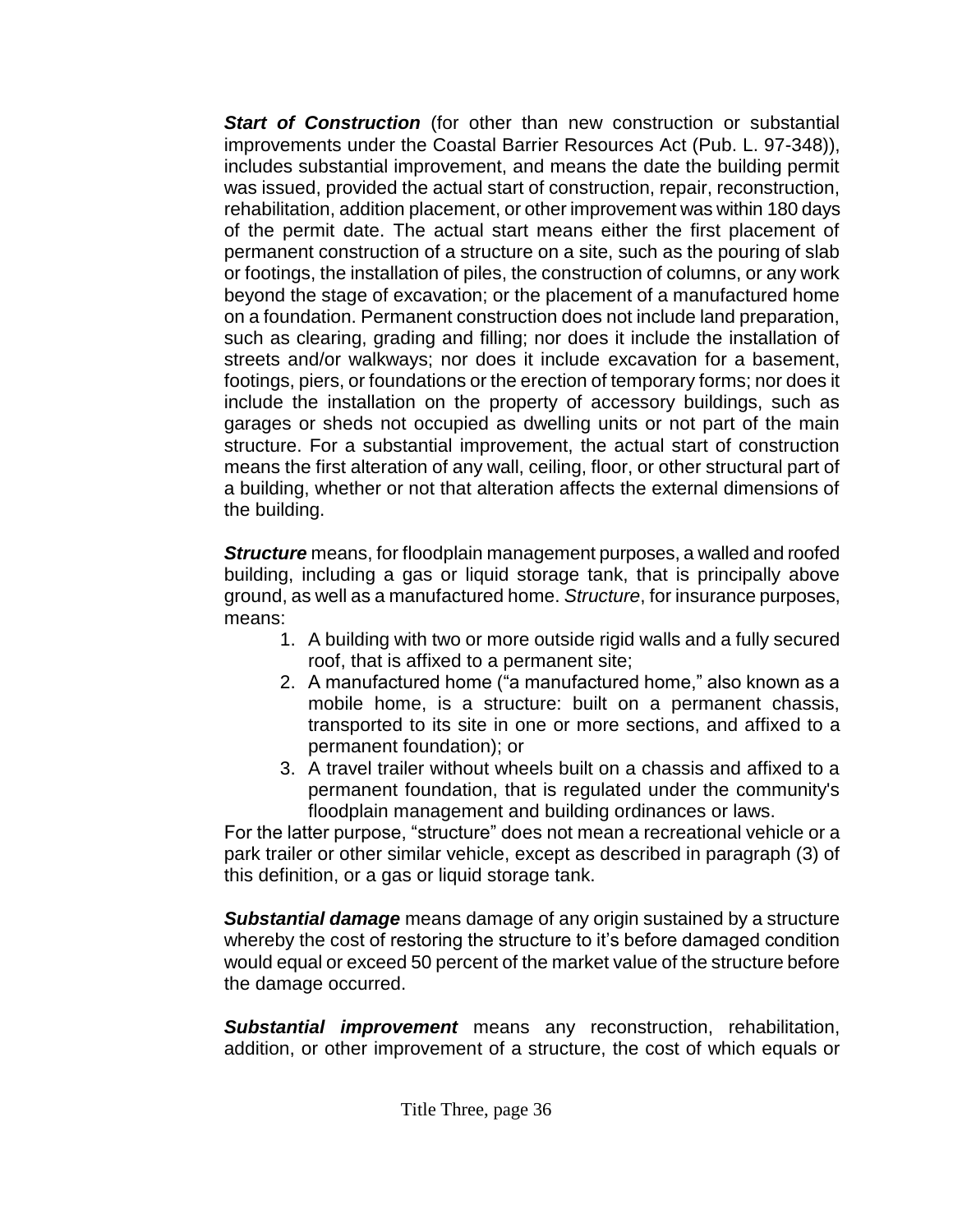exceeds 50 percent of the market value of the structure before the "start of construction" of the improvement. This term includes structures which have incurred "substantial damage", regardless of the actual repair work performed. The term does not, however, include either:

- 1. Any project for improvement of a structure to correct existing violations of state or local health, sanitary, or safety code specifications which have been identified by the local code enforcement official and which are the minimum necessary to assure safe living conditions or
- 2. Any alteration of a "historic structure", provided that the alteration will not preclude the structure's continued designation as a "historic structure."

*Variance* means a grant of relief by a community from the terms of a flood plain management regulation.

*Violation* means the failure of a structure or other development to be fully compliant with the community's flood plain management regulations. A structure or other development without the elevation certificate, other certifications, or other evidence of compliance is presumed to be in violation until such time as that documentation is provided.

*Water surface elevation* means the height, in relation to the National Geodetic Vertical Datum (NGVD) of 1929, (or other datum, where specified) of floods of various magnitudes and frequencies in the flood plains of coastal or riverine areas.

### **3.12.03 GENERAL PROVISIONS**

### **A. LANDS TO WHICH THIS ORDINANCE APPLIES**

The ordinance shall apply to all areas of special flood hazard within the jurisdiction of the City of Hill City, South Dakota.

### **B. BASIS FOR ESTABLISHING THE AREAS OF SPECIAL FLOOD HAZARD**

The areas of special flood hazard identified by the Federal Emergency Management Agency in a scientific and engineering report entitled, "The Flood Insurance Study for Pennington County, South Dakota and Incorporated Areas" dated June 3, 2013, with accompanying Flood Insurance Rate Maps, dated June 3, 2013 and any revisions thereto are hereby adopted by reference and declared to be a part of this ordinance.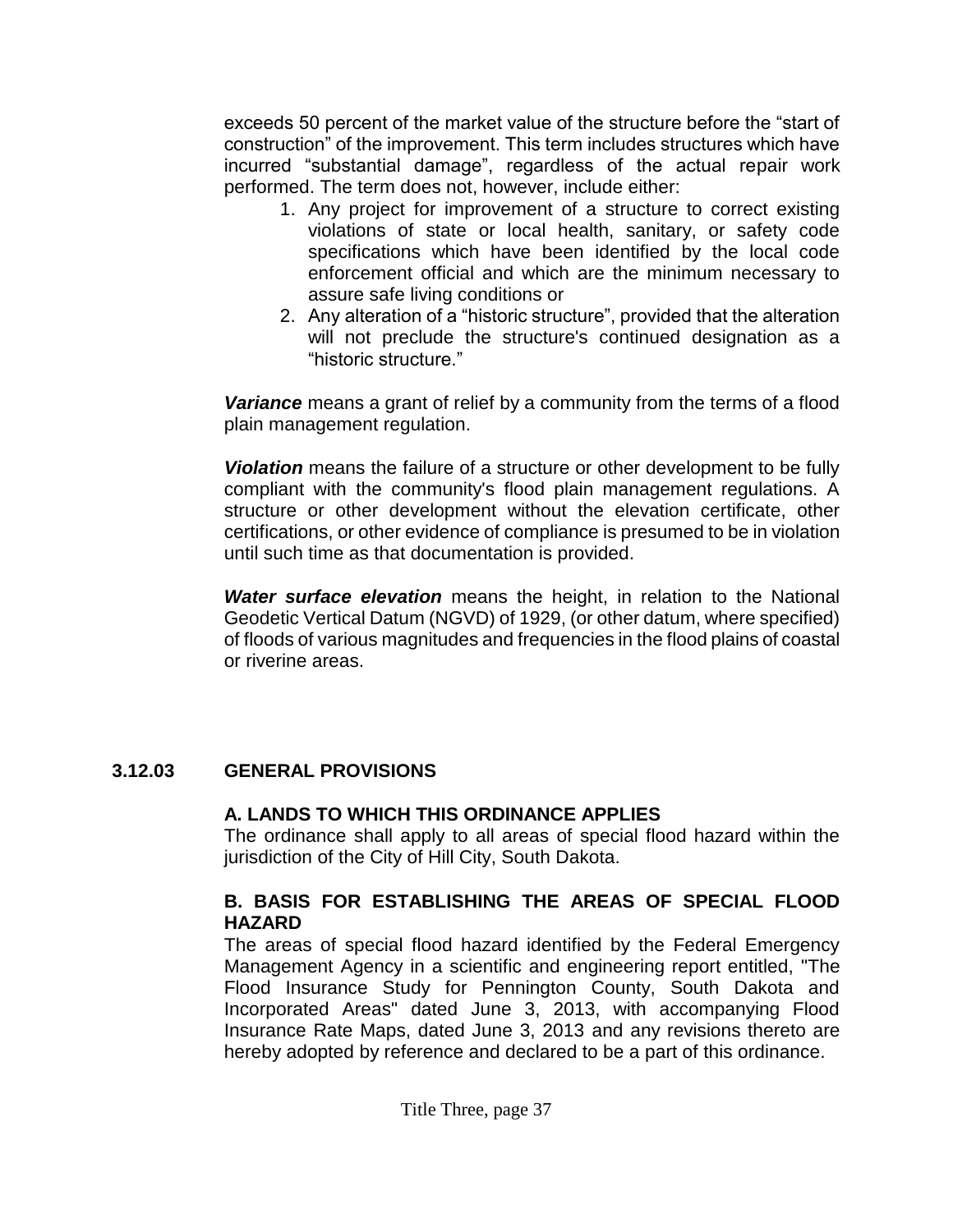### **C. ESTABLISHMENT OF DEVELOPMENT PERMIT**

A Development Permit shall be required to ensure conformance with the provisions of this ordinance.

#### **D. COMPLIANCE**

No structure or land shall hereafter be located, altered, or have its use changed without full compliance with the terms of this ordinance and other applicable regulations.

### **E. ABROGATION AND GREATER RESTRICTIONS**

This ordinance is not intended to repeal, abrogate, or impair any existing easements, covenants, or deed restrictions. However, where this ordinance and another ordinance, easement, covenant, or deed restriction conflict or overlap, whichever imposes the more stringent restrictions shall prevail.

### **F. INTERPRETATION**

In the interpretation and application of this ordinance, all provisions shall be:

- 1. considered as minimum requirements;
- 2. liberally construed in favor of the governing body; and
- 3. deemed neither to limit nor repeal any other powers granted under State statutes.

### **G. WARNING AND DISCLAIMER OR LIABILITY**

The degree of flood protection required by this ordinance is considered reasonable for regulatory purposes and is based on scientific and engineering considerations. On rare occasions greater floods can and will occur and flood heights may be increased by man-made or natural causes.

This ordinance does not imply that land outside the areas of special flood hazards or uses permitted within such areas will be free from flooding or flood damages. This ordinance shall not create liability on the part of the community or any official or employee thereof for any flood damages that result from reliance on this ordinance or any administrative decision lawfully made thereunder.

### **H. SEVERABILITY**

If any section, provision, or portion of this ordinance is adjudged unconstitutional or invalid by a court, the remainder of the ordinance shall not be affected.

### **3.12.04 ADMINISTRATION**

## **A. DESIGNATION OF THE FLOODPLAIN ADMINISTRATOR**

Title Three, page 38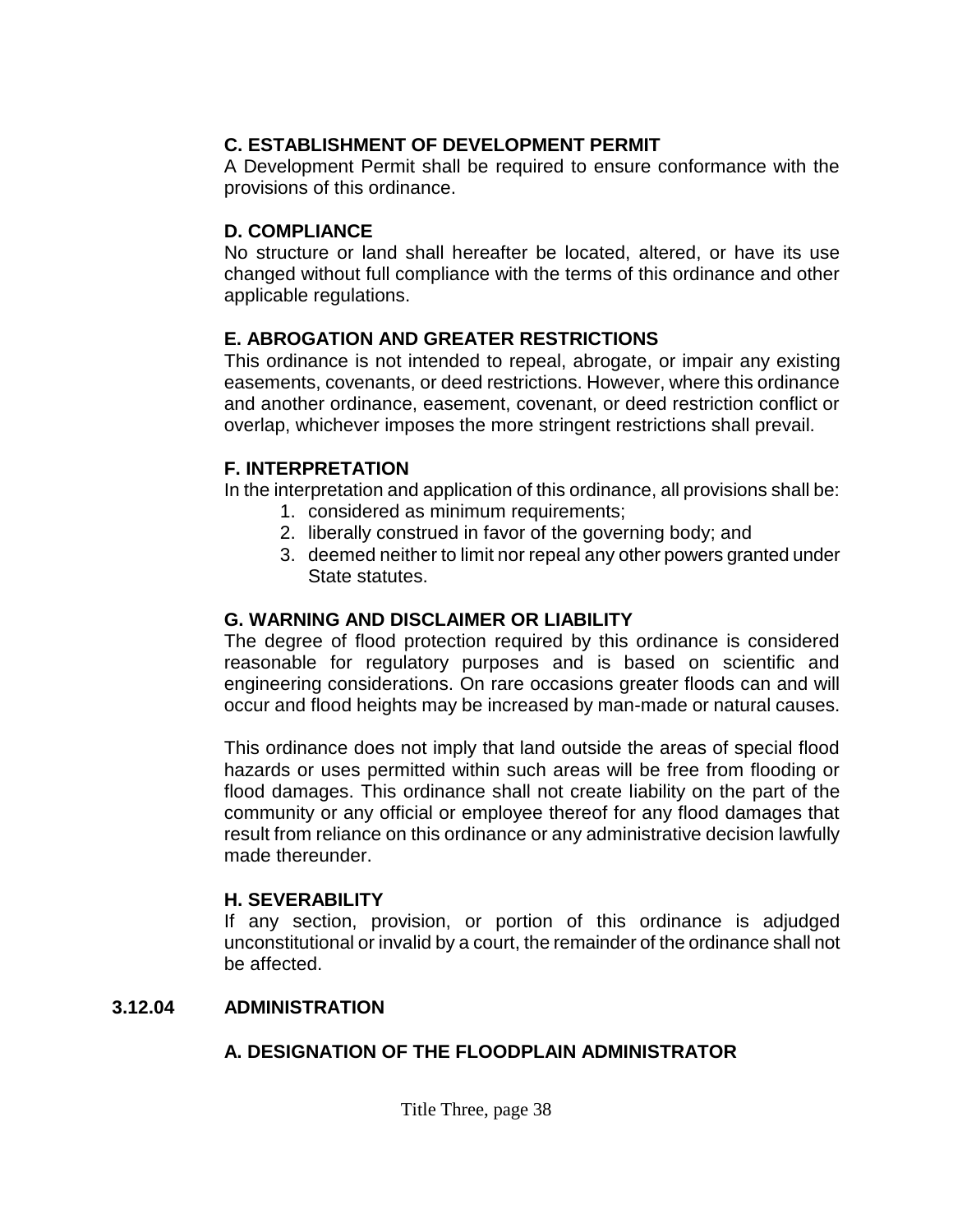The Mayor shall appoint and the Common Council confirm a Floodplain Administrator to administer and implement the provisions of this ordinance and other appropriate sections of 44 CFR (National Flood Insurance Program Regulations) pertaining to floodplain management.

### **B. DUTIES & RESPONSIBILITIES OF THE FLOODPLAIN ADMINISTRATOR**

Duties and responsibilities of the Floodplain Administrator shall include, but not be limited to, the following:

- 1. Maintain and hold open for public inspection all records pertaining to the provisions of this ordinance.
- 2. Review permit application to determine whether proposed building site, including the placement of manufactured homes, will be reasonably safe from flooding.
- 3. Review, approve or deny all applications for development permits required by adoption of this ordinance.
- 4. Review permits for proposed development to assure that all necessary permits have been obtained from those Federal, State or local governmental agencies (including Section 404 of the Federal Water Pollution Control Act Amendments of 1972, 33 U.S.C. 1334) from which prior approval is required.
- 5. Where interpretation is needed as to the exact location of the boundaries of the areas of special flood hazards (for example, where there appears to be a conflict between a mapped boundary and actual field conditions) the Floodplain Administrator shall make the necessary interpretation.
- 6. Notify, in riverine situations, adjacent communities and the State Coordinating Agency, prior to any alteration or relocation of a watercourse, and submit evidence of such notification to the Federal Emergency Management Agency.
- 7. Assure that the flood carrying capacity within the altered or relocated portion of any watercourse is maintained.
- 8. When base flood elevation data has not been provided in accordance, the Floodplain Administrator shall obtain, review and reasonably utilize any base flood elevation data and floodway data available from a Federal, State or other source, in order to administer the provisions of this ordinance.
- 9. When a regulatory floodway has not been designated, the Floodplain Administrator must require that no new construction, substantial improvements, or other development (including fill) shall be permitted within Zones A1-30 and AE on the community's FIRM, unless it is demonstrated that the cumulative effect of the proposed development, when combined with all other existing and anticipated development, will not increase the water surface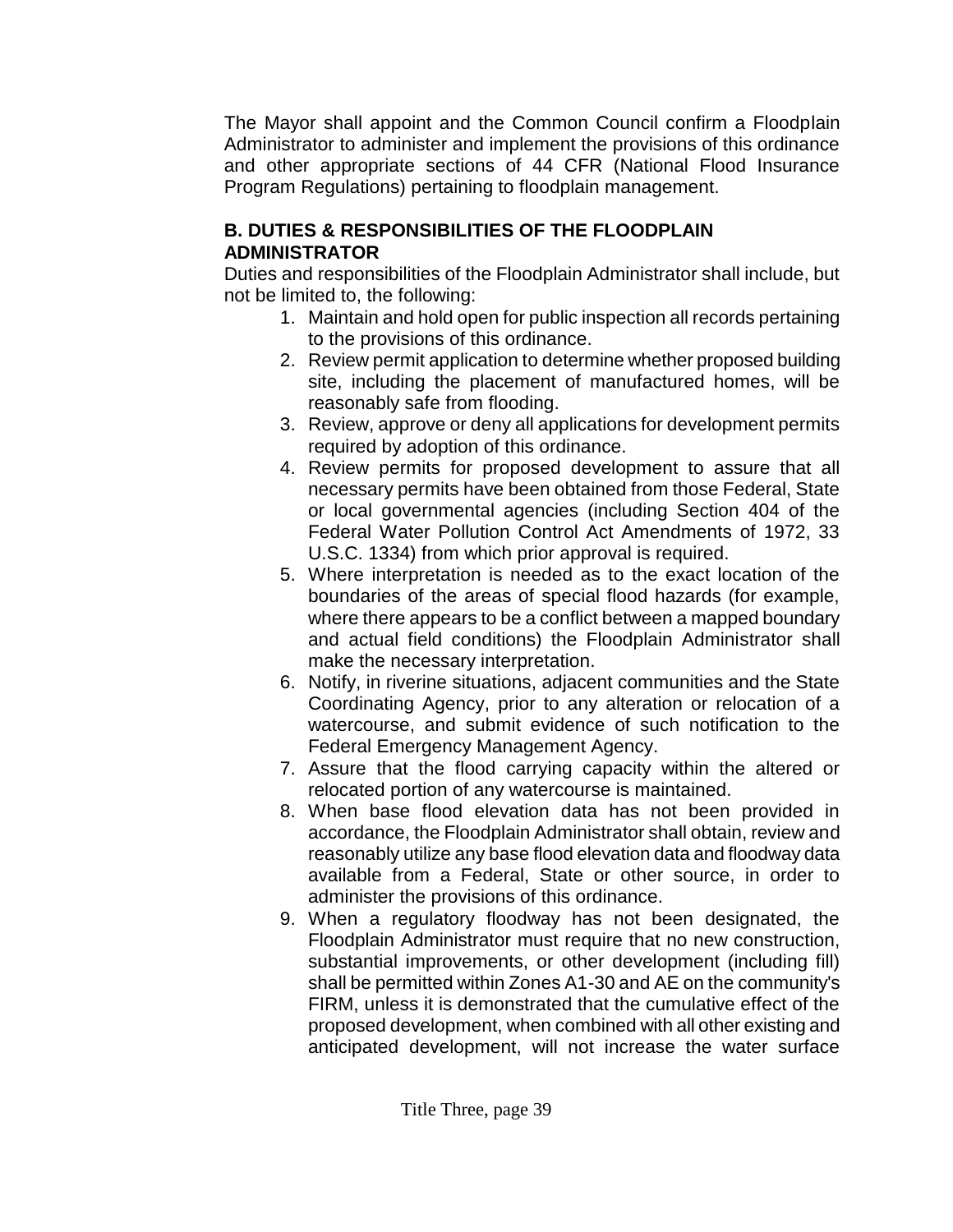elevation of the base flood more than one foot at any point within the community.

10.Under the provisions of 44 CFR Chapter 1, Section 65.12, of the National Flood Insurance Program regulations, a community may approve certain development in Zones A1-30, AE, AH, on the community's FIRM which increases the water surface elevation of the base flood by more than one foot, provided that the community **first** applies for a conditional FIRM revision through FEMA (Conditional Letter of Map Revision).

# **C. PERMIT PROCEDURES**

Application for a Development Permit shall be presented to the Floodplain Administrator on forms furnished by him/her and may include, but not be limited to, plans in duplicate drawn to scale showing the location, dimensions, and elevation of proposed landscape alterations, existing and proposed structures, including the placement of manufactured homes, and the location of the foregoing in relation to areas of special flood hazard.

Additionally, the following information is required:

- 1. Elevation (in relation to mean sea level), of the lowest floor (including basement) of all new and substantially improved structures;
- 2. Elevation in relation to mean sea level to which any nonresidential structure shall be flood proofed;
- 3. A certificate from a registered professional engineer or architect that the nonresidential flood proofed structure shall meet the flood proofing criteria of Article V, Section B;
- 4. Description of the extent to which any watercourse or natural drainage will be altered or relocated as a result of proposed development.
- 5. Maintain a record of all such information.

Approval or denial of a Development Permit by the Floodplain Administrator shall be based on all of the provisions of this ordinance and the following relevant factors:

- The danger to life and property due to flooding or erosion damage;
- The susceptibility of the proposed facility and its contents to flood damage and the effect of such damage on the individual owner;
- The danger that materials may be swept onto other lands to the injury of others;
- The compatibility of the proposed use with existing and anticipated development;
- The safety of access to the property in times of flood for ordinary and emergency vehicles;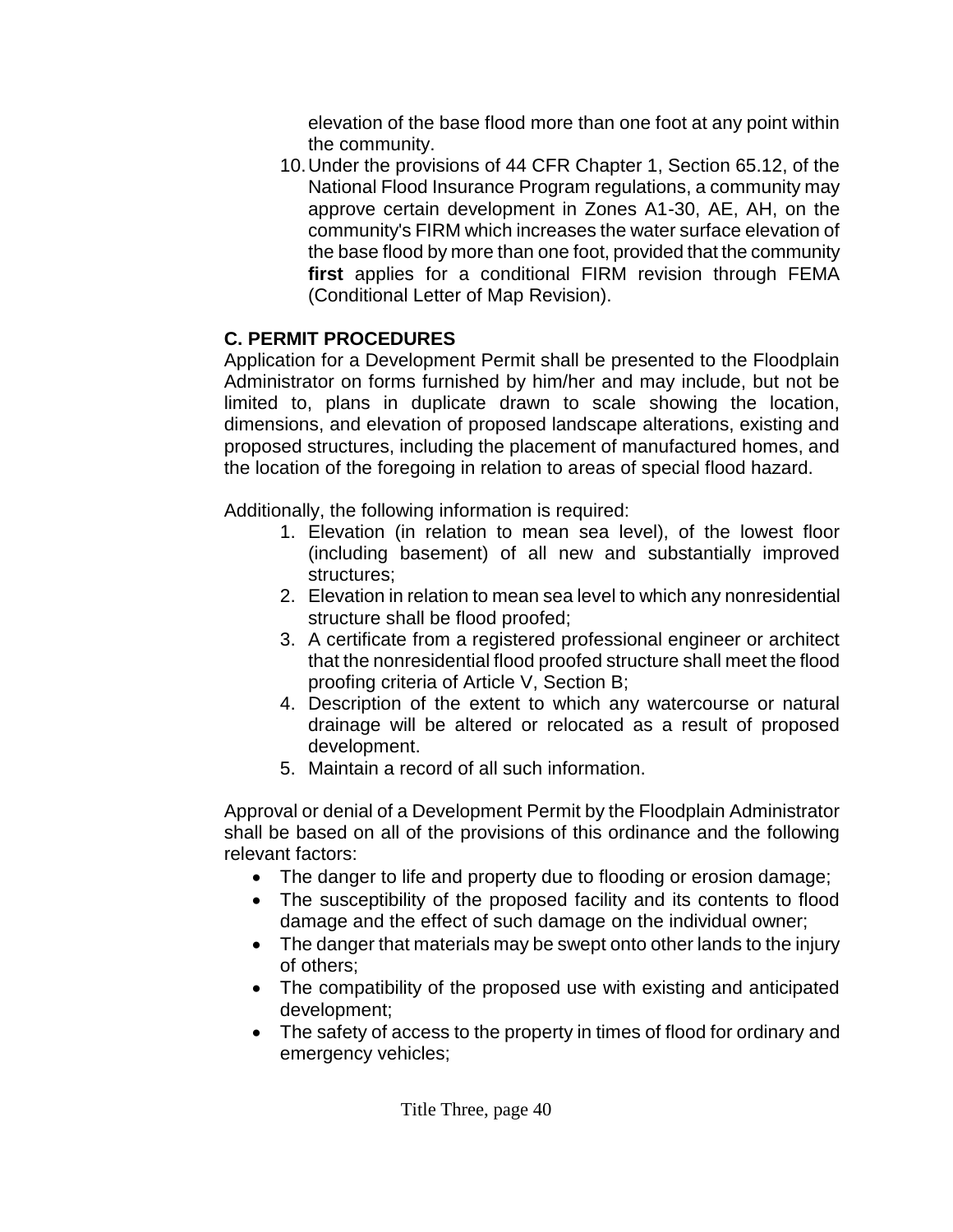- The costs of providing governmental services during and after flood conditions including maintenance and repair of streets and bridges, and public utilities and facilities such as sewer, gas, electrical and water systems;
- The expected heights, velocity, duration, rate of rise and sediment transport of the flood waters and the effects of wave action, if applicable, expected at the site;
- The necessity to the facility of a waterfront location, where applicable;
- The availability of alternative locations, not subject to flooding or erosion damage, for the proposed use;
- The relationship of the proposed use to the comprehensive plan for that area.

# **D. VARIANCE PROCEDURES**

The appeal Board as established by the community shall hear and render judgment on requests for variances from the requirements of this ordinance:

- Any person or persons aggrieved by the decision of the Appeal Board may appeal such decision in the courts of competent jurisdiction.
- The Floodplain Administrator shall maintain a record of all actions involving an appeal and shall report variances to the Federal Emergency Management Agency and the State Office of Emergency Management upon issuing a variance.
- Variances may be issued for new construction and substantial improvements to be erected on a lot of one-half acre or less in size contiguous to and surrounded by lots with existing structures constructed below the base flood level, providing the relevant factors in Section C of this Article have been fully considered. As the lot size increases beyond the one-half acre, the technical justification required for issuing the variance increases.
- Upon consideration of the factors noted above and the intent of this ordinance, the Appeal Board may attach such conditions to the granting of variances as it deems necessary to further the purpose and objectives of this ordinance.
- Variances shall not be issued within any designated floodway if any increase in flood levels during the base flood discharge would result.
- Variances may be issued for the repair or rehabilitation of historic structures upon a determination that the proposed repair or rehabilitation will not preclude the structure's continued designation as a historic structure and the variance is the minimum necessary to preserve the historic character and design of the structure.
- Prerequisites for granting variances:
	- Variances shall only be issued upon a determination that the variance is the minimum necessary, considering the flood hazard, to afford relief.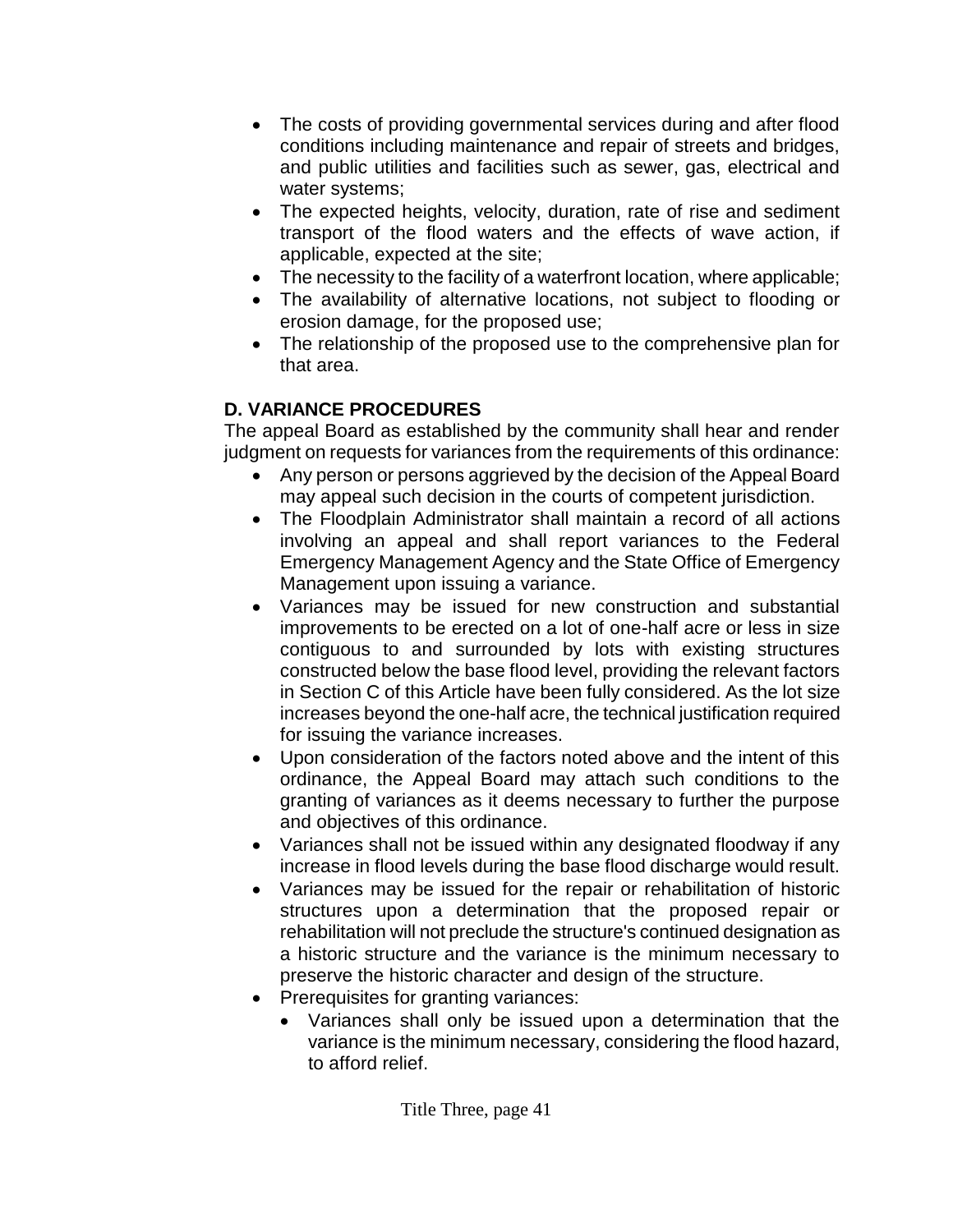Variances shall only be issued upon:

1) showing a good and sufficient cause;

2) a determination that failure to grant the variance would result in exceptional hardship to the applicant, and

3) a determination that the granting of a variance will not result in increased flood heights, additional threats to public safety, extraordinary public expense, create nuisances, cause fraud on or victimization of the public, or conflict with existing local laws or ordinances.

c) Any application to whom a variance is granted shall be given written notice that the structure will be permitted to be built with the lowest floor elevation below the base flood elevation, and that the cost of flood insurance will be commensurate with the increased risk resulting from the reduced lowest floor elevation.

- Variances may be issued by a community for new construction and substantial improvements and for other development necessary for the conduct of a functionally dependent use provided that:
	- the variance procedure criteria outlined are met, and
	- the structure or other development is protected by methods that minimize flood damages during the base flood and create no additional threats to public safety.

A CLOMR is required only for those projects that will:

1. BFE/no floodway (demonstrate <1.0 ft increase)

A project on a stream or river that has been studied through detailed hydrologic and hydraulic analyses and for which Base Flood Elevations (BFEs) have been specified, but a floodway has not been designated. If the developer/property owner/community proposes to allow development that would result in more than a 1.0 foot increase in the BFE, a CLOMR must first be obtained.

44 CFR 60.3 (c)(10): Result in an increase in the base flood watersurface elevation (WSEL) of greater than 1.00 foot for streams with BFEs specified but no regulatory floodway designated.

2. BFE/floodway (no-rise)

The second situation requiring a CLOMR is for a project on a stream or river for which detailed analyses have been conducted and BFEs and a floodway have been designated. If the community proposes to allow development totally or partially within the floodway that would result in any (greater than 0.0 foot) increase in the BFE, a CLOMR must be obtained.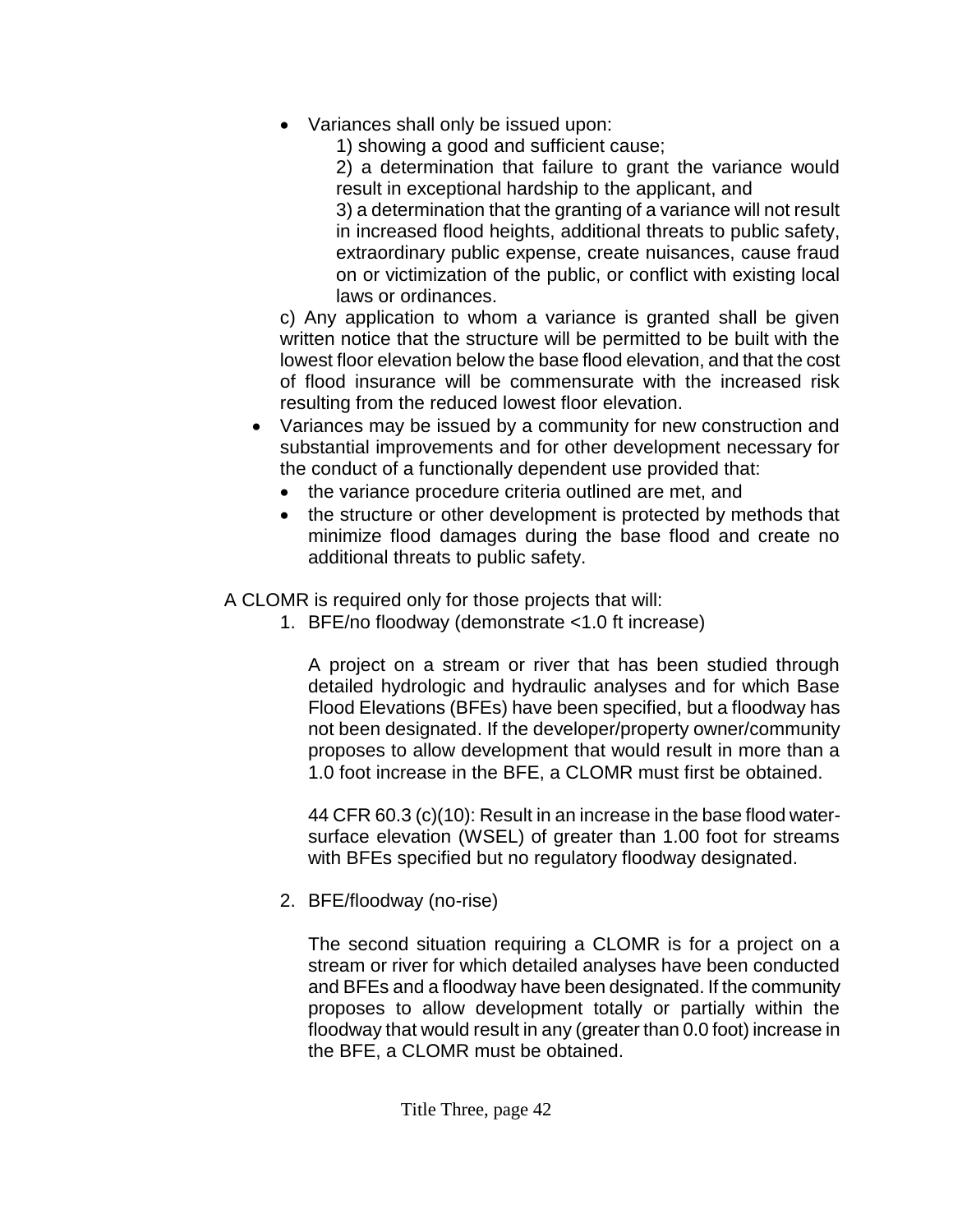44 CFR 60.3 (d)(3): Result in any base flood WSEL increase from proposed construction within a regulatory floodway.

# **3.12.05 PROVISIONS FOR FLOOD HAZARD REDUCTION**

# **A. GENERAL STANDARDS**

In all areas of special flood hazards the following provisions are required for all new construction and substantial improvements:

- 1. All new construction or substantial improvements shall be designed (or modified) and adequately anchored to prevent flotation, collapse or lateral movement of the structure resulting from hydrodynamic and hydrostatic loads, including the effects of buoyancy;
- 2. All new construction or substantial improvements shall be constructed by methods and practices that minimize flood damage;
- 3. All new construction or substantial improvements shall be constructed with materials resistant to flood damage;
- 4. All new construction or substantial improvements shall be constructed with electrical, heating, ventilation, plumbing, and air conditioning equipment and other service facilities that are designed and/or located so as to prevent water from entering or accumulating within the components during conditions of flooding.
- 5. All new and replacement water supply systems shall be designed to minimize or eliminate infiltration of flood waters into the system;
- 6. New and replacement sanitary sewage systems shall be designed to minimize or eliminate infiltration of flood waters into the system and discharge from the systems into flood waters; and,
- 7. On-site waste disposal systems shall be located to avoid impairment to them or contamination from them during flooding.

# **B. SPECIFIC STANDARDS**

In all areas of special flood hazards where base flood elevation data has been provided the following provisions are required:

1. **Residential Construction -** new construction and substantial improvement of any residential structure shall have the lowest floor (including basement), elevated to one foot above the base flood elevation. A registered professional engineer, architect, or land surveyor shall submit a certification to the Floodplain Administrator that the standards of this ordinance are satisfied.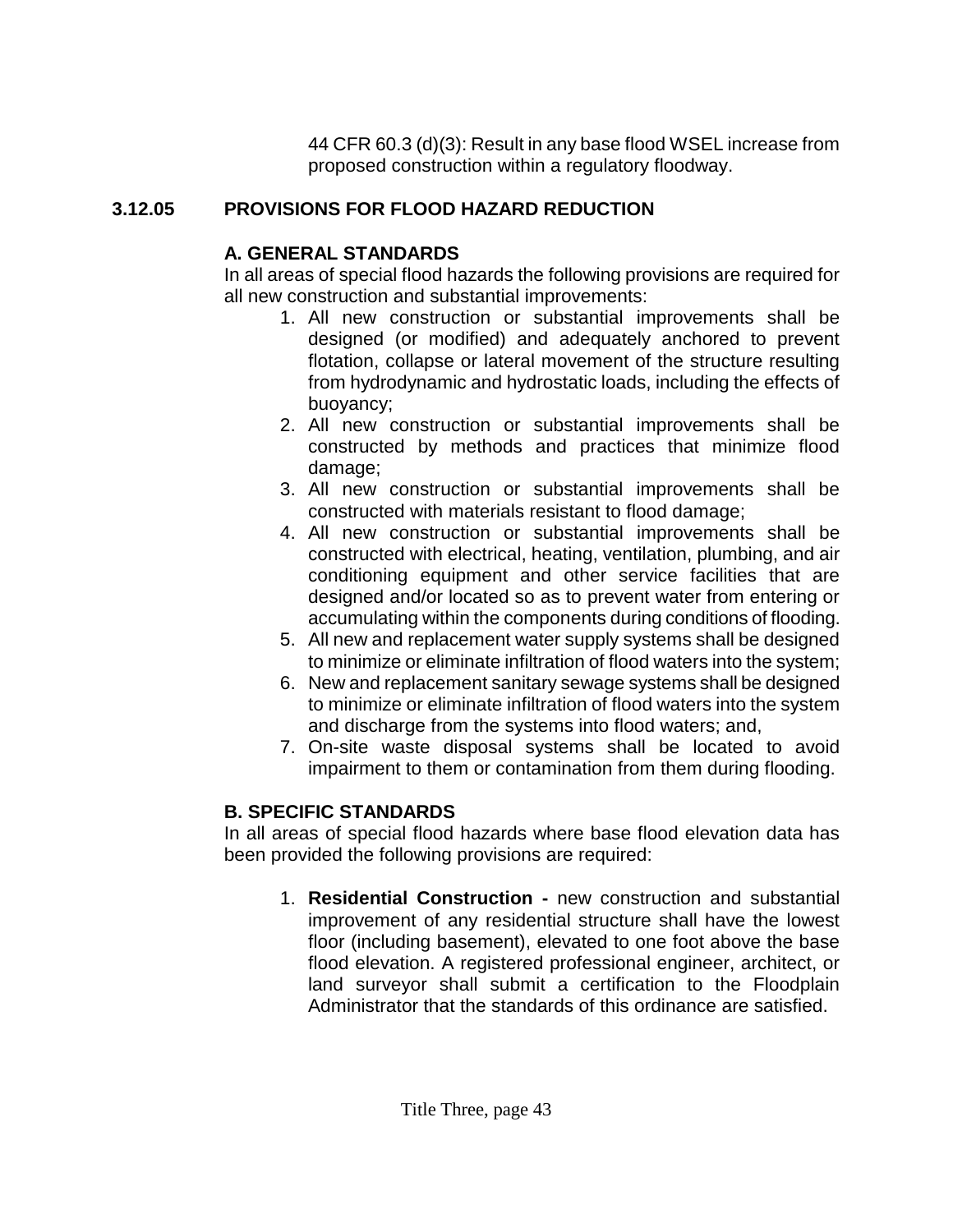- 2. **Nonresidential Construction -** new construction and substantial improvements of any commercial, industrial or other nonresidential structure shall either have the lowest floor (including basement) elevated to one foot above the base flood level or together with attendant utility and sanitary facilities, be designed so that below the base flood level the structure is watertight with walls substantially impermeable to the passage of water and with structural components having the capability of resisting hydrostatic and hydrodynamic loads and effects of buoyancy. A registered professional engineer or architect shall develop and/or review structural design, specifications, and plans for the construction, and shall certify that the design and methods of construction are in accordance with accepted standards of practice as outlined in this subsection. A record of such certification which includes the specific elevation (in relation to mean sea level) to which such structures are flood proofed shall be maintained by the Floodplain Administrator.
- 3. **Enclosures -** new construction and substantial improvements, with fully enclosed areas below the lowest floor that are usable solely for parking of vehicles, building access or storage in an area other than a basement and which are subject to flooding shall be designed to automatically equalize hydrostatic flood forces on exterior walls by allowing for the entry and exit of floodwaters. Designs for meeting this requirement must either be certified by a registered professional engineer or architect or meet or exceed the following minimum criteria:
	- A minimum of two openings having a total net area of not less than one square inch for every square foot of enclosed area subject to flooding shall be provided.
	- The bottom of all openings shall be no higher than one foot above grade.
	- Openings may be equipped with screens, louvers, valves, or other coverings or devices provided that they permit the automatic entry and exit of floodwaters.

### 4. **Manufactured Homes** -

 Require that all manufactured homes to be placed within Zone A on a community's FHBM or FIRM shall be installed using methods and practices which minimize flood damage. For the purposes of this requirement, manufactured homes must be elevated and anchored to resist flotation, collapse, or lateral movement. Methods of anchoring may include, but are not limited to, use of over-the-top or frame ties to ground anchors.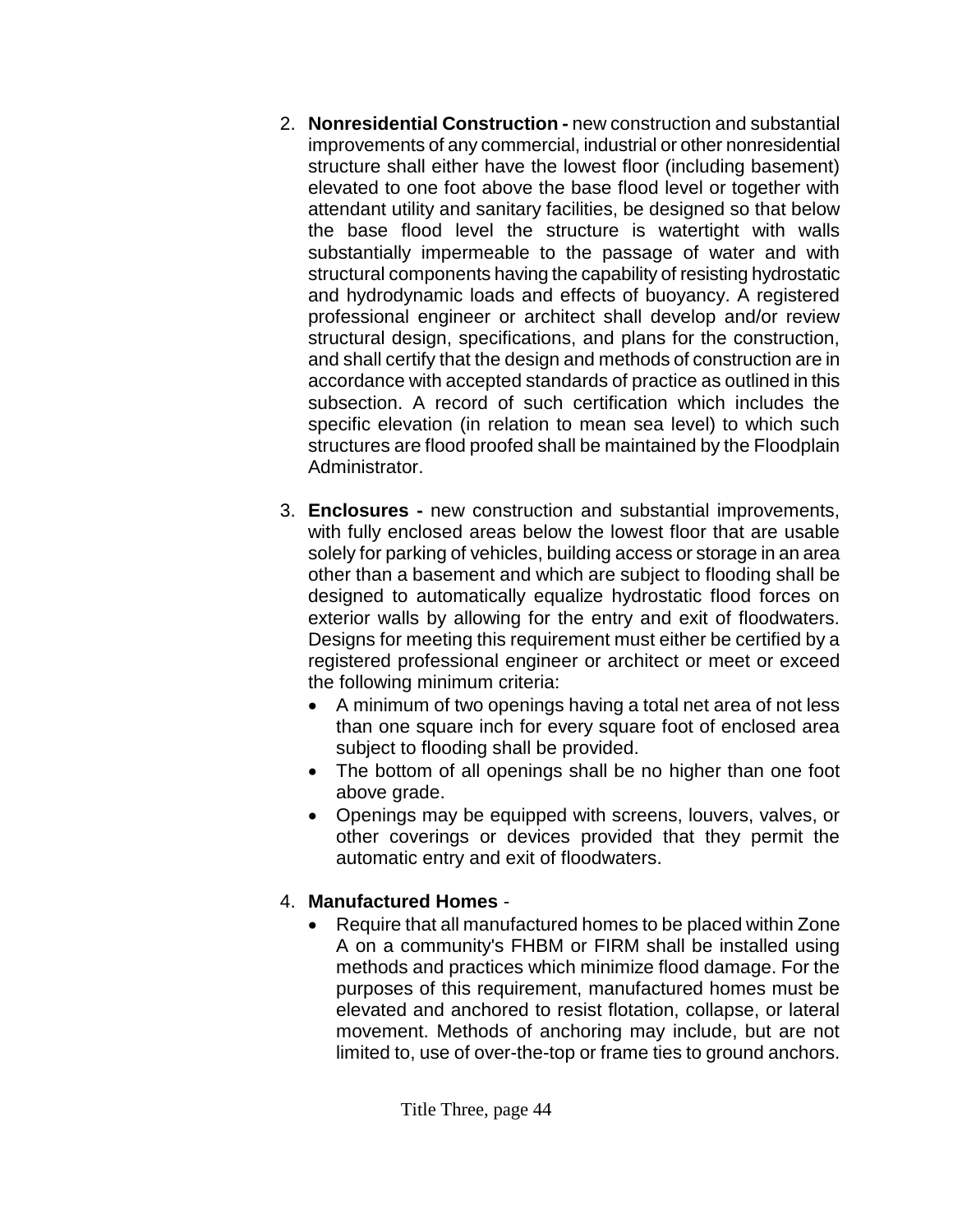This requirement is in addition to applicable State and local anchoring requirements for resisting wind forces.

- Require that manufactured homes that are placed or substantially improved within Zones A1-30, AH, and AE on the community's FIRM on sites (i) outside of a manufactured home park or subdivision, (ii) in a new manufactured home park or subdivision, (iii) in an expansion to an existing manufactured home park or subdivision, or (iv) in an existing manufactured home park or subdivision on which a manufactured home has incurred "substantial damage" as a result of a flood, be elevated on a permanent foundation such that the lowest floor of the manufactured home is elevated to or above the base flood elevation and be securely anchored to an adequately anchored foundation system to resist flotation, collapse, and lateral movement.
- In A-1-30, AH, and AE Zones, require that manufactured homes to be placed or substantially improved in an existing manufactured home park to be elevated so that the lowest floor is at or above the Base Flood Elevation; OR the chassis is supported by reinforced piers no less than 36 inches in height above grade and securely anchored.
- 5. **Recreational Vehicles -** Require that recreational vehicles placed on sites within Zones A1-30, AH, and AE on the community's FIRM either:
	- a) be on the site for fewer than 180 consecutive days,
	- b) be fully licensed and ready for highway use, or

c) meet the permit requirements of Article IV, Section C, and the elevation and anchoring requirements for "manufactured homes" of this section. A recreational vehicle is ready for highway use if it is on its wheels or jacking system, is attached to the site only by quick disconnect type utilities and security devices, and has no permanently attached additions.

# **C. STANDARDS FOR SUBDIVISION PROPOSALS**

- 1. All subdivision proposals including the placement of manufactured home parks and subdivisions shall be consistent with the provisions of this ordinance.
- 2. All proposals for the development of subdivisions including the placement of manufactured home parks and subdivisions shall meet Development Permit requirements of this ordinance.
- 3. Base flood elevation data shall be generated for subdivision proposals and other proposed development including the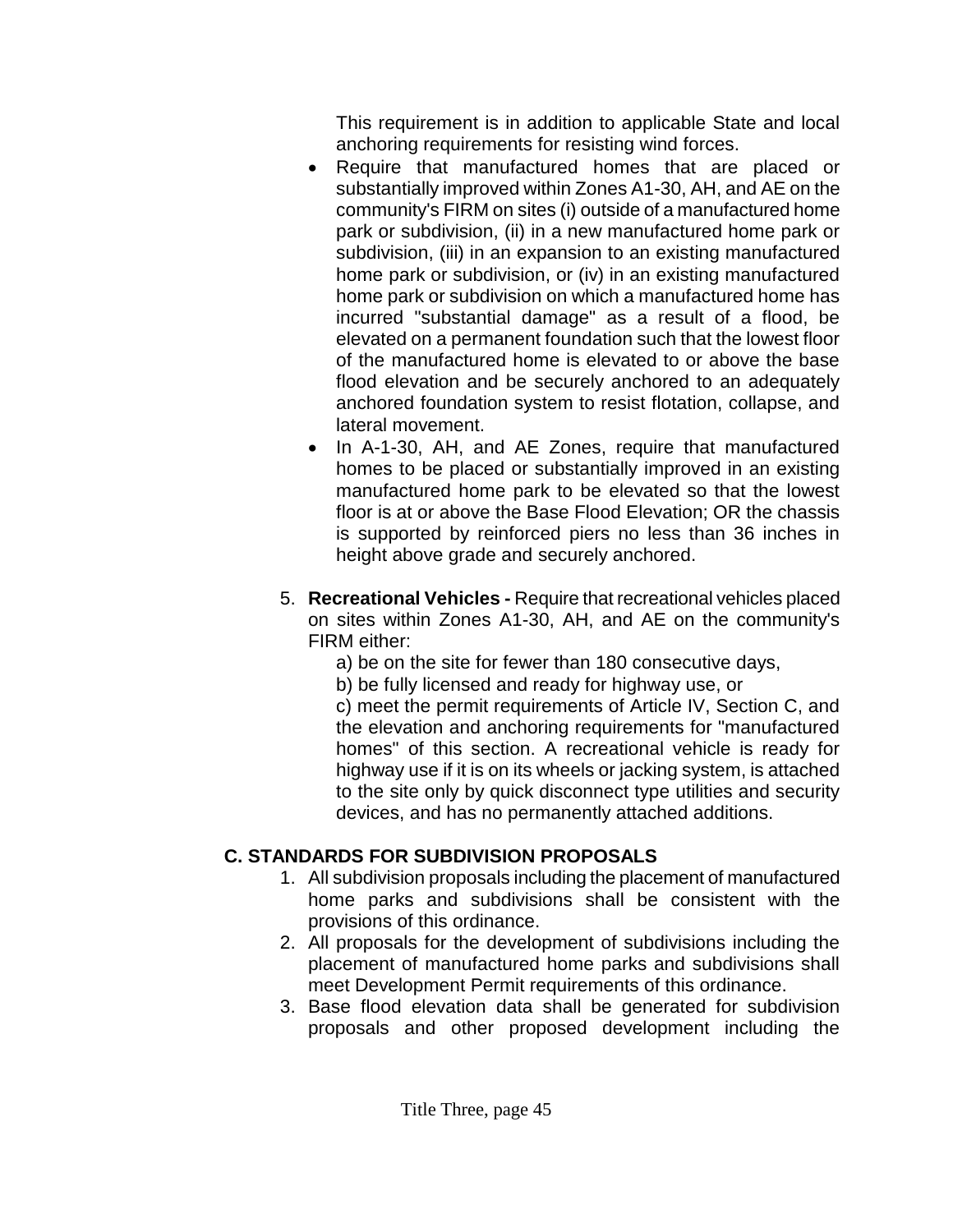placement of manufactured home parks and subdivisions which is greater than 50 lots or 5 acres, whichever is lesser.

- 4. All subdivision proposals including the placement of manufactured home parks and subdivisions shall have adequate drainage provided to reduce exposure to flood hazards.
- 5. All subdivision proposals including the placement of manufactured home parks and subdivisions shall have public utilities and facilities such as sewer, gas, electrical and water systems located and constructed to minimize or eliminate flood damage.

# **D. STANDARDS FOR AREAS OF SHALLOW FLOODING (AO/AH ZONES)**

Located within the areas of special flood hazard established in 3.12.03, Section B, are areas designated as shallow flooding. These areas have special flood hazards associated with base flood depths of 1 to 3 feet where a clearly defined channel does not exist and where the path of flooding is unpredictable and where velocity flow may be evident. Such flooding is characterized by ponding or sheet flow; therefore, the following provisions apply:

- 1. All new construction and substantial improvements of **residential**  structures have the lowest floor (including basement) elevated above the highest adjacent grade at least as high as the depth number specified in feet on the community's FIRM (at least two feet if no depth number is specified).
- 2. All new construction and substantial improvements of **nonresidential** structures;

a) have the lowest floor (including basement) elevated above the highest adjacent grade at least as high as the depth number specified in feet on the community's FIRM (at least two feet if no depth number is specified), or;

b) together with attendant utility and sanitary facilities be designed so that below the base flood level the structure is watertight with walls substantially impermeable to the passage of water and with structural components having the capability of resisting hydrostatic and hydrodynamic loads of effects of buoyancy.

- 3. A registered professional engineer or architect shall submit a certification to the Floodplain Administrator that the standards of this Section, as proposed in 3.12.04, Section C (1)a., are satisfied.
- 4. Require within Zones AH or AO adequate drainage paths around structures on slopes, to guide flood waters around and away from proposed structures.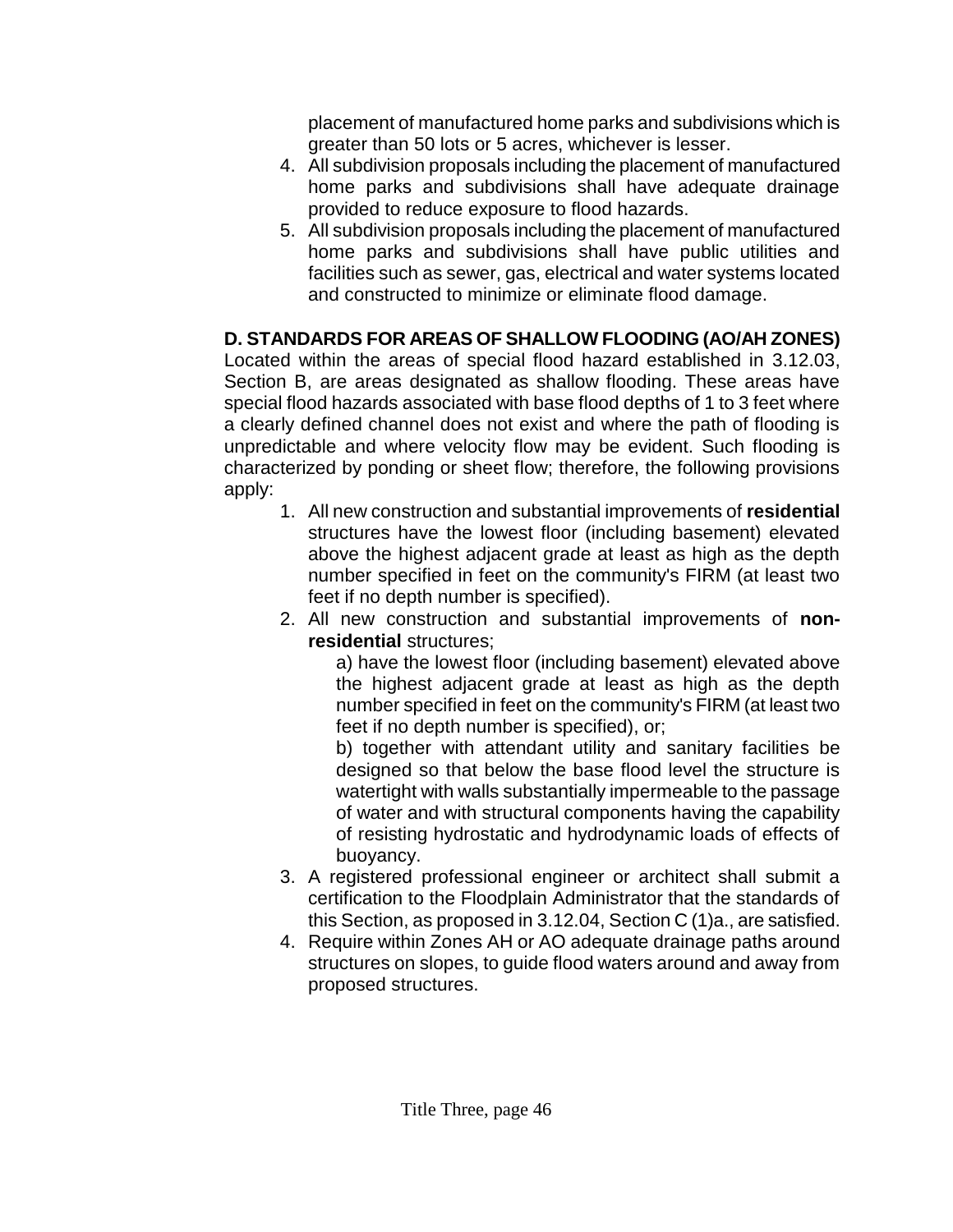### **E. FLOODWAYS**

Floodways located within areas of special flood hazard established in Article III, are extremely hazardous areas due to the velocity of flood waters which carry debris, potential projectiles and erosion potential, the following provisions shall apply:

- Designate a regulatory floodway which will not increase the Base Flood level more than 1 foot.
- Encroachments are prohibited, including fill, new construction, substantial improvements and other development within the adopted regulatory floodway *unless* it has been demonstrated through hydrologic and hydraulic analyses performed in accordance with standard engineering practice that the proposed encroachment would not result in any increase in flood levels within the community during the occurrence of the base flood discharge.
- All new construction and substantial improvements shall comply with all applicable flood hazard reduction provisions of Article V in this ordinance.
- Under the provisions of 44 CFR Chapter 1, Section 65.12, of the National Flood Insurance Regulations, a community may permit encroachments within the adopted regulatory floodway that would result in an increase in base flood elevations, provided that the community **first** applies for a conditional FIRM and floodway revision through FEMA.

## **F. PENALTIES FOR NONCOMPLIANCE**

No structure or land shall hereafter be constructed, located, extended, converted, or altered without full compliance with the terms of this ordinance and other applicable regulations. Violation of the provisions of this ordinance by failure to comply with any of its requirements (including violations of conditions and safeguards established in connection with conditions) shall constitute a class two misdemeanor. Any person who violates this ordinance or fails to comply with any of its requirements shall upon conviction thereof be fined not more than \$500.00 or imprisoned for not more than 30 days in county jail, or both, for each violation, and in addition shall pay all costs and expenses involved in the case. Nothing herein contained shall prevent the City of Hill City from taking such other lawful action as is necessary to prevent or remedy any violation.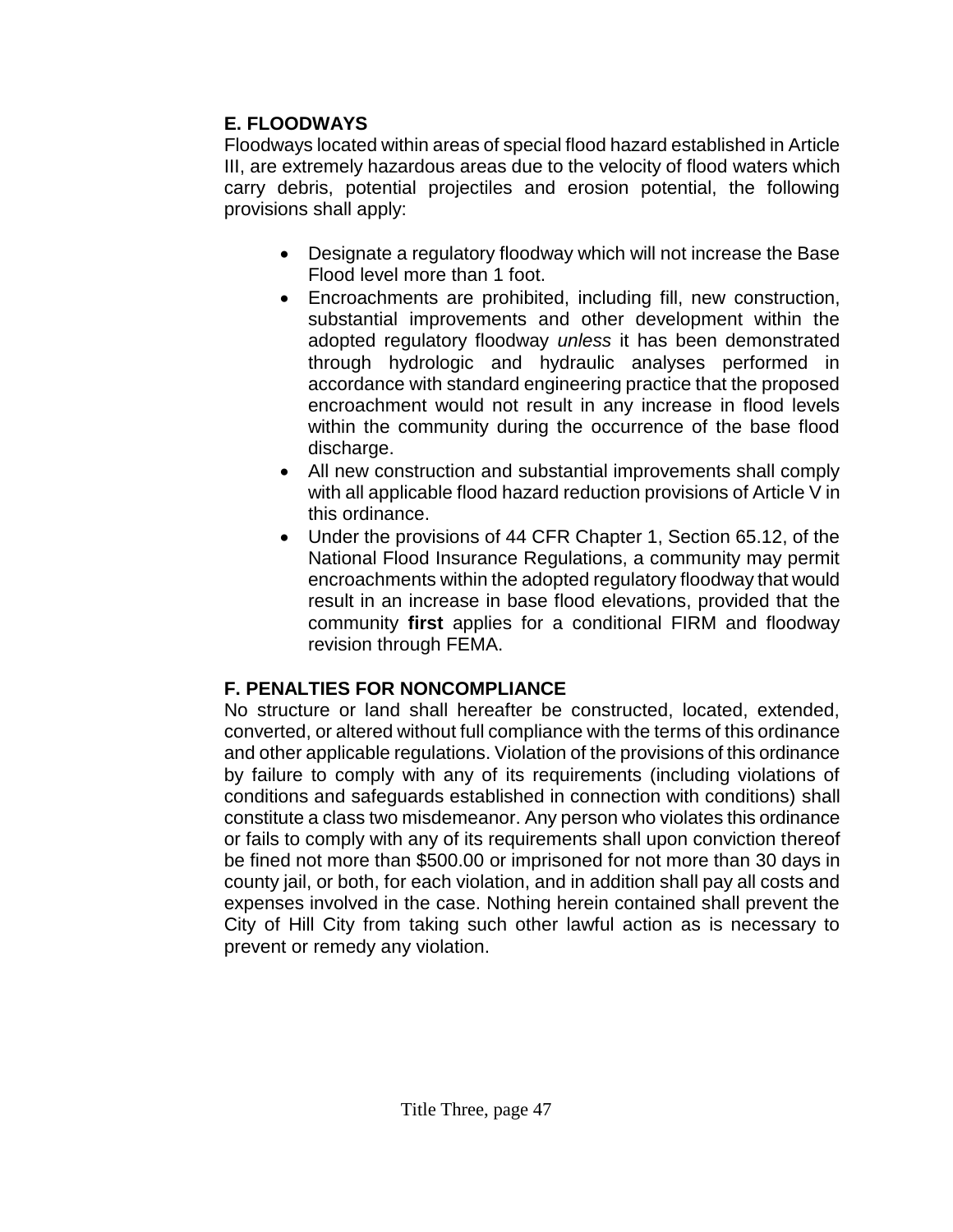#### **CHAPTER 3.13 HILL CITY COMMUNITY ANTENNA TELEVISION ("CATV") ORDINANCE**

THE CITY OF HILL CITY, BY AUTHORITY OF SDCL 9-35 *et.seq.*,SHALL MAINTAIN EXCLUSIVE JURISDICTION BY THIS ORDINANCE TO REGULATE, PROHIBIT, AND CONSENT TO THE CONSTRUCTION, INSTALLATION, OPERATION, AND MAINTENANCE OF CATV SYSTEMS WITHIN CORPORATE LIMITS OF HILL CITY. CITY MAY GRANT TO ANY PERSON OFFERING A CATV SYSTEM ("PROVIDER") THE NONEXCLUSIVE RIGHT TO ERECT, MAINTAIN AND OPERATE IN, UNDER, OVER, AROUND, ACROSS THE STREETS, LANES, AVENUES, SIDEWALKS, ALLEYS, BRIDGES, HIGHWAYS, EASEMENTS DEDICATED FOR COMPATIBLE USES AND OTHER PUBLIC PLACES IN THE CITY OF HILL CITY, SOUTH DAKOTA, AND THE SUBSEQUENT ADDITIONS THERETO, TOWERS, POLES, LINES, CABLES, WIRES AND OTHER APPARATUS OR DEVICE FOR THE PURPOSE OF TRANSMISSION AND DISTRIBUTION, BY CABLE OR OTHER MODE, OF TELEVISION AND NON-TELEVISION SIGNALS (SUCH NON-TELEVISION SIGNALS TO INCLUDE BUT NOT BE LIMITED TO FM RADIO PROGRAMMING, HIGH-SPEED INTERNET, AND TELEPHONY) TO ENABLE SALE BY PROVIDER OF ITS CATV SERVICE TO INHABITANTS OF SAID CITY AND OTHER VARIOUS PURPOSES, FOR A PERIOD NOT TO EXCEED TWENTY (20) YEARS REGULATING THE SAME AND PROVIDING FOR COMPENSATION TO THE CITY AND PRESCRIBING PENALTIES FOR VIOLATION. THE PURPOSE OF THIS ORDINANCE IS OTHERWISE TO DETAILTHE BASIC REQUIREMENTS FOR A FRANCHISE AND THE TERMS AND CONDITIONS FOR ANY OTHER CONTRACTUAL ARRANGEMENT THEREAFTER DEEMED APPROPRIATE AND CONSISTENT WITH STATE AND FEDERAL LAW.

## **3.13.01 DEFINITIONS**

For the purposes of this Ordinance, the following terms, phrases, words, and their derivations shall have the meaning given herein. When not inconsistent with the context, words used in the present tense include the future, words in the plural number include the singular number, and words in the singular number include the plural number. The word "shall" is always mandatory and not merely directory.

- 1. "CATV" OR "CATV System" or "System" means "Community antenna television system," which is further defined as a system of coaxial cables or other electrical conductors and equipment used or to be used primarily to receive television or non-television, radio or other signals directly or indirectly offthe-air and transmit them to subscribers for a fee.
- 2. "Basic Cable Service" means the service tier which includes but is not limited to the retransmission of local broadcast, satellite or other signals.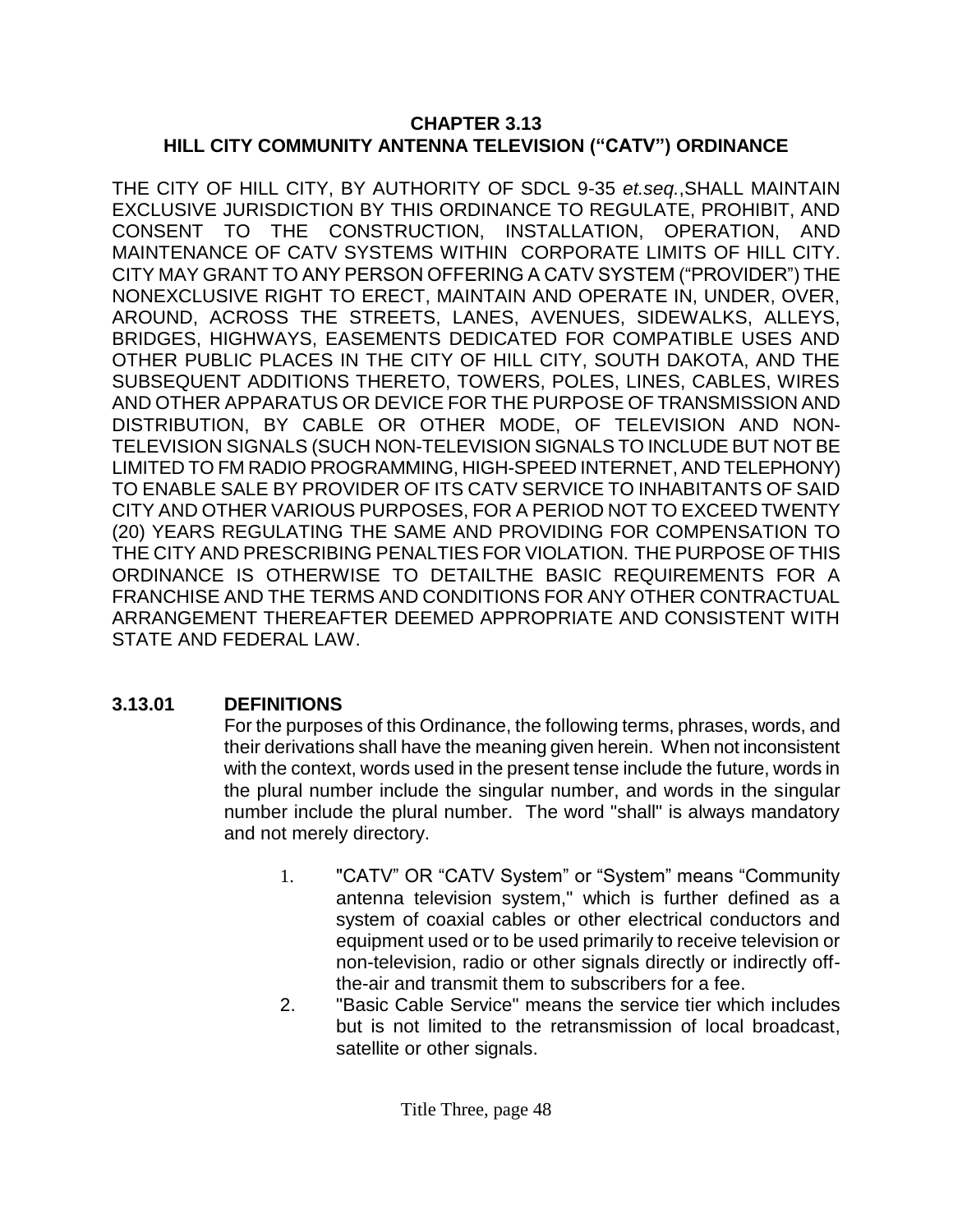- 3. "Cable operator," any person who provides cable service over a cable system;
- 4. "Cable service," the transmission to subscribers of video programming or other programming service and the subscriber interaction, if any, which is required for the selection or use of such video programming or other programming, communication or internet service;
- 5. "Cable system," a facility consisting of a set of closed transmission paths and associated signal generation, reception, and control equipment that is designed to provide cable service to multiple subscribers within a community. The term does not include a facility that serves subscribers without using the public right-of-way; a facility of a telecommunications company that provides telecommunications service as defined and regulated by SDCL chapter 49-31, except to the extent that the facility is used to transmit video programming directly to subscribers, unless the extent of such use is solely to provide interactive on-demand services;
- 6. "Cable Television Reception Service" means the delivery by the Franchisee to television receivers (or any other suitable type of electronic terminal or receiver of the electronic signals and other communications services carried over the Cable System.
- 7. "City" is the City of Hill City, South Dakota.
- 8. "Council" is the City Council of Hill City, South Dakota.
- 9. "Cable Television System" or "Cable System" is a system utilizing certain electronic and other components or devices which deliver to subscribing members of the public various communications services including but not limited to television, internet, radio and telephone.
- 10. "FCC" shall mean Federal Communications Commission.
- 11. "Franchise," an authorization, established by ordinance, issued by a franchising authority, which authorizes the construction and operation of a cable system;
- 12. "Franchisee," any person granted a Franchise pursuant to the authority of this ordinance and otherwise in accordance with state or federal laws for the construction, maintenance and operation of a cable system;
- 13. "Franchising authority," a municipality;
- 14. "Other programming service," information that a cable operator makes available to all subscribers generally;
- 15. "Person" is any person, firm, partnership, association, corporation or organization of any kind and any other legally recognized entity.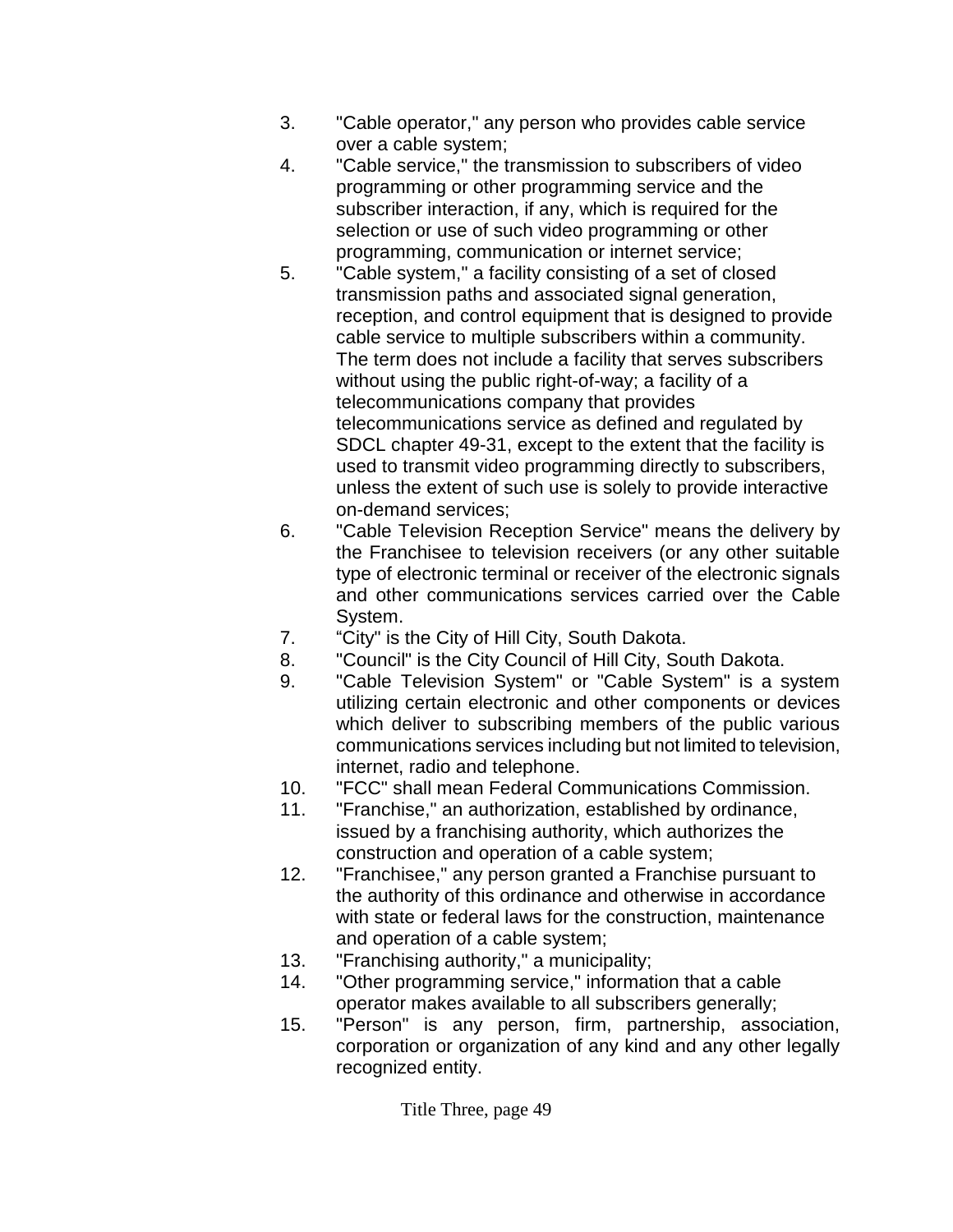- 16. "Public, educational, or governmental access facilities," channel capacity designated for public, educational, and governmental use and the facilities and equipment for the use of such channel capacity;
- 17. "Subscribers" are those persons contracting to receive cable television reception services furnished under this Ordinance or under a subsequent Franchise grant.
- 18. "Video programming," programming provided by, or generally considered comparable to programming provided by, a television broadcast station.

### **3.13.02 GRANT OF NON-EXCLUSIVE AUTHORITY**

- 1. The grant of any Franchise by the City to any Franchisee shall be for the non-exclusive right to erect, maintain and operate in, under, over, along, across and upon the present and future streets, lanes, avenues, sidewalks, alleys, bridges, highways, easements dedicated for compatible uses and other public places in the City of Hill City, South Dakota, and subsequent additions thereto, towers, poles, lines, cables, wires, manholes and all other fixtures and equipment necessary for the maintenance and operation in the City of a cable system, for the purpose of transmission and distribution of signals, including but not limited to audio, visual, electronic, electric impulse, and digital in order to furnish television and radio programs and various other communications services to the public by what is commonly called a Community Antenna Television System, for a period not to exceed twenty (20) years.
- 2. The right to use and occupy said streets, alleys, public ways and places for any purpose stated herein or which may be set forth in any contractual arrangement hereafter shall not be exclusive.

## **3.13.03 COMPLIANCE WITH APPLICABLE LAWS AND ORDINANCES**

The Franchisee shall, during the term hereof, except in those areas which have been preempted by the Cable Communications Policy Act of 1984, or acts amendatory thereto, or which are regulated by the FCC, be subject to all lawful exercise of the regulating and police powers of the City.

## **3.13.04 TERRITORIAL AREA INVOLVED**

This Ordinance relates to the present territorial limits of the City and to any additional areas as may be specifically set forth in any contractual arrangement with Franchisee.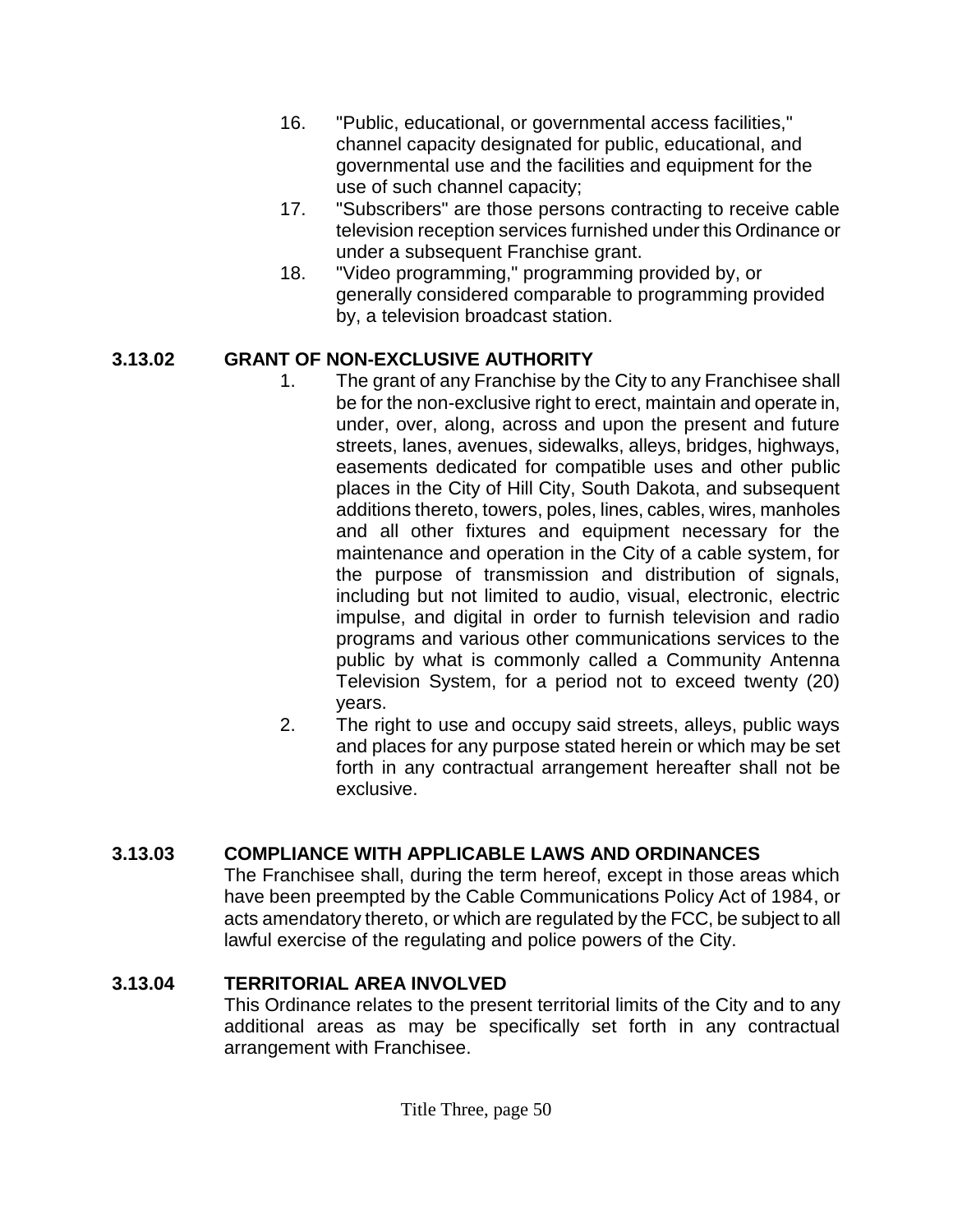### **3.13.05 LIABILITY AND INDEMNIFICATION**

Any Franchisee shall, at all times, keep in effect insurance coverages for Workmen's Compensation, Property Damage Liability, General Commercial Liability and such other insurances as are deemed by the City to be reasonable and appropriate under the specific terms of a Franchise agreement and authorization.

Any Franchisee shall be required to indemnify, protect, and save harmless the City from and against losses and physical damage to property and bodily injury or death to persons, including payments made under any Workman's Compensation law which may arise out of the erection, maintenance, presence, use or removal of said attachments or poles within the City, or by any act of Franchisee, its agents or employees. Franchisee shall carry insurance in amounts sufficient to protect the parties hereto from and against all claims, demands, actions, judgments, costs, expenses and liabilities which may arise or result, directly or indirectly, from or by reason of such loss, injury or damage, which amounts shall be established by the Franchise Agreement terms.

### **3.13.06 TECHNICAL STANDARDS**

Franchise authorizations shall be governed by technical standards established by the FCC.

## **3.13.07 OPERATION AND MAINTENANCE OF SYSTEM**

- 1. A Franchisee shall be required to render efficient service, make repairs promptly, and interrupt service only for good cause and for the shortest possible time. Such interruptions, insofar as possible, shall be preceded by notice and shall occur during periods of minimum use of the system.
- 2. All service requests and complaints shall be responded to within 24 hours of receipt.

## **3.13.08 SERVICE TO SCHOOLS AND CITY**

The Franchisee shall provide to the City and to all public and parochial school buildings within the City, one connection to each City and school building, for education purposes and at no cost to the City or the public or parochial school system, upon request. Each such connection shall be made such that all services available through Franchisee's Cable System will be delivered to all sets or receiving device connected within each building.

The Franchisee shall allocate one television channel to the City as a public, educational or governmental access channel. Until such time as the City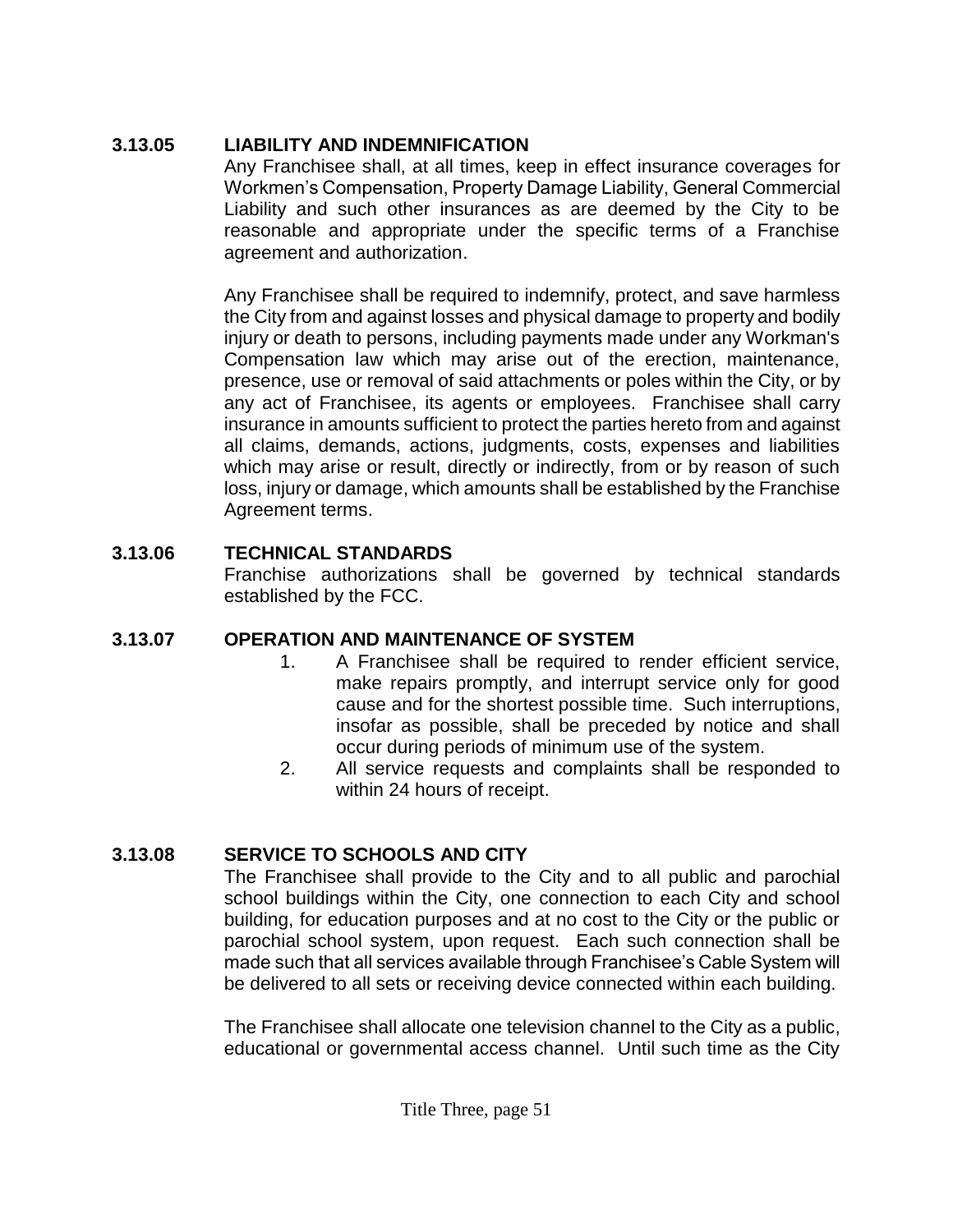files a written request with Franchisee for full-time use of the channel, Franchisee shall have the right to use that portion of the channel capacity that is not being used by the City. Franchisee shall have a reasonable period of time after notification to vacate its use of the channel. Franchisee shall assist the City in obtaining the necessary license and frequency clearance to enable the City to use said channel.

### **3.13.09 EMERGENCY USE OF FACILITIES**

In the case of any emergency or disaster created by an act of God, the Franchisee shall, upon request of the City Council, make available its facilities to the City for emergency use during the emergency or disaster if the City owns equipment which can override Franchisee's system.

## **3.13.10 SAFETY REQUIREMENTS**

The Franchisee shall, at all times, employ ordinary care and shall use and maintain commonly accepted methods and devices for preventing failures and accidents which are likely to cause damages, injuries or nuisances to the public.

## **3.13.11 LIMITATIONS OF RIGHTS GRANTED**

Any grant of a Franchise may contain provisions limiting certain rights of Franchisee under certain circumstances as may be established from time to time in more specific terms in a contractual arrangement with Franchisee.

## **3.13.12 OWNERSHIP AND REMOVAL OF FACILITIES**

All cable and passive equipment for cable television reception or internet service or any other service provided under the Cable System that is installed by Franchisee at a subscriber's location and not purchased or owned by subscriber shall remain the property of Franchisee and Franchisee shall have the right to remove said cable and equipment. Upon termination of service to any subscriber, the Franchisee shall promptly remove all its above ground facilities and equipment from the premises of such subscriber upon his request.

## **3.13.13 TRANSFER OF FRANCHISE**

The Franchisee shall not assign any Franchise granted to another person without prior approval of the City Council.

## **3.13.14 PAYMENT TO THE CITY**

During the term of the rights granted hereunder, and so long as the Franchisee operates said System, the Franchisee shall pay compensation to the City in an amount to be established and set forth from time to time in the Franchise documents but which amount shall be determined to be a percentage of annual total gross receipts of the Cable System.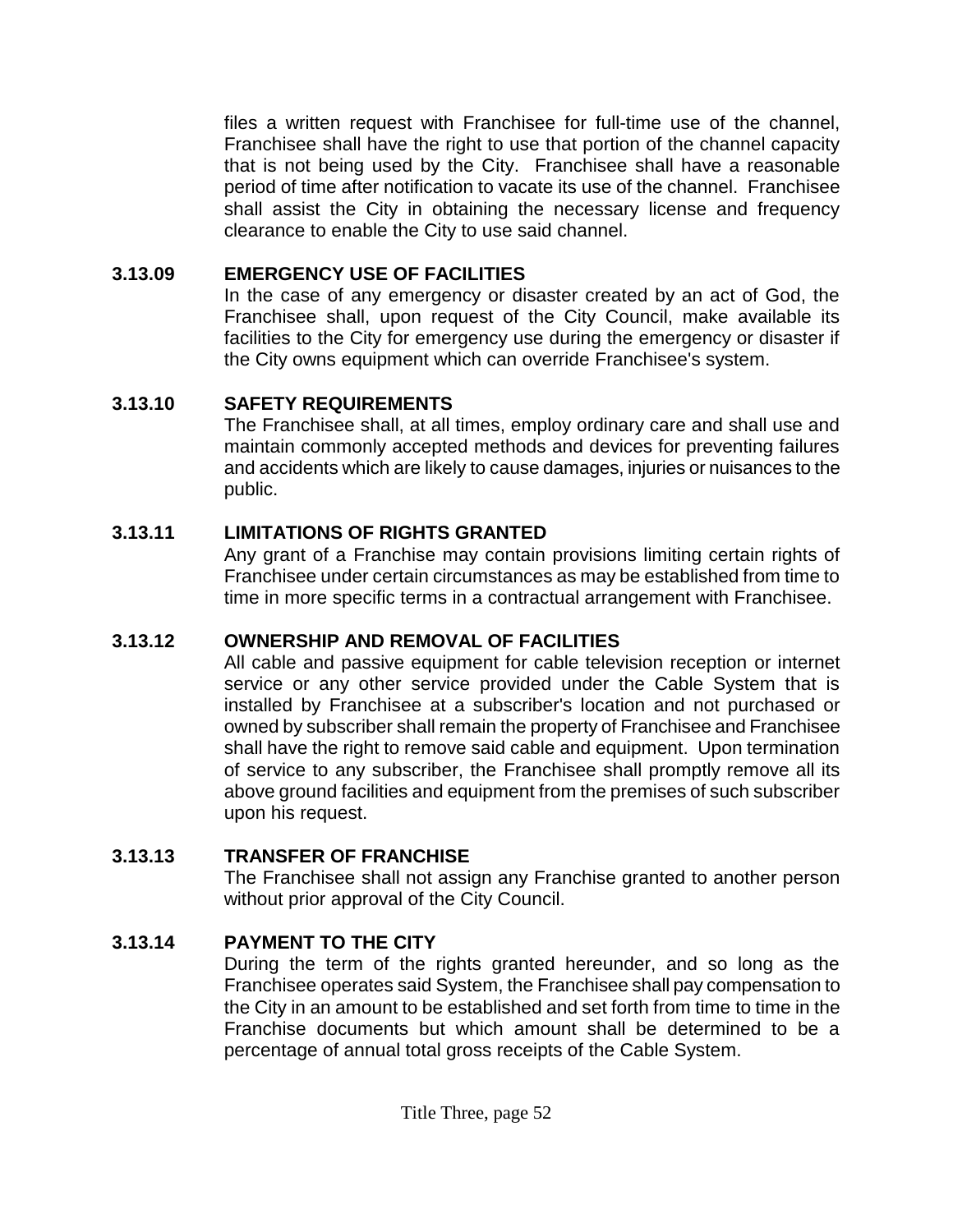In addition to the amount payable by the Franchisee to the City, Franchisee shall also pay an annual fee in an amount to be established by the City Council at the time of the granting of the Franchise, payable in advance for rent for the location of its equipment or structures and this amount shall be the only amount otherwise payable for all of its rights under the Franchise for the use of the streets and other facilities of the City in the operation of the Cable System and for the municipal supervision thereof and shall be in lieu of any other occupational tax.

Notwithstanding the annual gross receipts fee or in lieu of tax payable hereunder, if the Franchisee is legally obligated to collect or pay any sales tax or other taxes, the Franchisee shall have the right to charge the subscribers an additional amount equal to such tax.

#### **3.13.15 RATES**

- 1. Franchisee shall at all times maintain on file with the City Finance Officer a schedule setting forth all rates and charges to be made to subscribers for basic CATV service, including installation charges. Before making any changes in the rates and charges to subscribers for basic CATV service, Franchisee shall file in writing with the City Finance Officer a new proposed rate change at least thirty (30) days in advance of the proposed effective date for such rate change for information only. Said rates shall be determined according to the FCC Rules and Regulations regarding rates.
- 2. This provision does not limit the right of Franchisee to pass along to the subscribers state and local sales tax, programming cost increase or any specific copyright fees.
- 3. This section is not applicable to rates for premium or pay service.
- 4. The monthly rate set forth in subsection 1 above shall be payable in advance.
- 5. The Franchisee shall not discriminate in rates between customers of the same category except to the extent permitted

Title Three, page 53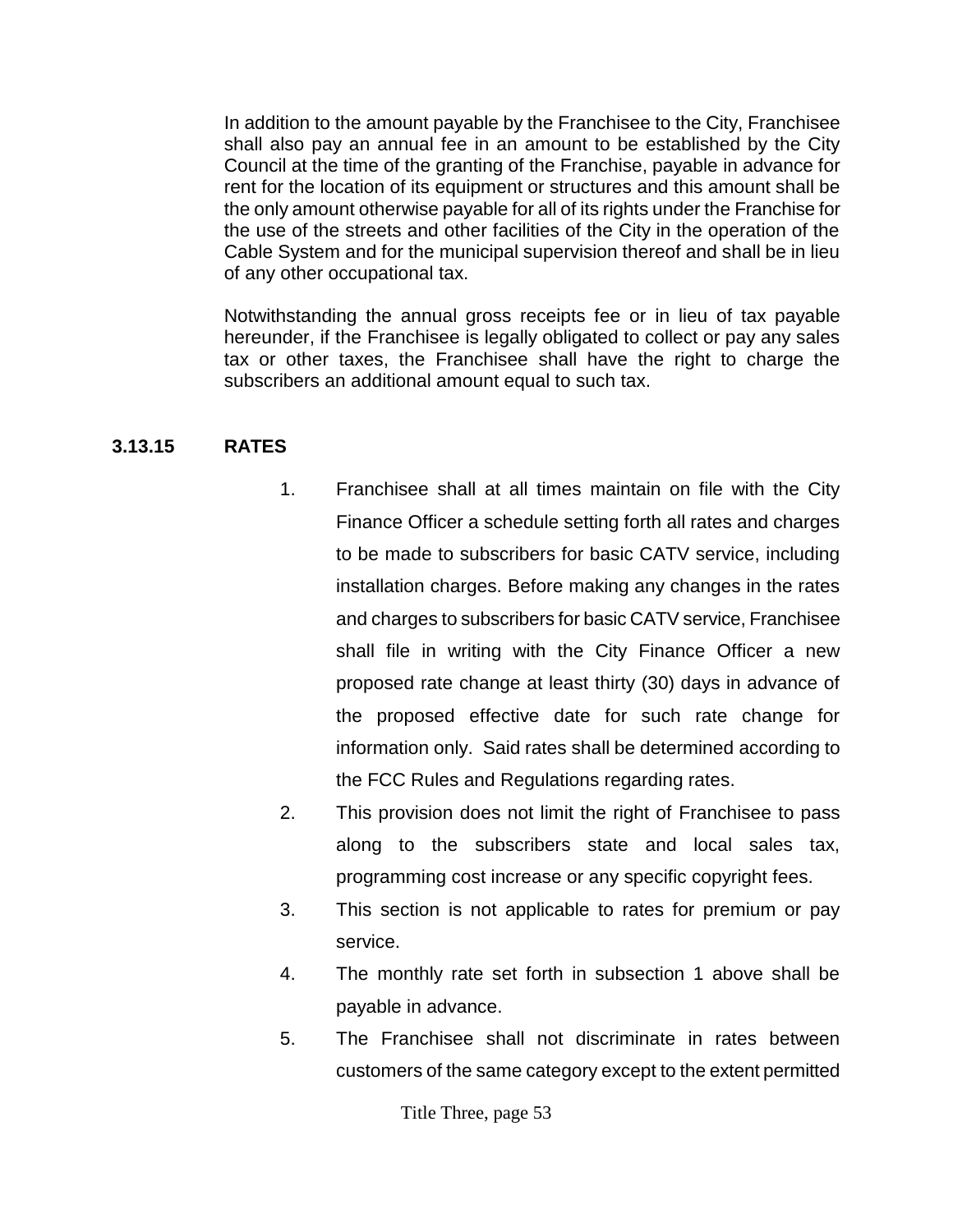by the Cable Communications Policy Act of 1984 and FCC

regulations and any acts amendatory thereto.

#### **3.13.16 MISCELLANEOUS**

Franchisee's legal, financial, technical and other qualifications, and the adequacy and feasibility of its construction arrangements, if any, must be approved by all appropriate governing or regulatory bodies.

### **3.13.17 MODIFICATION OF FCC RULES**

Any modification or amendment of the rules of the FCC shall, to the extent applicable, be considered part of this Ordinance as of the effective date of such amendment, and shall be incorporated herein by specific amendments within one (1) year from the effective date of the amendment or at the time of the FCC's amendment or at the time of renewal of this Ordinance, whichever occurs first.

### **3.13.18 UNAUTHORIZED CABLE USE**

It shall be unlawful for any person or person's to obtain any cable television reception service, internet service or any other service from Franchisee, or any firm or private person by installing, rearranging, or tampering with any facilities or equipment of Franchisee, unless the same is done with the prior written permission of the Franchisee. A violation of this section is a Class 2 misdemeanor.

### **3.13.19 SEVERABILITY**

If any Section, subsection, sentence, clause, phrase or portion of this Ordinance is, for any reason, held invalid or unconstitutional by any court of competent jurisdiction, or is superseded or preempted by FCC regulation, such portion shall be deemed a separate, distinct and independent provision and such holding shall not affect the validity of the remaining portions thereof.

#### **CHAPTER 3.14 BUSINESS REGISTRATION**

## **3.14.00 PURPOSE**

A Business Registry promotes improved communication by providing and maintaining an up to date record of all businesses operating within the municipal limits. The database created helps ensure needed contact information is accurate and readily available in the event of an emergency, thereby enhancing the welfare of the entire community.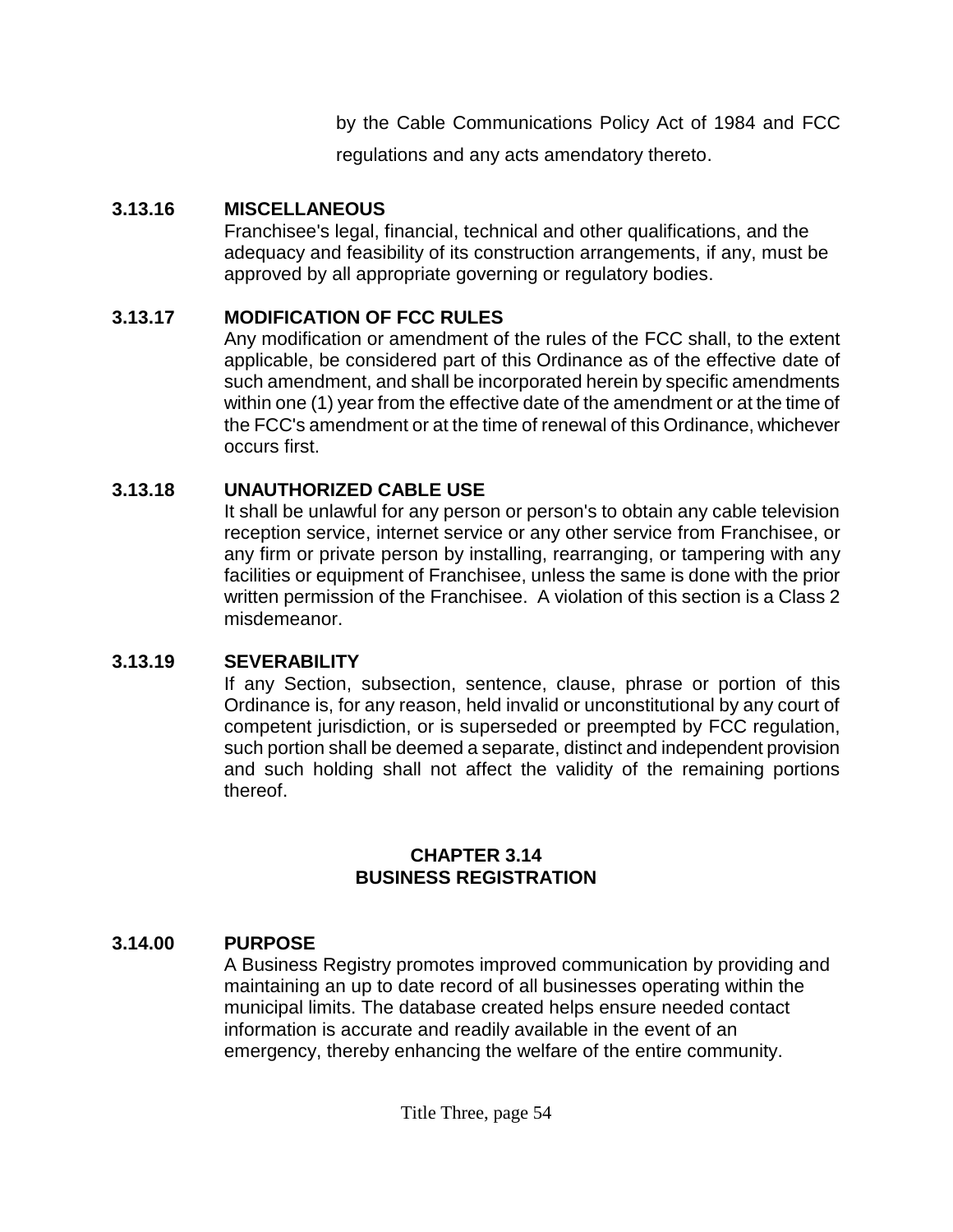#### **3.14.01 DEFINITIONS**

"Business" – Any enterprising organization, whether sole proprietorship, partnership, corporation or other legally recognized entity, engaged in commercial, industrial or professional activity for the purpose of producing or otherwise acquiring goods and/or services to sell for profit or charitable benefit.

#### **3.14.02 REGISTRATION REQUIRED**

Any person operating a business within the municipal limits of Hill City must register annually with the City. No person shall be engaged in or carry on any business unless said business is properly registered with the City. A registration fee, as set by the City Council, shall be imposed on each place of business. The fee is imposed pursuant to SDCL 9-34-1 and shall be known as the business registration fee. The business registration fee may not be prorated for businesses conducted for a portion of the year.

#### **3.14.03 EXEMPTIONS FROM BUSINESS REGISTRATION**

An activity is considered exempt from the business registration requirement if it is engaged in casual or isolated sales that does not require a South Dakota state sales and/or use tax license.

#### **3.14.04 PROCEDURE FOR BUSINESS REGISTRATION**

All persons operating a business, or proposing to operate a business, within the municipal limits of Hill City shall register said business with the City within thirty (30) days of commencing business. Registration applications shall be made in writing on a form provided by the City. Upon receipt of a completed form and any required fee, the City shall issue a business registration certificate. By no later than January 31<sup>st</sup> of each year to follow, all businesses shall then confirm with the City that the registration information on file remains current. Business registrations are non-transferable. The new owner of a business that changes ownership mid-year must re-register that business with the City within 30 days. Pursuant to SDCL 1-27, the information stated in the business registration application shall not be available for public viewing but may be shared with emergency services. Public requests for this registry shall only contain the name of each business.

Each business registration application shall state the following:

1. Name of business.

2. Name, address and contact information of the business owner. If the business is a partnership, the name, address and contact information for each partner. If the business is a corporation, the name, address and contact information of the officers.

3. Complete street and mailing address of business location.

Title Three, page 55